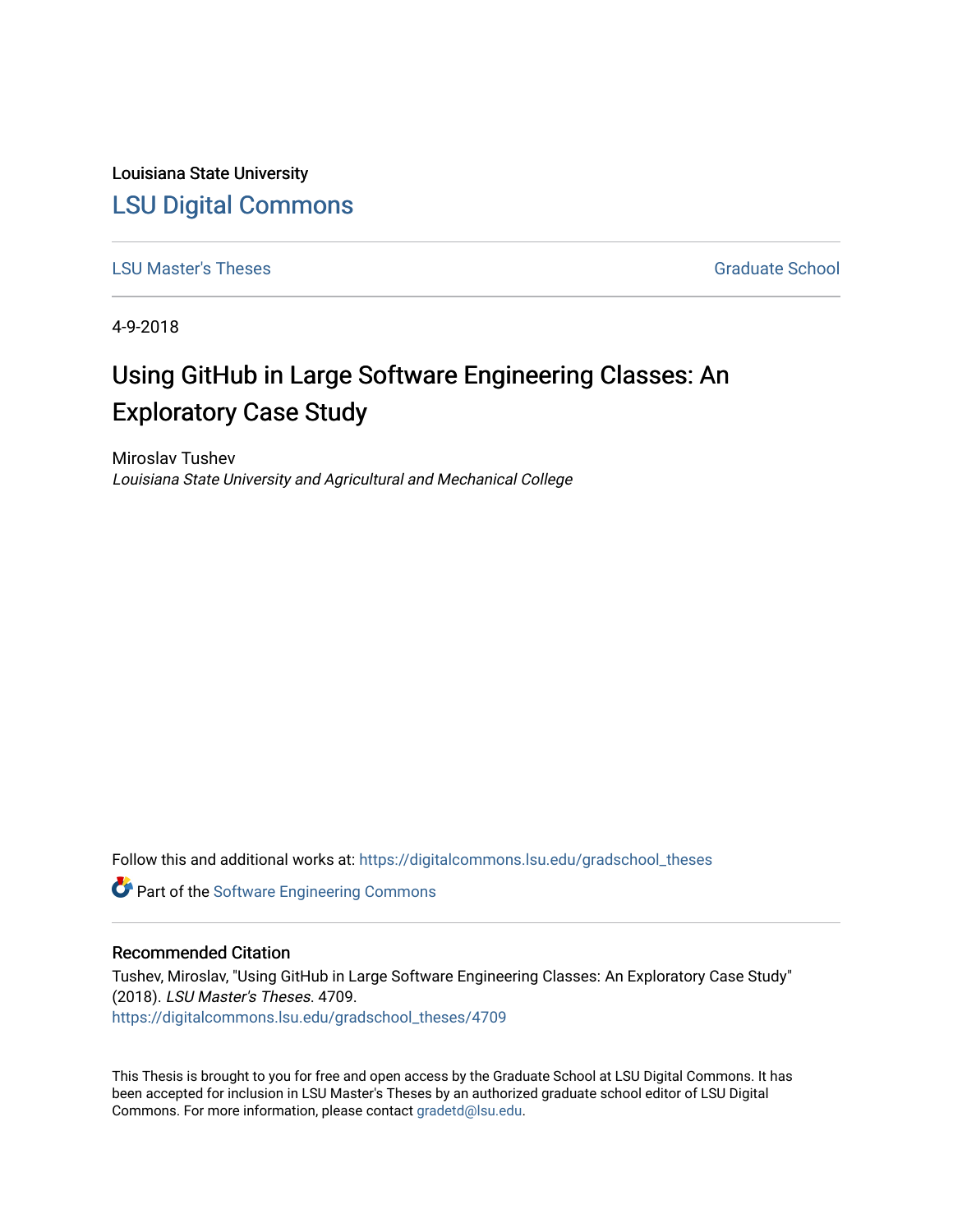#### USING GITHUB IN LARGE SOFTWARE ENGINEERING CLASSES: AN EXPLORATORY CASE STUDY

A Thesis

Submitted to the Graduate Faculty of Louisiana State University and Agricultural and Mechanical College in partial fulfillment of the requirements for the degree of Master of Science

in

Division of Computer Science and Engineering

by Miroslav Tushev Specialist Degree, The Russian Academy of National Economy and Public Administration, 2014 August 2018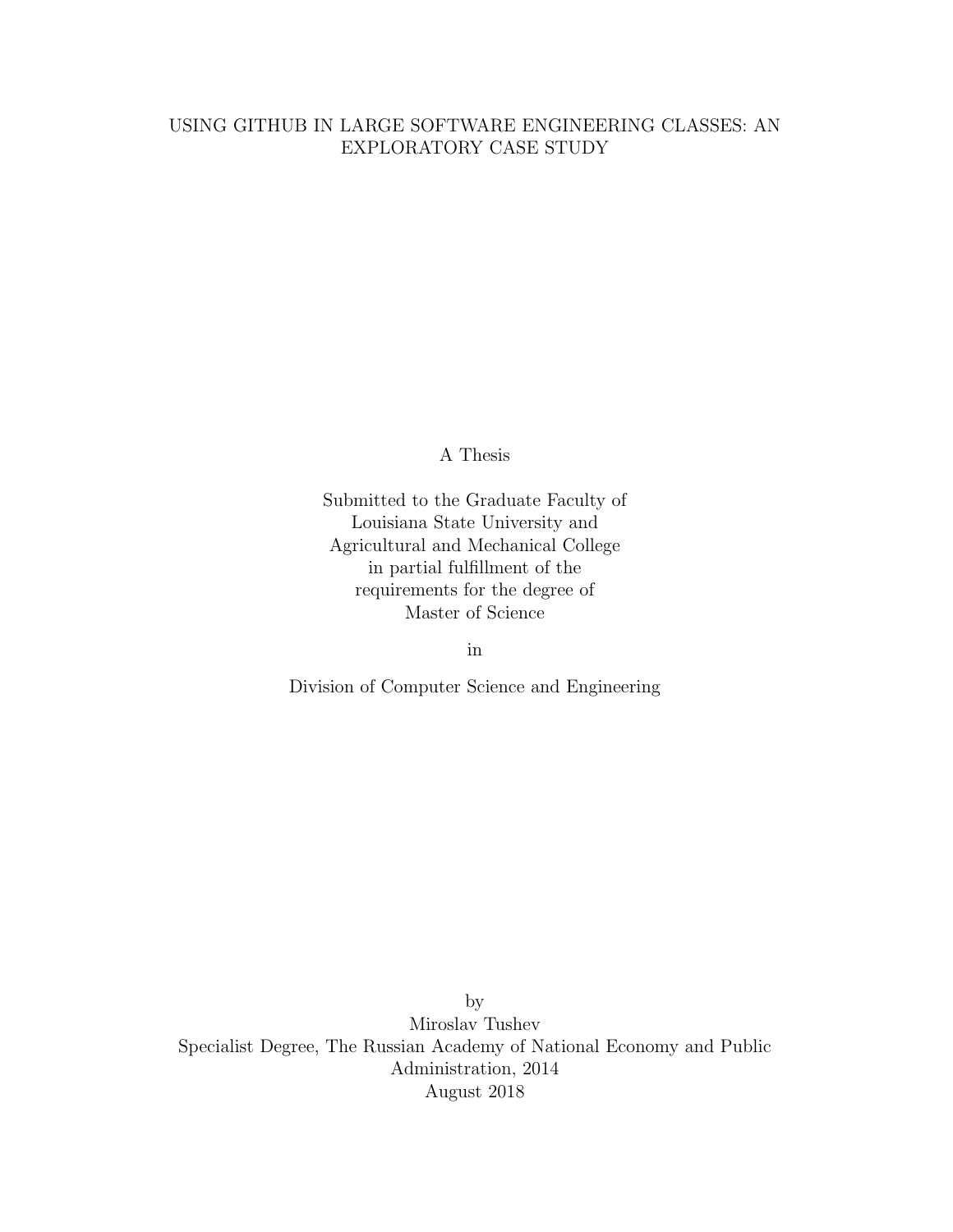To my wife and my parents.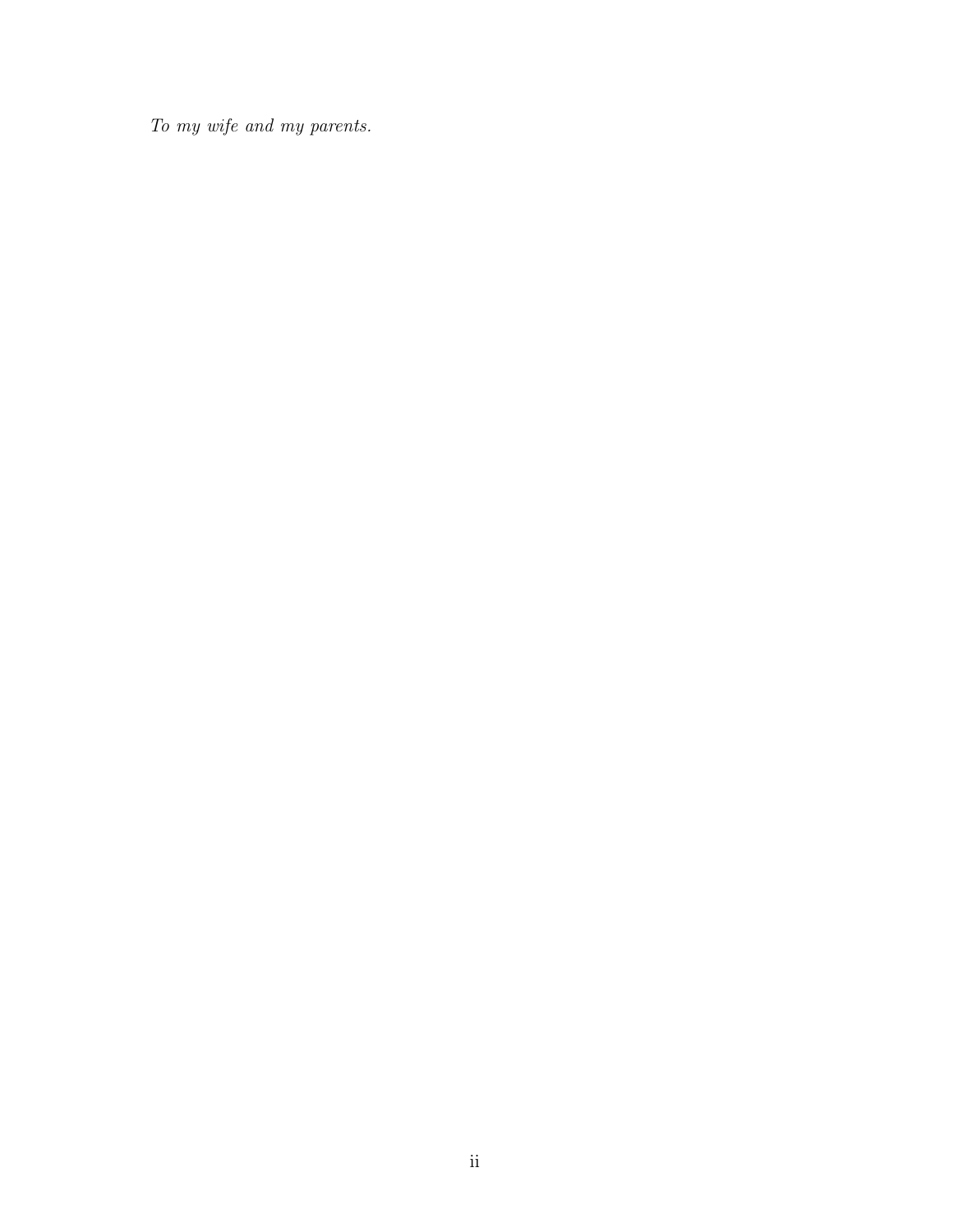### <span id="page-3-0"></span>Acknowledgments

I would like to thank all the people who helped make this possible. Specifically, I would like to acknowledge my major professor, Dr. Anas Mahmoud, who guided me and helped me tremendously with writing this work and putting it all together; my committee members: Dr. Doris Carver and Dr. Gerald Baumgartner, who agreed to be serve on my defense and to give their reviews of my work; and Grant Williams, PhD student, who helped my with data collection. Thank you.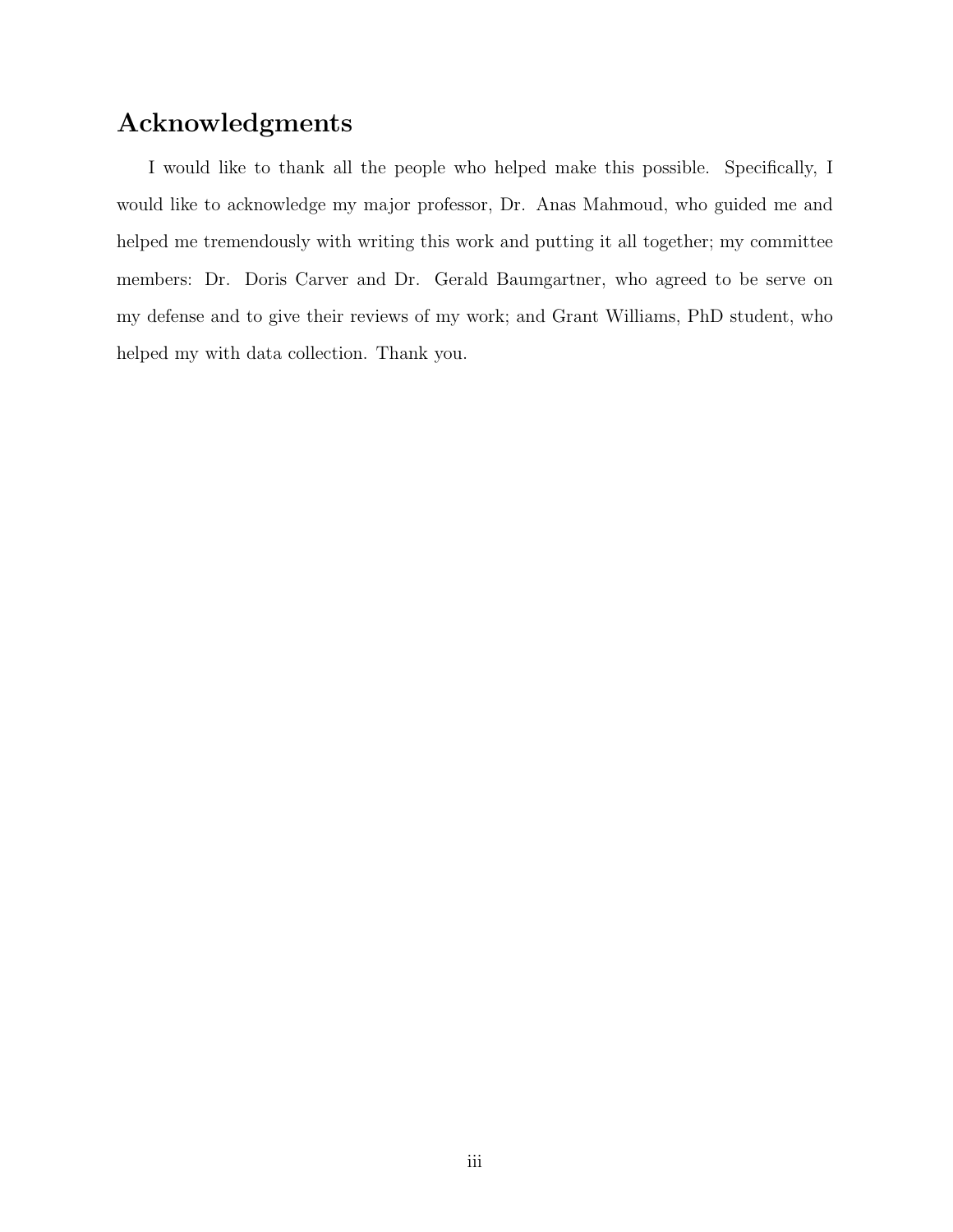# <span id="page-4-0"></span>Table of Contents

|                |                          |                                   | $\overline{\text{iii}}$                                 |
|----------------|--------------------------|-----------------------------------|---------------------------------------------------------|
|                |                          |                                   |                                                         |
|                |                          |                                   | vi                                                      |
|                |                          |                                   | vii                                                     |
| $\mathbf{1}$   | <b>CHAPTER</b>           |                                   | 1                                                       |
| $\overline{2}$ | 2.1<br>2.2<br>2.3        |                                   | $\overline{5}$<br>$\overline{5}$<br>$\overline{7}$<br>9 |
| 3              |                          |                                   | 11                                                      |
| $\overline{4}$ | 4.1<br>4.2<br>4.3        |                                   | 14<br>15<br>16<br><b>20</b>                             |
| 5              | 5.1<br>5.2<br>5.3<br>5.4 | ANALYZING STUDENT COMMIT BEHAVIOR | 23<br>23<br>25<br>26<br>28                              |
| 6              |                          |                                   | 31                                                      |
| 7              | 7.2<br>7.3<br>7.4        |                                   | 34<br>34<br>35<br>35<br>36                              |
| 8              |                          |                                   | 37                                                      |
|                |                          |                                   | 38                                                      |
|                |                          |                                   | 42                                                      |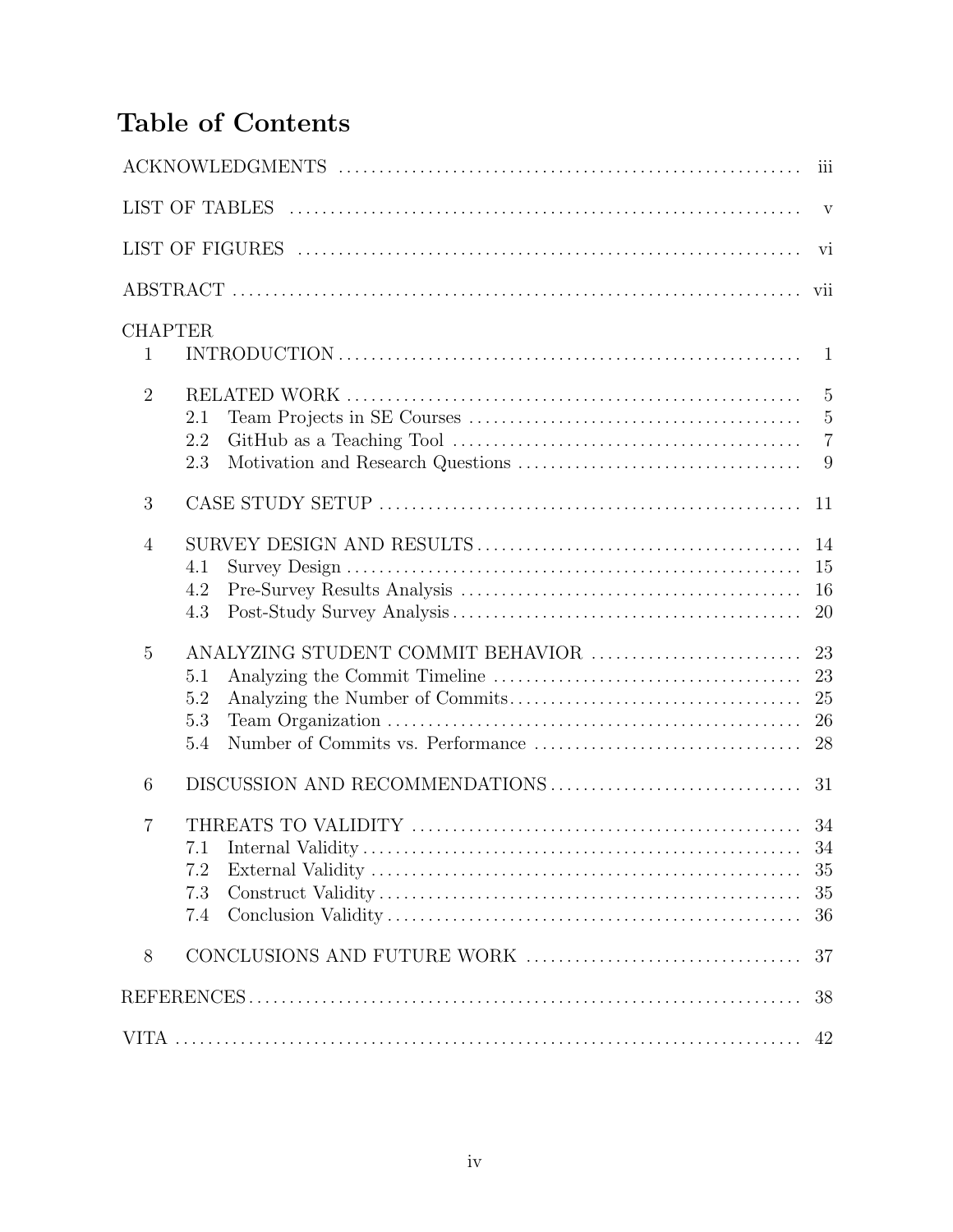## List of Tables

| 4.2 | Descriptive statistics for the pre-survey: the number of program-<br>ming languages, experience on GitHub, and years of program- |  |
|-----|----------------------------------------------------------------------------------------------------------------------------------|--|
| 4.3 | A summary of challenges of using GitHub mentioned by students                                                                    |  |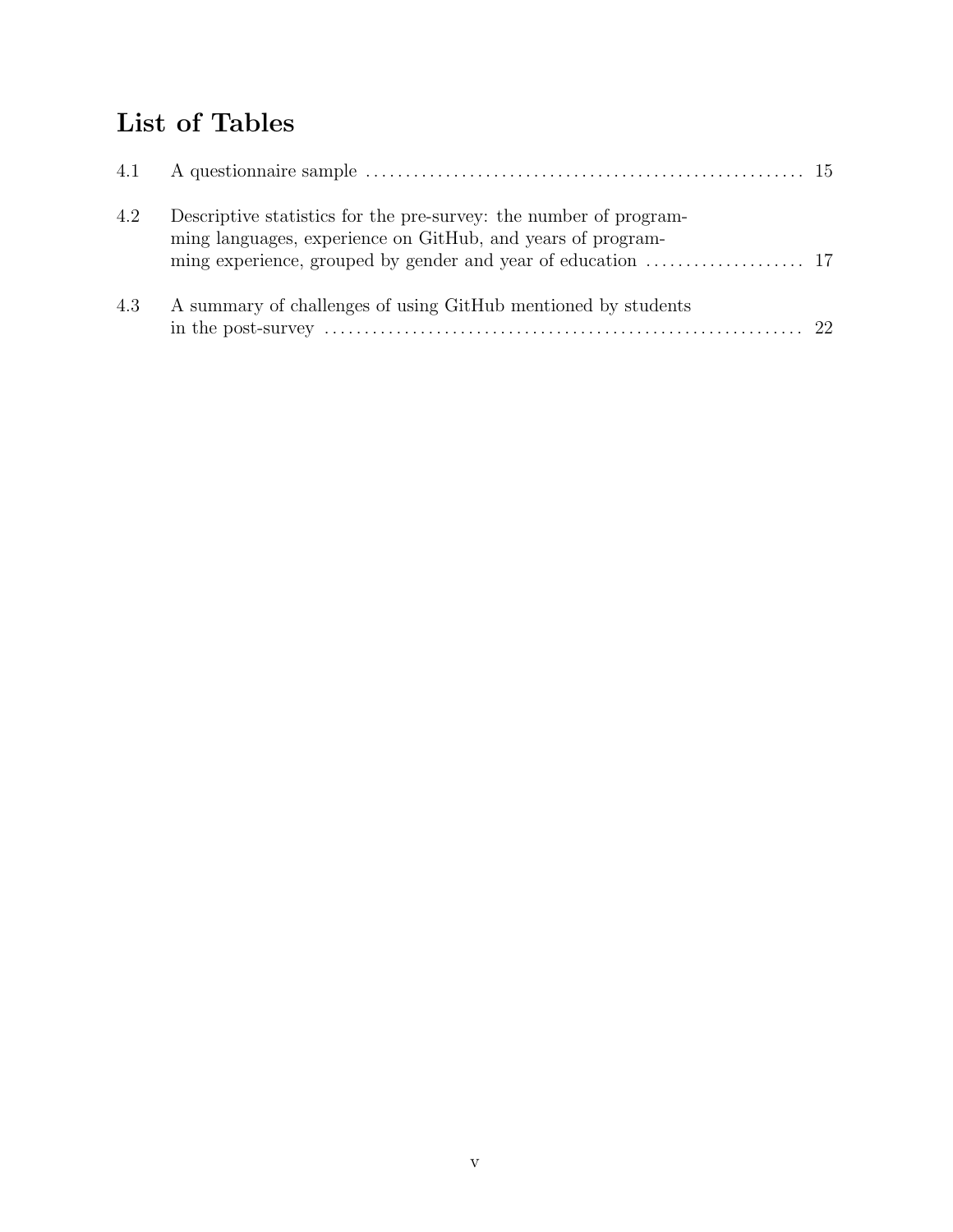# List of Figures

| 4.1 |                                                                                                                                  |    |
|-----|----------------------------------------------------------------------------------------------------------------------------------|----|
| 4.2 | Spearman's correlation for Number of Programming Languages, Years<br>of Experience and Experience on GitHub. Noise was added for | 19 |
| 4.3 | Frequency distribution comparison of GitHub experience in the                                                                    |    |
| 5.1 | Comparing the grades (quality of submission) from the Fall 2016                                                                  |    |
| 5.2 |                                                                                                                                  |    |
| 5.3 | The average number of commits for all groups, per assignment $\dots\dots\dots\dots\dots$ 26                                      |    |
| 5.4 | Sample commit timelines for 3 different team organization styles.<br>x-axes is time and y-axes is the number of commits          | 29 |
| 5.5 | Relationship between the total number of commits a team made                                                                     | 30 |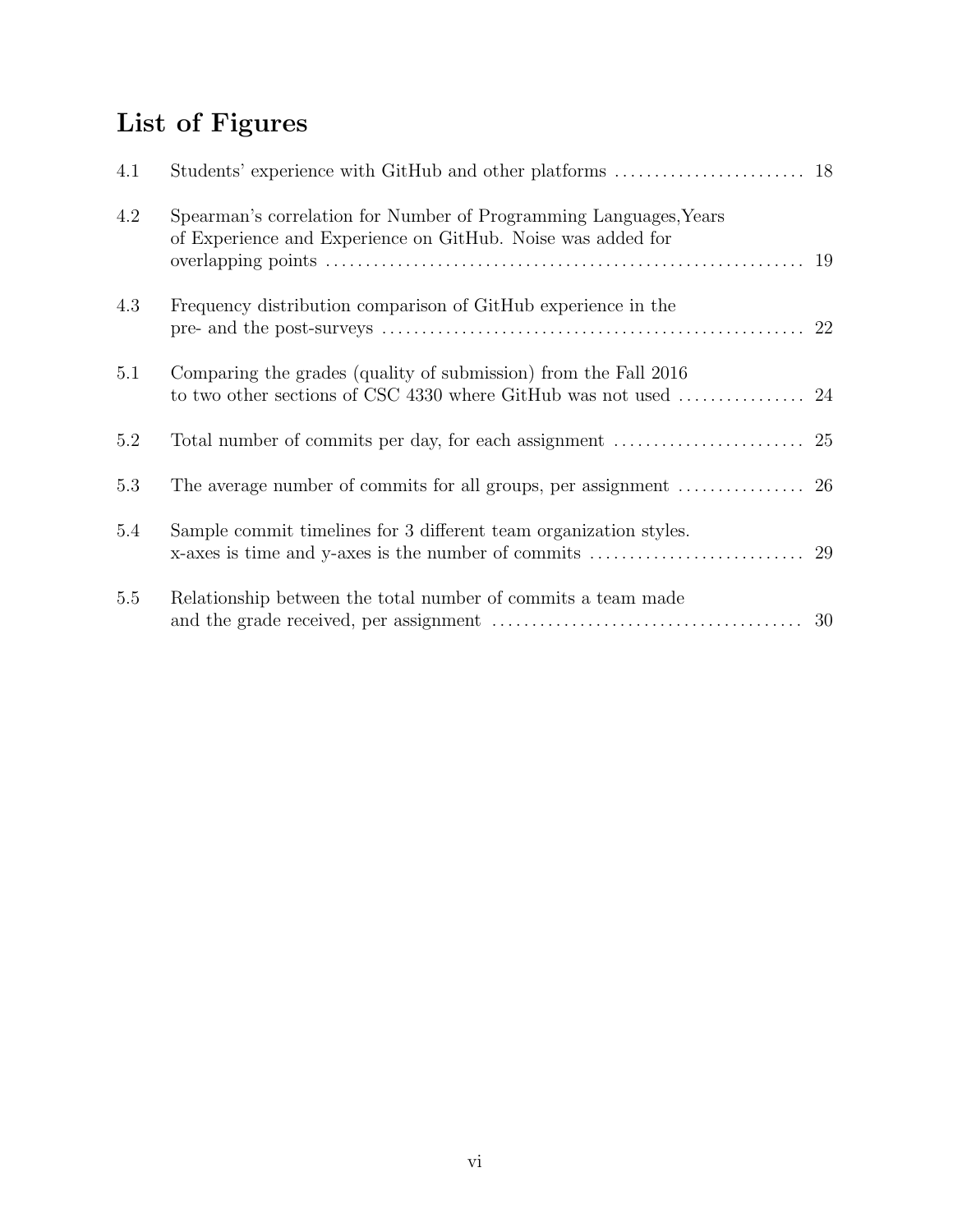### Abstract

GitHub has been recently used in Software Engineering (SE) classes to facilitate collaboration in student team projects. The underlying tenet is that the technical and social feature of GitHub can help students to communicate and collaborate more effectively as a team as well as help teachers to evaluate individual student contribution more objectively. To shed more light on this, in this case study, we explore the benefits and drawbacks of using GitHub in SE classes. Our study is conducted in a software engineering class of 91 students divided into 18 teams. Our research method includes an entry and an exit surveys and a qualitative analysis of students' commit behavior throughout the period of the project. Our findings show that  $a$ ) enforcing GitHub in SE classes can be an effective approach for enhancing students' skills in configuration management and version control, and b) despite the steep learning curve, most teams managed to optimize their commit behavior over time. In terms of student evaluation, our analysis exposed the risks of using GitHub for individual effort assessment. The work in this paper provides several valuable insights for researchers and makes several recommendations for practitioners (teachers) about integrating GitHub in SE classes.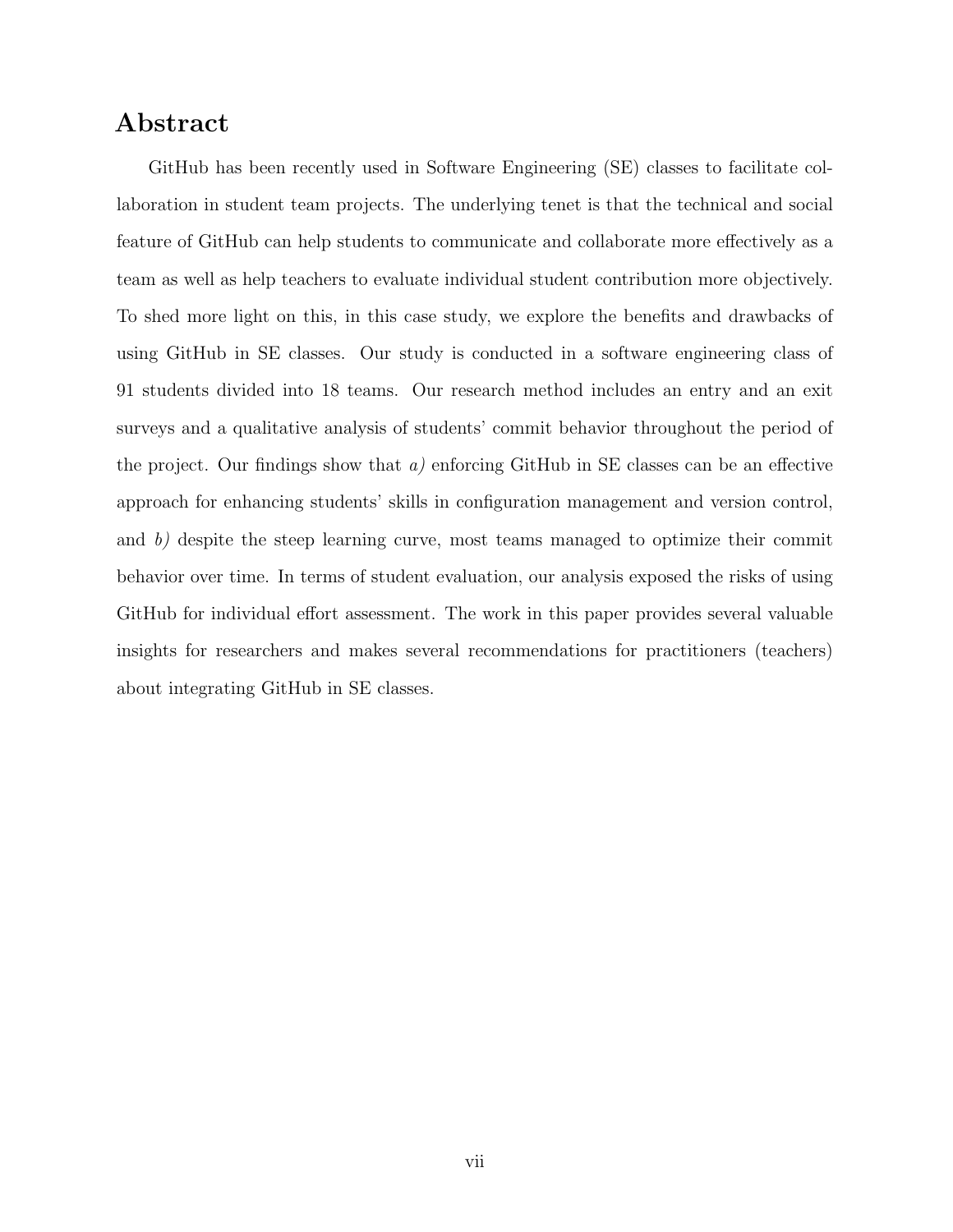### <span id="page-8-0"></span>Chapter 1 Introduction

Software Engineering (SE) classes have become an essential part of the Computer Science (CS) Curricula worldwide. According to the Accreditation Board for Engineering and Technology (ABET), an accredited SE class must provide both breadth and depth in all aspects of software development, from requirements gathering and system design, to software implementation and project management. In addition to these technical outcomes, the SE curriculum should include non-technical educational components that enhance the students' ability to function in teams and communicate effectively with a broad range of audiences. The main objective of Software Engineering classes is to equip students with a set of soft and technical skills that are necessary to attain a successful career in software engineering after graduation.

To realize these outcomes, most core SE classes include some sort of mid-size group project that students have to work on during the class. The educational objectives of the project are to a) reinforce the concepts being taught in the classroom, and b) simulate a realistic, industrial software engineering environment [\[1,](#page-45-0) [2,](#page-45-1) [3\]](#page-45-2). However, due to the limited time frame (typically 4 months), large classroom size, and undergraduate students' general lack of real-life experience, such projects often pose many challenges for students and teachers, including problems with inter-group communication, collaboration, and evaluation of individual student contribution (effort) [\[4,](#page-45-3) [5,](#page-45-4) [3\]](#page-45-2).

Recent research has revealed a communication problem for students working in teams [\[6\]](#page-45-5). This problem can be attributed to many factors. For instance, due to the lack of proper teamwork training, most undergraduate students struggle with basic communication skills, or do not even recognize the value of establishing and sustaining an effective communication channel with their teammates. Other problems arise from the logistical hurdles typically associated with the conflicting schedules of undergraduate students (cannot agree on a time or location to meet) and the lack of a unified platform, or tool, of communication that all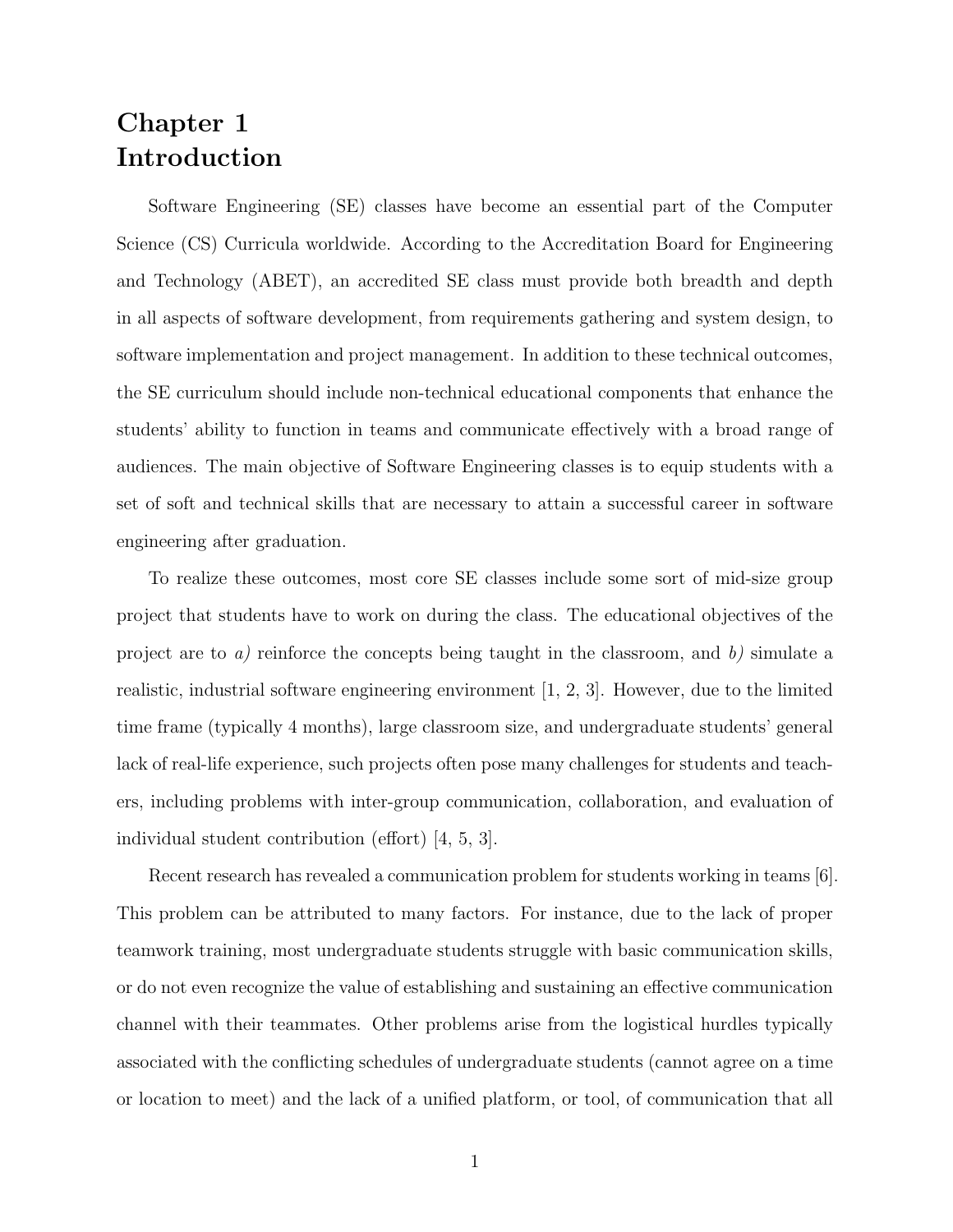team members can use [\[7,](#page-45-6) [8,](#page-45-7) [9,](#page-45-8) [10\]](#page-45-9).

Another major challenge facing student teams is inter-team collaboration [\[11,](#page-45-10) [12,](#page-45-11) [13\]](#page-45-12). Despite being encouraged otherwise, students often end up forming groups of people whom they are comfortable working with (mainly friends), rather than based on the technical merit [\[14\]](#page-46-0). This leads to the formation of unbalanced teams in terms of technical and soft skills. In most cases, unbalanced groups lead to the emergence of *cowboy programmers* [\[15,](#page-46-1) [16\]](#page-46-2), where one dominant person in the group does all the work, while the rest struggles to maintain the same level of contribution, or loses interest in the entire project, converting to free-riders who are satisfied with not being active in their teams [\[17,](#page-46-3) [18,](#page-46-4) [19,](#page-46-5) [2\]](#page-45-1).

From a teacher's perspective, a key challenge facing teachers in SE class team projects is how to objectively evaluate individual team members. This challenge stems from the fact that individual contributions are typically not separately quantifiable. To overcome this problem, several grading schemes have been proposed in the literature, including individual student grading and the one-grade-fits-all approach [\[2,](#page-45-1) [3,](#page-45-2) [20,](#page-46-6) [21\]](#page-46-7). In the former approach, peer evaluation, where students are asked to evaluate each others' performance, or selfevaluation, where students are asked to submit a report detailing their specific contributions to the project, are used. In the latter approach, one grade is assigned for the entire group based on their overall performance as a group. However, due to the power dynamics within the team, personal relationships, and in some cases racial and gender biases, these approaches often fail to produce an objective evaluation of individual student effort [\[22,](#page-46-8) [3,](#page-45-2) [23\]](#page-46-9).

In an attempt to overcome these challenges, online version control systems have been recently utilized in SE classes as a teaching strategy to facilitate student collaboration in team projects. These platforms, such as  $GitHub$  and  $SourceForge$ , provide programmers with online hosting services to upload, share, and maintain their code, and establish and manage world-wide social networks of developers at unprecedented scales. These unique technical and social features of such platforms have made them an appealing tool to be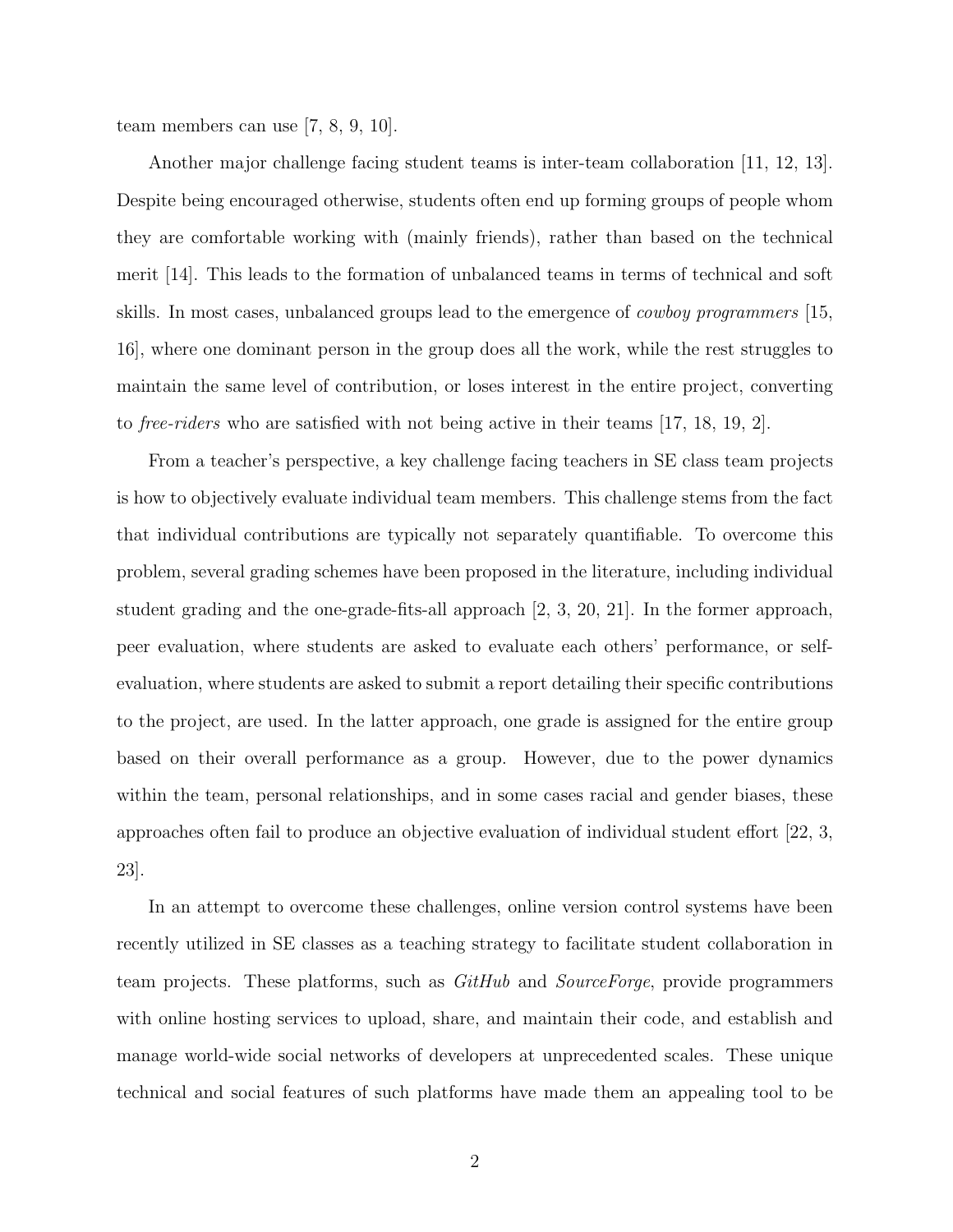used as a means to facilitate student communication, collaboration, and evaluation in SE class team projects [\[24,](#page-46-10) [25\]](#page-46-11).

Despite several early studies on utilizing GitHub in SE class projects [\[24,](#page-46-10) [25,](#page-46-11) [26\]](#page-46-12), there is still a lack of empirical evidence on the benefits and drawbacks of this approach, especially in relatively large-size classrooms. To bridge this gap, in this paper, we present the results of an exploratory case study on using GitHub in SE class projects. According to Wohlin el al. [\[27\]](#page-46-13), a case study is conducted to investigate a single entity or phenomenon in its real-life context, within a specific time space. In our case study, the phenomenon of interest is enforcing GitHub as a collaboration platform in SE student projects, the context is the CSC 4330 class offered by the Computer Science and Engineering Department at Louisiana State University, and our time-frame is the Fall semester of 2016. Our main objective is to explore the impact of using such a platform on student's individual and aggregate performance. Case studies can be powerful tools for establishing early knowledge in unexplored domains. Such knowledge can be aggregated and utilized for formulating and testing formal hypotheses, and eventually, building a unified theory for the domain. In particular, our specific contributions in this paper are:

- We conduct pre- and post-study surveys to measure the impact of enforcing GitHub in SE classes and outline the main challenges faced by students when using such a platform for collaboration and assignment submission.
- We make several recommendations for instructors about enforcing GitHub in SE classes and describe the risks associated with using this platform for student evaluation.
- By analyzing students' commit patterns, we provide valuable insights into students' behavior when utilizing GitHub. These insights suggest further empirical investigations to formally understand the benefits and drawbacks of such an unconventional tool in educational settings.

The rest of the paper is organized as follows: Chapter 2 reviews seminal related work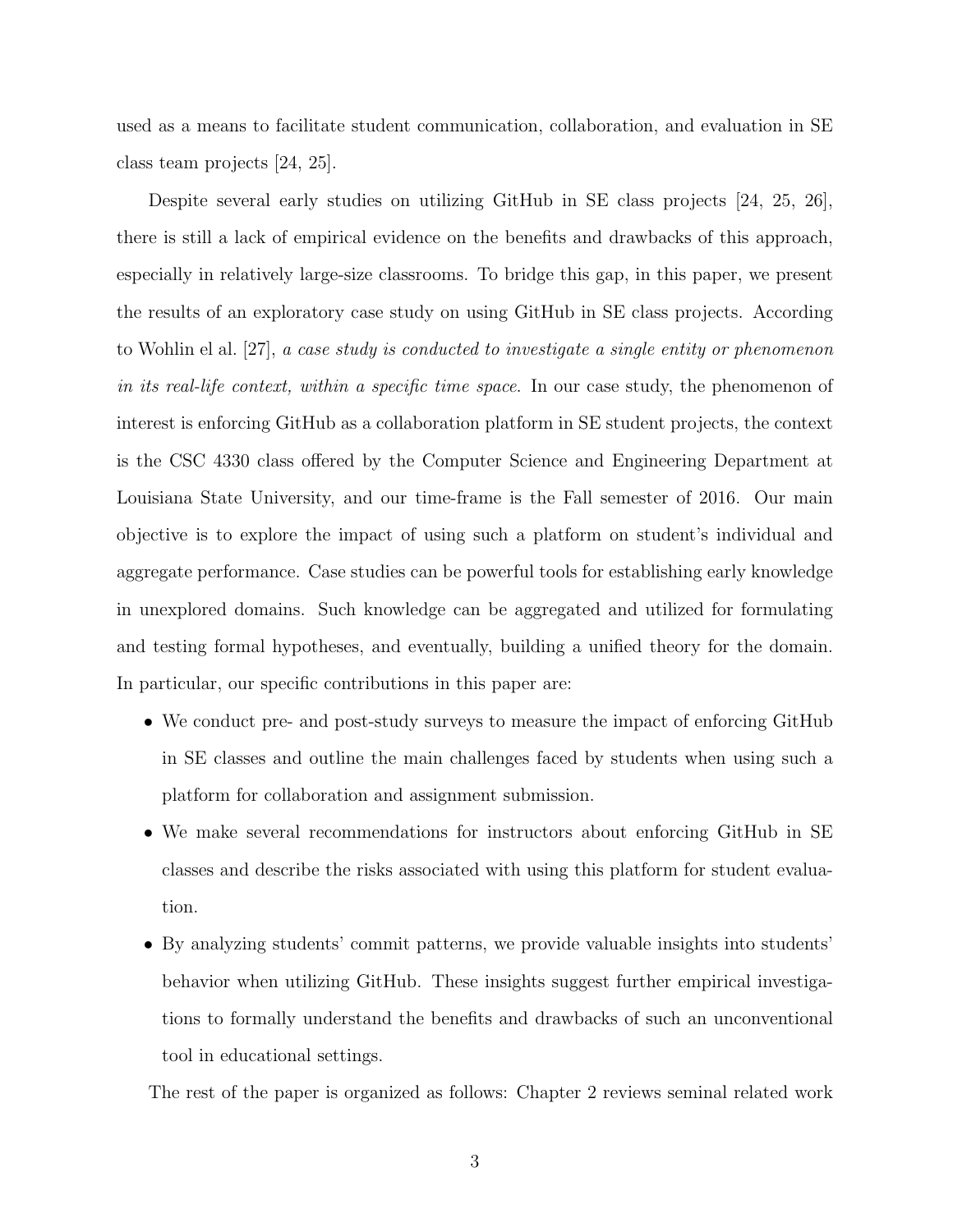and outlines our motivations. Chapter 3 outlines the setup of our case study. Chapter 4 describes the pre- and post-study surveys and analyzes their results. Chapter 5 discusses the results of our qualitative data analysis. Chapter 6 provides a discussion and recommendations for teachers. Chapter 7 describes the potential threats to our study validity. Finally, Chapter 8 concludes the paper and discusses prospects of future work.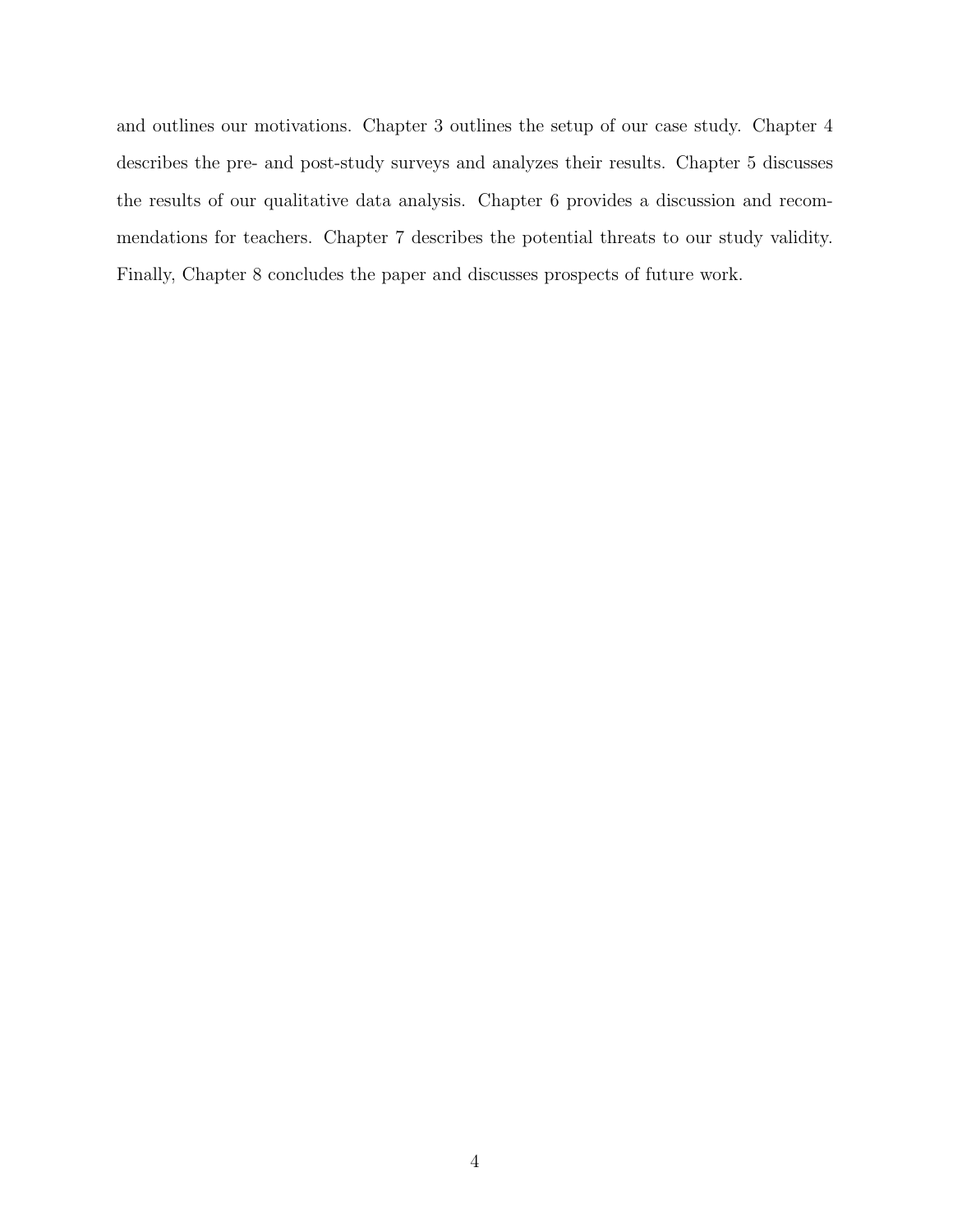### <span id="page-12-0"></span>Chapter 2 Related Work

This section reviews seminal work on student collaboration and evaluation in SE team projects, summarizes existing work on the utilization of GitHub in educational settings, and outlines our main motives in this paper.

#### <span id="page-12-1"></span>2.1 Team Projects in SE Courses

Student collaboration and evaluation in SE class projects has received considerable attention in the literature. In particular, researchers have focused on the most effective teaching strategies for facilitating teamwork and objectively evaluating individual student effort. For instance, in an attempt to narrow the gap between class and industrial practices, Buchta et al. [\[19\]](#page-46-5) developed a course where students practiced software evolution through the implementation of change requests on medium-sized open-source software systems. A Concurrent Versioning System (CVS) developed for the class was used to coordinate teamwork. Such CVS would allow the students to collaborate over their projects, even though the students were not physically present in the same location. The students were asked to submit a report after the completion of each phase. An assessment survey was conducted at the end of the semester to get students to rate their experience. The results showed that adapting an incremental change format in SE class projects helped to address problems related to individual student accountability as well as increased student motivation and their understanding of the software engineering process.

Chao [\[10\]](#page-45-9) explored the potential uses of wikis to facilitate team collaboration and communication in student projects. Mainly, the authors sought to compare the effectiveness of team communication and collaboration using wikis versus more traditional communication mechanisms such as email and discussion boards. The authors reported that students quickly discovered a number of innovative ways in which wikis could augment collaborative software development activities, such as project planning, requirements management, and effort tracking. An anonymous survey at the end of the project revealed that the vast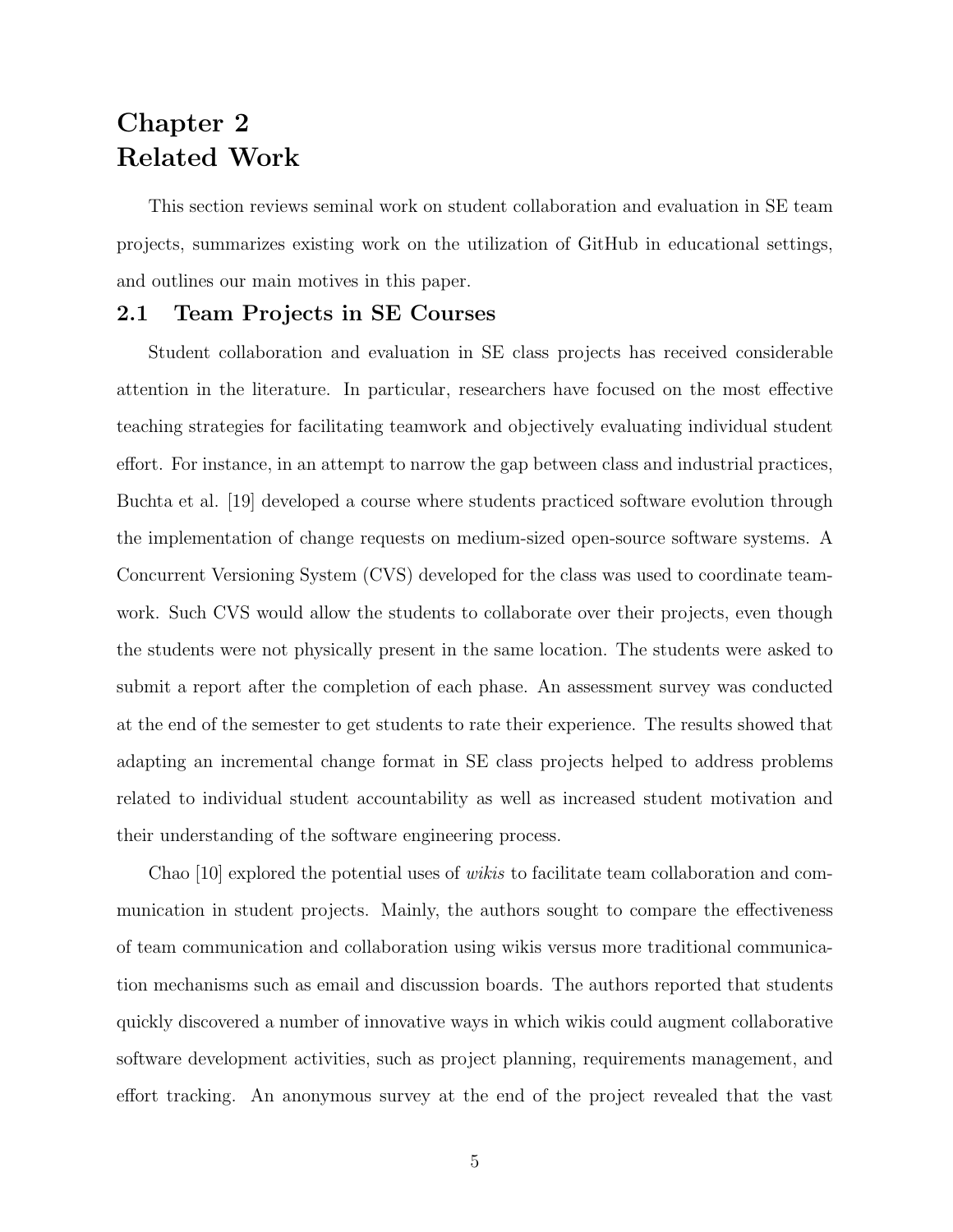majority of students found wikis to be a good tool for project collaboration.

In an attempt to provide a more realistic project experience for the students, Coppit and Haddox-Schatz [\[2\]](#page-45-1) presented an approach to teaching a one-semester large-scale software engineering course in which students work together to construct a moderately sized software system. The proposed approach included multiple strategies for facilitating scheduling, project management, communication, and development, at a large scale. The authors also implemented a system for automatically computing the project grade for each student in the class based on a predefined project point system. While the overall experience was positive, the authors reported several challenges regarding the choice of the project as well as the integration of under- and overachieving students in large scale teams.

Hayes et al. [\[3\]](#page-45-2) tackled the challenge of fairly and accurately discerning individual student efforts in SE team projects for evaluation purposes. Specifically, the authors presented and discussed several grading approaches and best practices for evaluating individual student contributions. The authors made several recommendations to ensure the fairness and consistency of the grading process. These recommendations included, for instance, allowing team members to evaluate each other, but to carefully and frequently monitor this process to prevent the mob mentality among students and to use project demonstrations or quizzes to further test their project knowledge.

Goold et al. [\[9\]](#page-45-8) investigated the use of an online learning environment platform to enhance students' experience when working in virtual teams. Three anonymous student surveys were conducted to elicit feedback specific to student opinions about their experiences of working in virtual teams within the learning environment. The results showed that, across the three surveys, most students indicated that they valued the opportunity to discuss various aspects of the course with peers and teaching staff online as well as to interact with real-life employees. The students also reported that online group work provided the flexibility of time and place and allowed communication and participation to be recorded. However, problems were reported when team members left participation and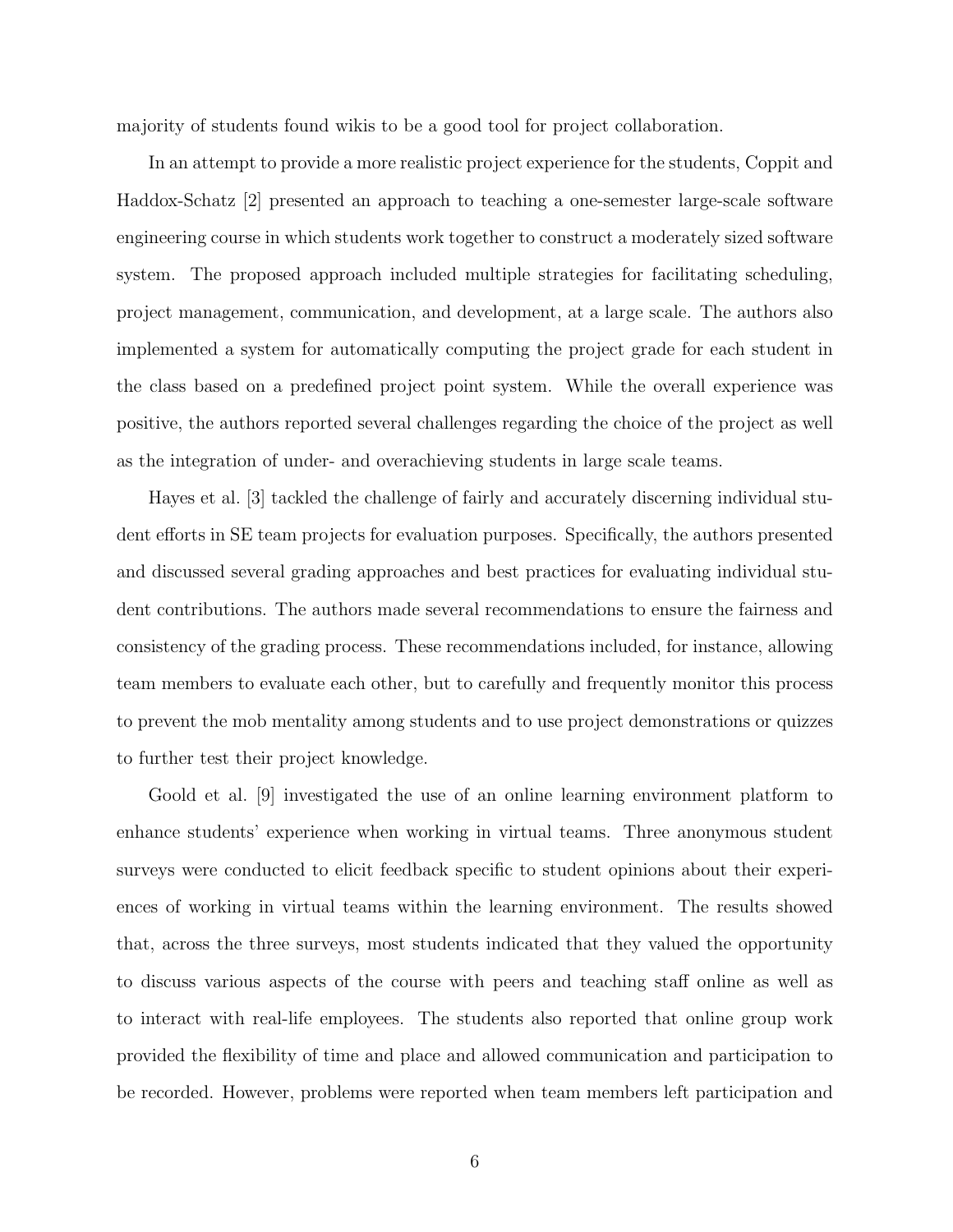submission to the last minute.

Clark et al. [\[21\]](#page-46-7) tackled the challenge of assessing individual contributions and performance in SE class team projects. Specifically, the authors experimented with a suite of Web-based peer assessment tools. The suite supported a time-sheet, a self/peer evaluation survey, an individual contribution report, and a quantity report. These tools allowed students to self evaluate their own contribution as well as others' contributions to the project. Different performance indicators from these tools were then used to calculate the final grade of each student. The authors concluded that the proposed suite provided timely feedback to students and enabled the lecturer to manage the assessment of larger and more diverse student cohorts.

#### <span id="page-14-0"></span>2.2 GitHub as a Teaching Tool

Motivated by its undeniable positive impact on the OSS movement as well as its social and technical features, GitHub has been recently utilized in SE and programming classrooms as a tool for managing student projects. This phenomenon has encouraged researchers to further investigate the benefits and drawbacks associated with using GitHub in educational settings. For instance, in their study, Zagalsky et al. [\[24\]](#page-46-10) examined how GitHub could improve or possibly hinder the educational experience for students and teachers. In particular, the authors conducted a qualitative study to understand how GitHub is being used in education, and the motivations, benefits and challenges it brings. The study consisted of analyzing online posts of personal experiences in using GitHub in classroom along with interviews with faculty who used GitHub to support teaching or learning. The analysis revealed that GitHub is mainly utilized in classrooms as a submission and hosting platform. Furthermore, The transparency of GitHub encouraged students to participate and contribute more to the hosted course material. However, several limitations included barriers to entry, long learning curve, and lack of direct support for popular educational formats (e.g., PDF and LaTeX) were reported.

In a follow-up study, Feliciano et al. [\[25\]](#page-46-11) examined students' perspectives on using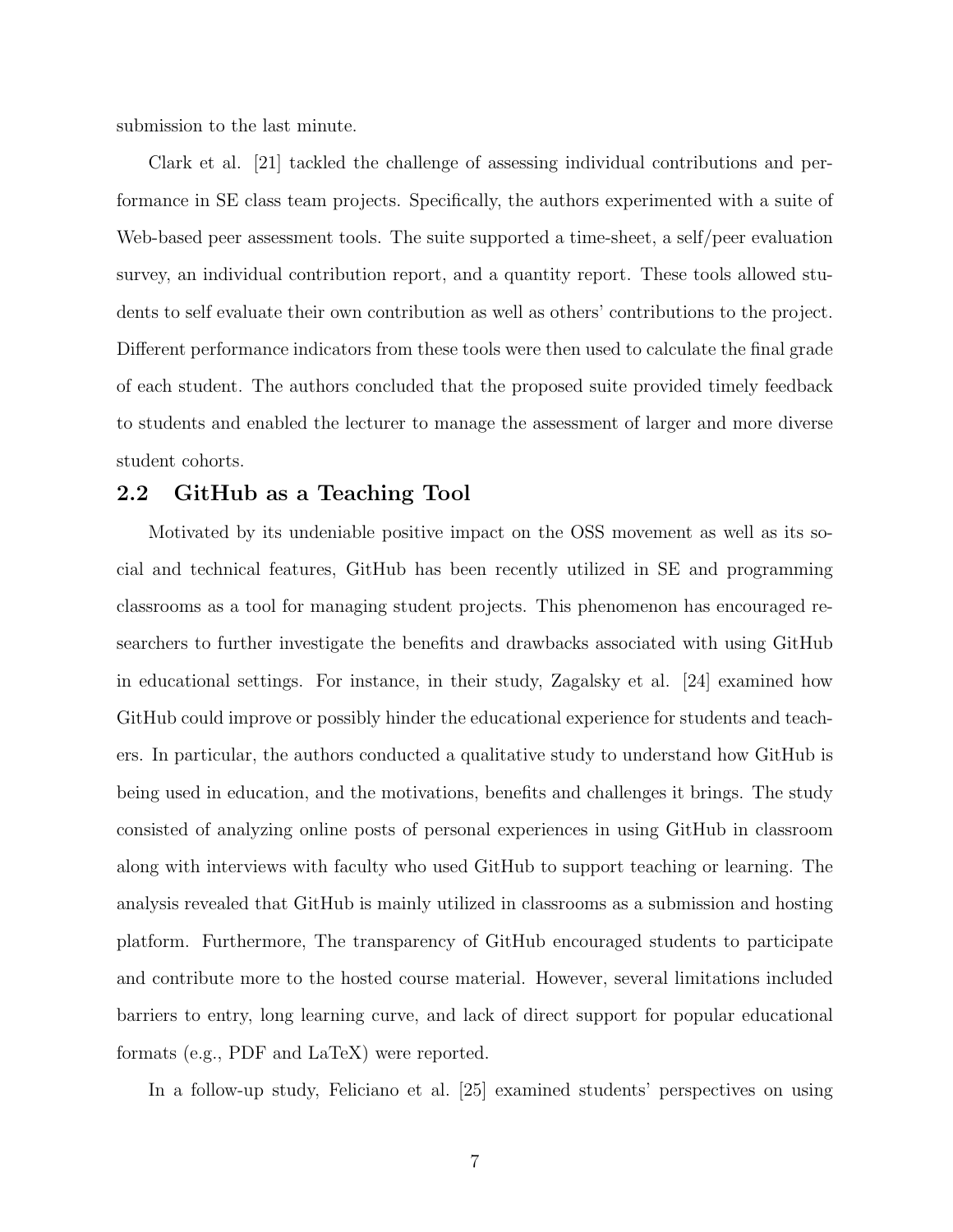GitHub as an educational platform. The authors conducted a case study over two classes in which GitHub was used for material dissemination, lab work submission, and student project hosting. The study design included direct interviews with the students followed by a validation survey. The results showed that GitHub promoted student cooperation and cross-team collaboration, making students more involved in the course. In addition, students were able to develop and demonstrate industry-relevant skills. However, students have raised several concerns about having their work publicly available, the unfamiliarity with Git and GitHub, and the general lack of educational features to support grading and assignment management.

Kertesz [\[26\]](#page-46-12) carried out a learning experiment about using GitHub as a collaborative platform for students to do their homework and classroom assignments in an operating systems laboratory. The results of analyzing students commit patterns as well as an exit student survey indicated that, in general, students found GitHub to be useful in learning from each others' faults and getting help from colleagues much faster. In addition, students appreciated the opportunity of using a platform that is commonly used in the industry. In terms of challenges, students pointed out a steep learning curve and low activity levels by those who were not satisfied with GitHub.

Haaranen and Lehtinen [\[28\]](#page-46-14) described how to incrementally present the features of Git and incorporate them into a CS course's workflow. In particular, the authors presented a case study on a large Web software development class utilizing Git. Data was collected using a mixed approach, combining a feedback survey collected after the individual exercises, an exam that was completed by the students, and the Git usage data. The results showed that Git could be used successfully to disseminate course materials and facilitate exercise submissions. Furthermore, the results showed that enforcing Git in the classroom helped students to acquire a set of essential skills desired by the industry. However, several concerns were raised about the difficulty of learning Git and its suitability as an educational platform.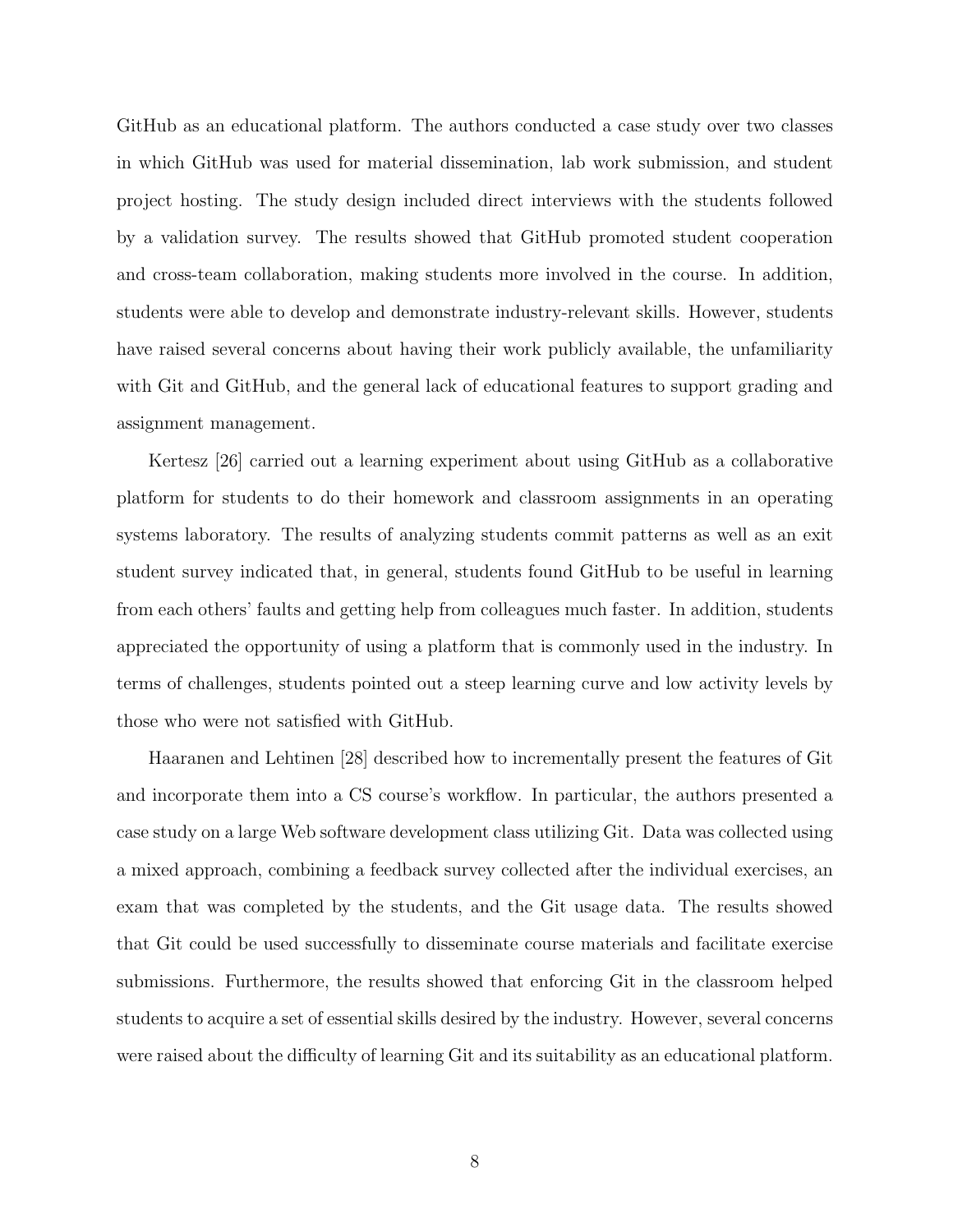#### <span id="page-16-0"></span>2.3 Motivation and Research Questions

Our brief review of related work has revealed some patterns in the research on using GitHub in educational settings. First, most of the analysis takes the form of case studies, action research, or experience reports. Case studies are necessary to explore a phenomenon before formal experiments can be run and a theory can be developed. They can be particularly useful when the outcome of the research is highly dependent on the context of the study, which is mainly the case in most educational research [\[27\]](#page-46-13).

The assumptions behind utilizing GitHub in SE class projects fall under the tenets of the collaborative learning theory, which describes situations in which two or more people build synchronously and interactively a joint solution to a specific problem. This theory suggests that learning is inherently a social process, thus, emphasizing the extent and quality of the exchanges that occur within groups of students in collaborative environments as a way for increasing critical thinking and team spirit [\[16,](#page-46-2) [29\]](#page-47-0). GitHub promotes social coding - an idea that combines programming and social features, such as user profiles, newsfeed, following repositories and code sharing. These features are designed to enable developers to exchange information more freely and in the open and build social networks of programmers working toward the same goal. Therefore, enforcing such a platform in class is expected to enhance student collaboration and their sense of teamwork. Another objective of enforcing a tool such as GitHub in classrooms is to prepare students for their future careers. Specifically, while most SE curricula typically cover concepts of configuration management, due to time limitations, students often receive limited exposure to the different configuration management platforms used in industrial settings. However, by using GitHub as the main platform for managing their term project, students can get hands-on experience using such a platform in semi-professional settings.

In terms of limitations, our review shows that the most common challenges that limit the utilization of GitHub in SE classes include the steep learning curve often associated with introducing a new technology in classroom settings, the lack of features that can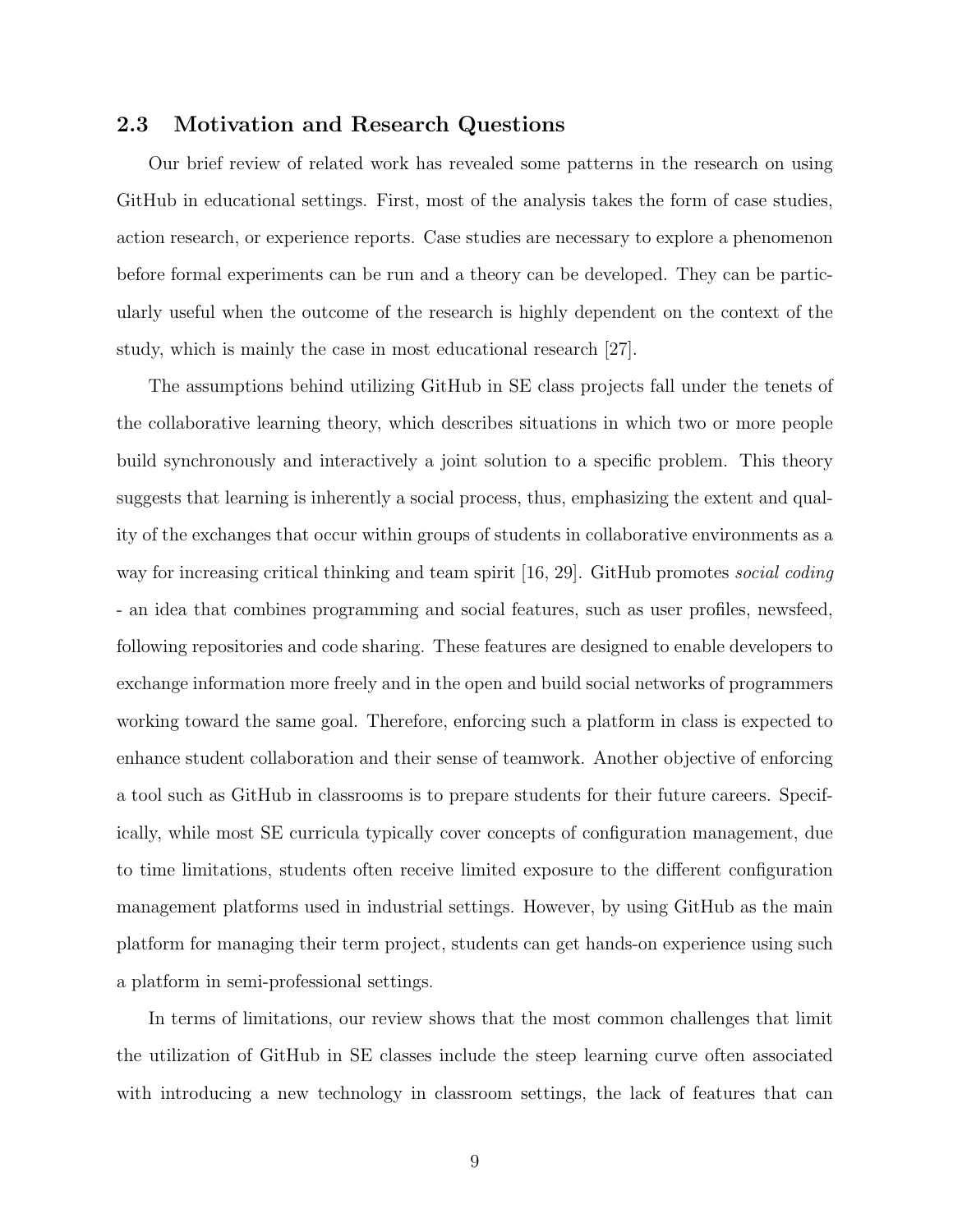support certain class tasks, such as assignment submission and grading, and the conflicts that might arise from the variation between students in their GitHub experience.

Our review also shows that multiple studies have examined using GitHib's tracking features as a basis for student evaluation [\[26,](#page-46-12) [30,](#page-47-1) [28\]](#page-46-14). In general, the evaluation of individual contributions in team projects can be challenging as it is often hard to distill individual contributions to a shared project [\[28,](#page-46-14) [24,](#page-46-10) [30\]](#page-47-1). Using GitHub, individual students can be evaluated based on their contributions, such as the number and/or size of their commits, pull-requests, and commenting fellow students' code. Such information is typically combined with peer- and self-evaluation mechanisms, or a subjective assessment of contribution quality, to enhance confidence in the grade [\[30\]](#page-47-1).

In summary, our review shows that GitHub can potentially improve teaching and learning experience in SE classrooms. However, there is still a research gap on how such platform actually affects student behavior, especially in large classroom settings (60+ students). To bridge this gap, in this paper we explore through a case study how students utilize GitHub in their team projects along with the main limitations and drawbacks associated using such a platform in classroom settings. To guide our analysis, we formulate the following research questions:

- **RQ1.** Does enforcing GitHub enhance students' configuration management skills?
- RQ2. What are the main benefits and limitations of using GitHub for code and assignment submission?
- RQ3. How do students utilize GitHub in SE classes' team projects?
- **RQ4.** Can GitHub be used as a basis for evaluation of individual effort?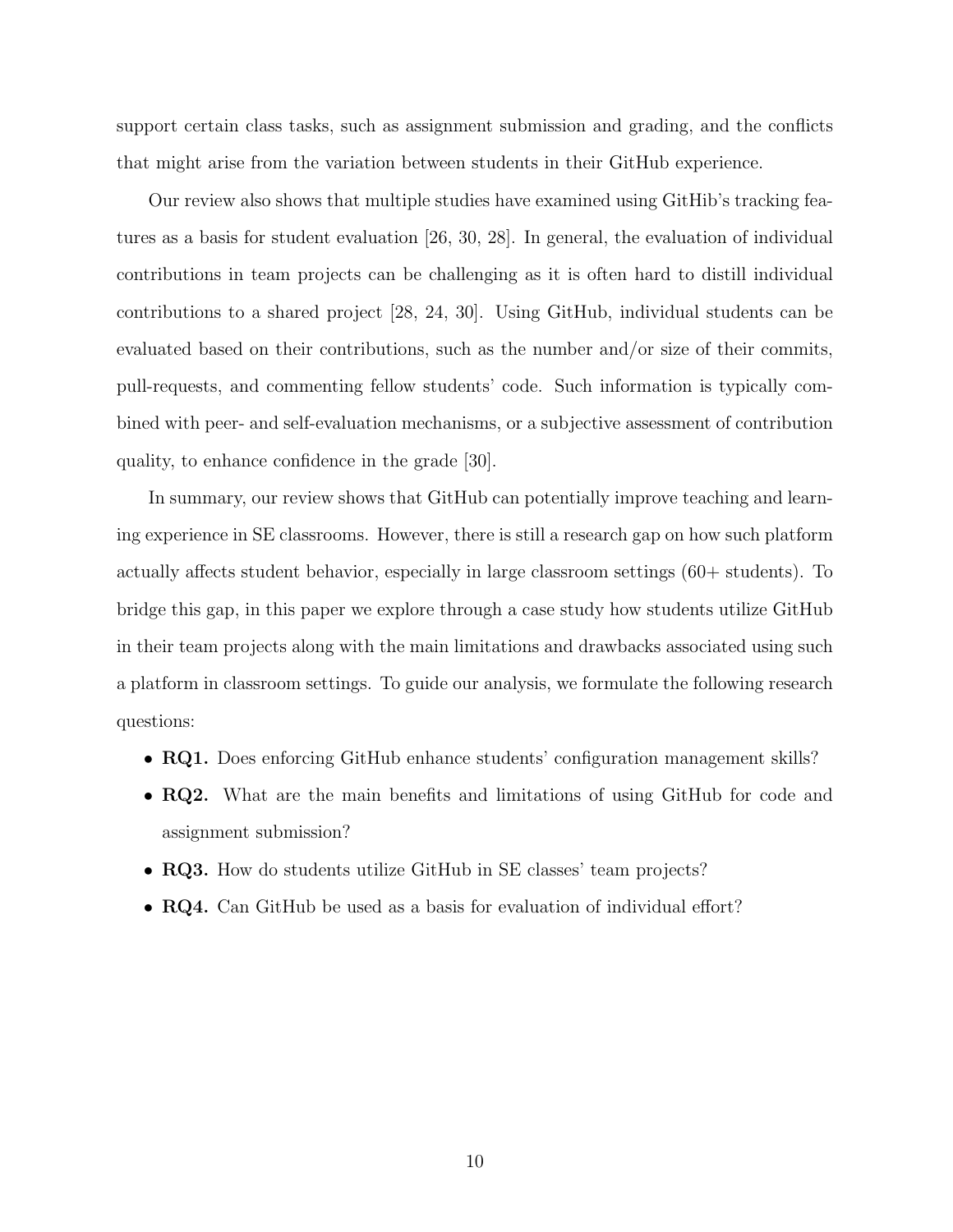### <span id="page-18-0"></span>Chapter 3 Case Study Setup

CSC-4330, the Software Systems Development class, is a core senior-level software engineering class offered by the Department of Computer Science and Engineering at Louisiana State University. The class has a significant semester-long mid-size software project component that students are expected to execute in order to pass. At the beginning of the semester, students are asked to form their project teams and choose their project. Each team should have between 4-5 students. The project is divided into 5 assignments. These assignments can be described as follows:

- Software Requirements Specification (SRS): in the first assignment, students are required to gather and document the main functional and non-functional specifications of their systems.
- Software Design Document (SDD): in the second assignment, students are required to design the main modular components of the system and their relations. This document also includes other system design aspects, such as the database and the hardware views of the system (if any).
- Software Test Document (STD): in this assignment, students are required to describe their test plan and design a set of test cases for their system.
- Code: at the end of the semester, students in CSC-4330 are required to submit a working copy of their project code for grading.
- Project Management Document (PMD): this is an active document that is assigned at the beginning of the semester and submitted after the final project presentation. The students are supposed to document the logistic aspects of their project, including their meeting time, configuration management plan, commercialization plan, risk management plan, and finally, their individual project contributions.

At the end of the semester, each team has to present their final product. This presentation is typically held in a conference-like format in front of representatives from the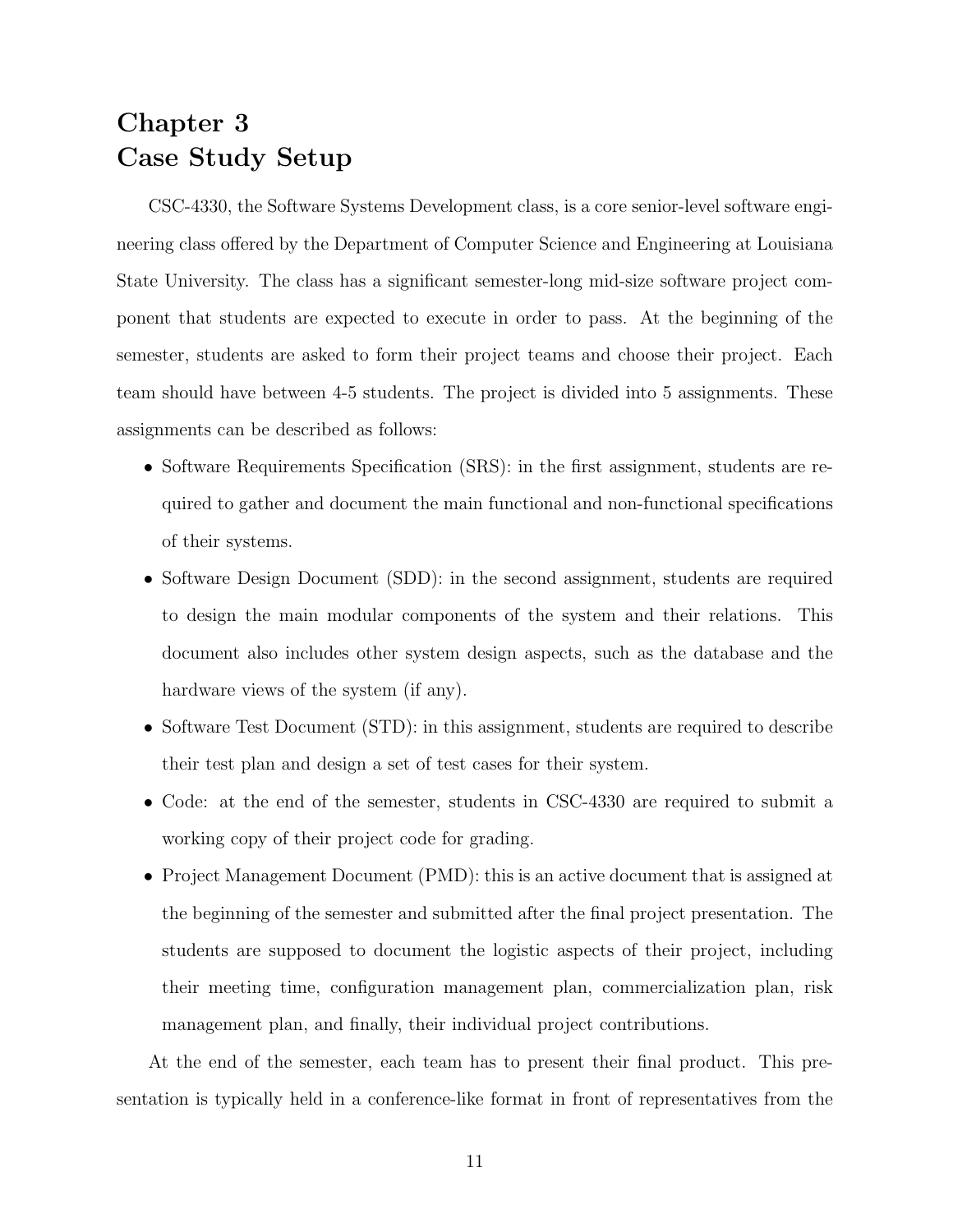industry and academia as well as other students in the class. During the presentation, each team member has to present a part of the project and talk briefly about their specific contribution. Students are graded based on their level of professionalism, including showing up on time, their dress-code, presentation skills, and ability to answer audience questions.

In the Fall of 2016, the class had 88 students, divided into 18 project groups. The students were informed that GitHub would be the only method to submit the project assignments. The documentation assignments (SRS, SDD, and STD) had to be submitted using MarkDown, a lightweight markup language with plain text formatting syntax that is typically used to create GitHub ReadMe files. Submissions were graded based on the last commit made to the assignment before 11:55 PM of the day at which the assignment was due.

The teaching assistant of the class held a tutorial to introduce students to GitHub at the beginning of the semester. The tutorial included introducing students to basic concepts of configuration management and version control, such as creating a repository, commits, pull requests, merge, forks, and branches. The tutorial also included instruction on how to create basic MarkDown documents, including tables and figures. The students were further encouraged to watch multiple YouTube GitHub tutorials that were recommended by the instructor. A very important point to be pointed out is that students were assured that their final project grade would not depend on their level of GitHub activity (i.e., number of commits). In other words, students were told that they were free to adopt whatever commit strategy they felt comfortable with as a team. Our main objective was to track how different groups of students would utilize such a platform in the absence of an evaluation component.

The students were given the freedom to chose their projects and whatever technologies and tools they wanted to work with. To ensure that all teams had projects of a decent size, no video-games or single feature apps were allowed. Students had to present their ideas at the beginning of the semester for the teacher and the TA to approve. The structure of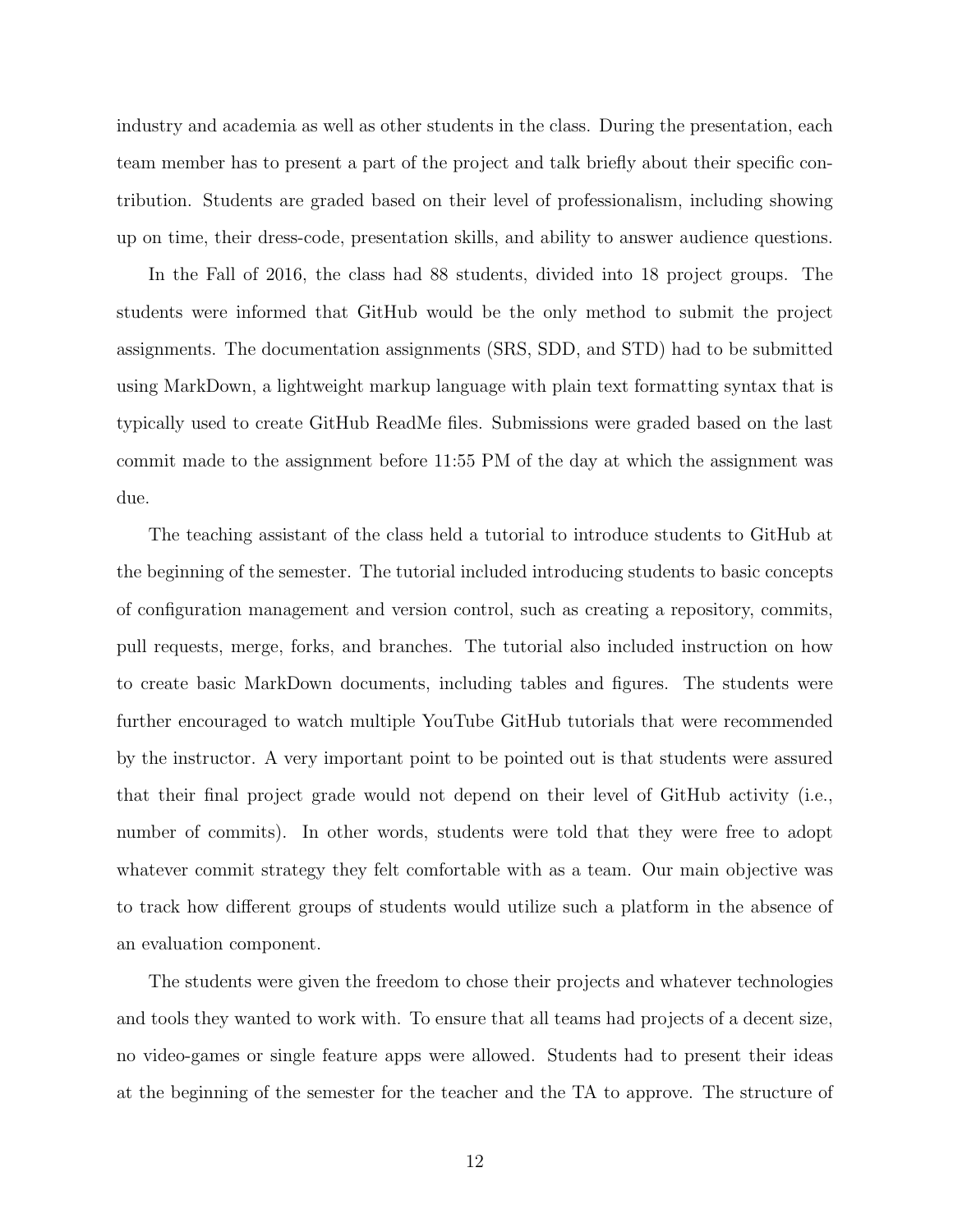the team was left for the students to decide. The students were introduced into several team formations, including ego-less (all team members share equal responsibilities), chiefprogrammer, and hierarchical structures. Unfortunately, there was no designated lab for the class. The students were expected to meet outside of the class to organize their teams.

The research methods used in our study included a pre-study survey and exit survey and a qualitative analysis of students' commit patterns. These methods are commonly used to collect data in case-study research [\[27\]](#page-46-13). In what follows, we describe each of these methods along with our main findings.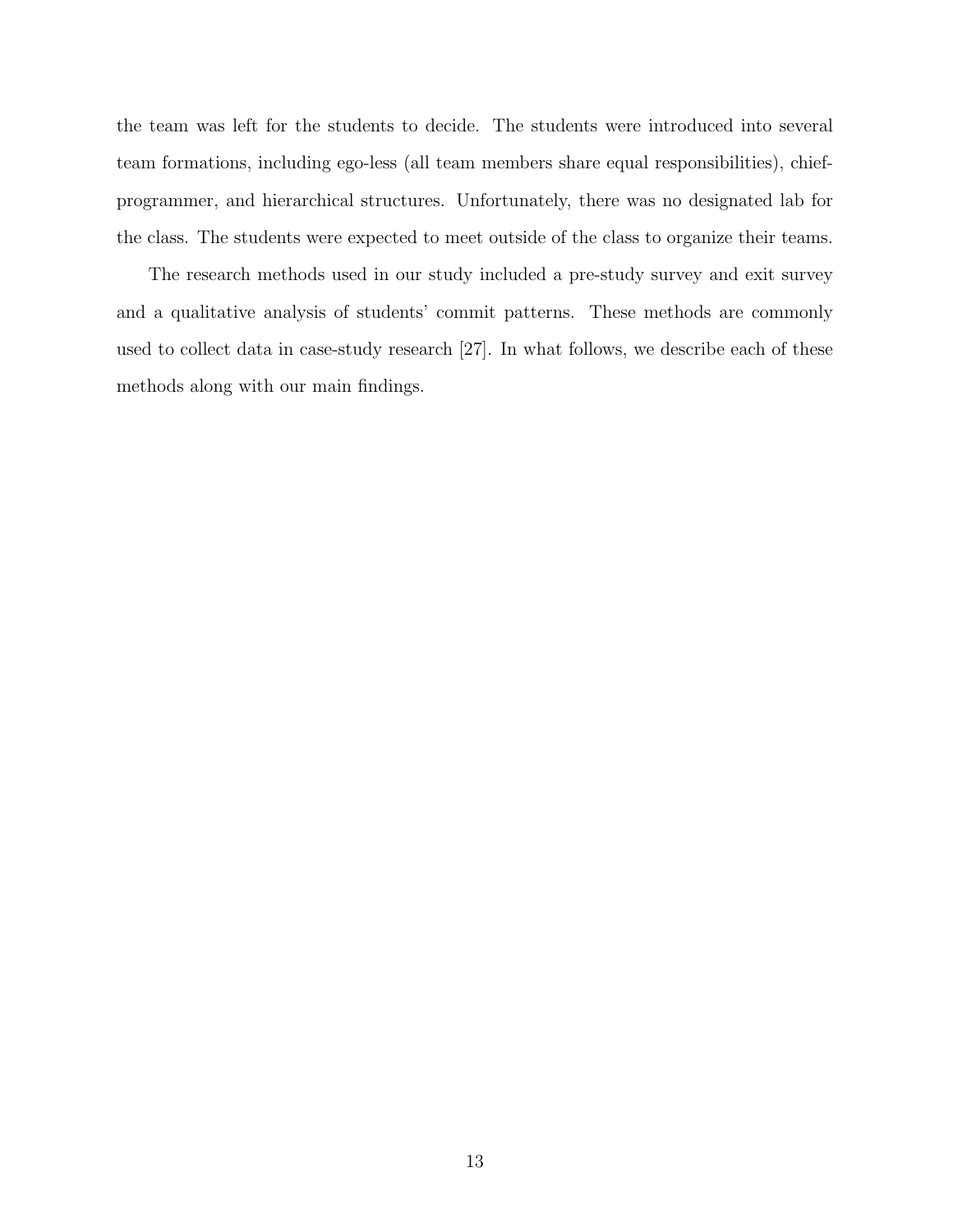## <span id="page-21-0"></span>Chapter 4 Survey Design and Results

Surveys are commonly used in empirical studies to obtain a quick snapshot of the current status of a target population [\[31\]](#page-47-2). In general, surveys can take the form of direct interviews or written questionnaires. While interviews can help to elicit more thorough and more honest responses from subjects, it is often expensive to conduct interviews at a large scale. Questionnaires, on the other hand, can be cheaper to execute, especially when the population is so large that a face-to-face interview would be infeasible, such as opinion polls and market research. In software engineering research, surveys have become a standard tool for data collection [\[32\]](#page-47-3). Interview and questionnaire surveys are frequently conducted to gather rapid feedback from software engineering practitioners on a variety of topics (e.g., [\[33,](#page-47-4) [34\]](#page-47-5)). Furthermore, surveys are commonly used in classroom research to elicit students' feedback toward new teaching strategies [\[10,](#page-45-9) [19\]](#page-46-5).

In our study, we used a questionnaire-type survey to collect pre-and-post treatment data from the subjects. The decision to use questionnaires allowed our subjects to remain anonymous. In classroom surveys, anonymity can improve the response rate and enhance the validity of the study by obtaining less biased and more objective information from students. Specifically, students might be reluctant to express their true opinion out of the fear that a response that is not aligned with the expectations of the teacher would affect their grades or the teacher's attitude toward them [\[35,](#page-47-6) [36\]](#page-47-7).

Our study included two anonymous surveys: a descriptive pre-study survey and an exploratory post-study survey. The pre-study survey was used to collect general descriptive information about the population (students in the Fall of 2016's CSC-4330 class). The poststudy (exit) survey was used to explore how the applied treatment (i.e. enforcing GitHub in the class) influenced students' experience [\[37\]](#page-47-8). In what follows, we describe these surveys and their results in greater detail.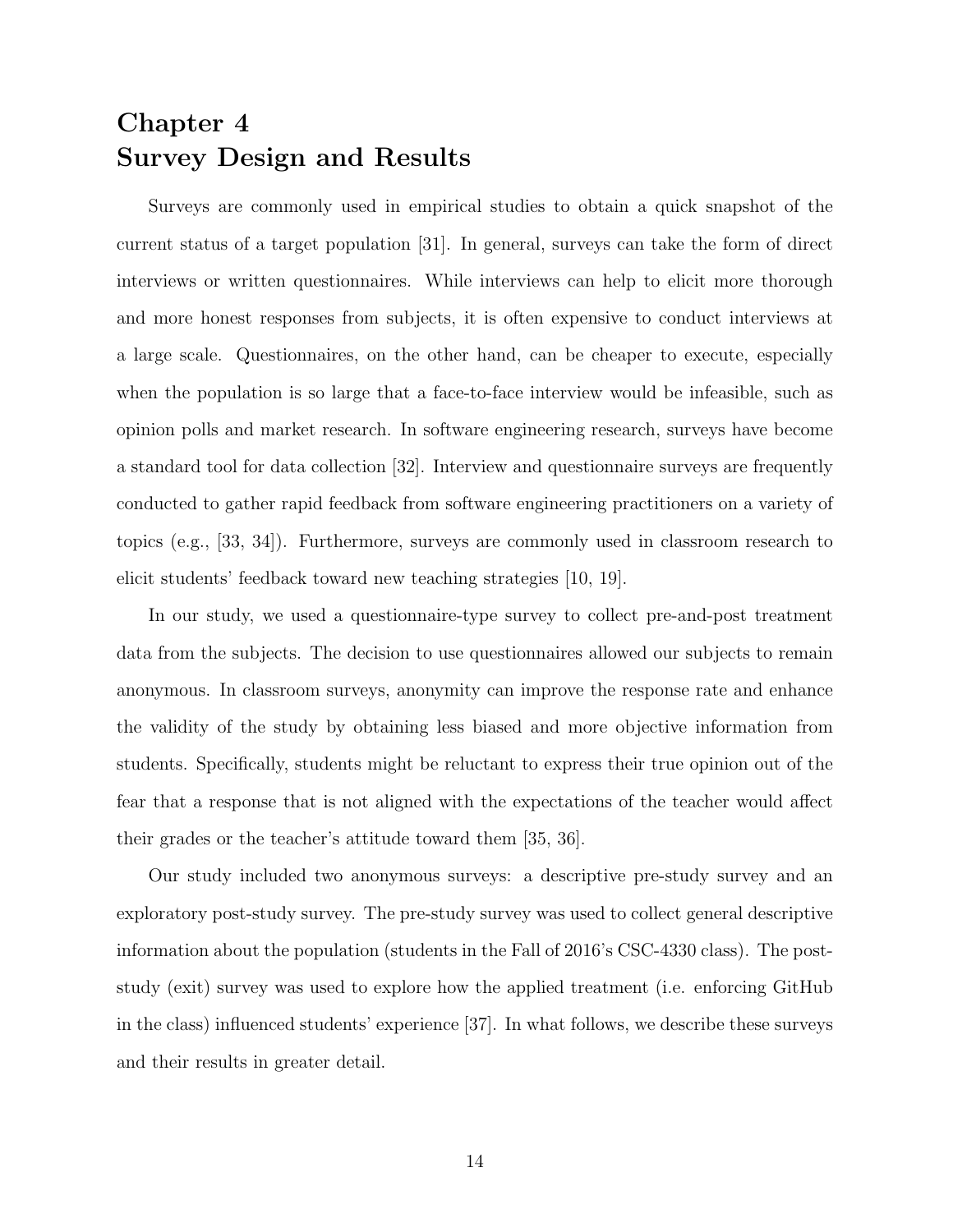<span id="page-22-1"></span>

| Question                                                                                                                                                                                | <b>Answer Variants</b>                                                                          |
|-----------------------------------------------------------------------------------------------------------------------------------------------------------------------------------------|-------------------------------------------------------------------------------------------------|
| What is your gender?                                                                                                                                                                    | Male / Female                                                                                   |
| What year are you?                                                                                                                                                                      | Junior / Senior                                                                                 |
| How many programming lan-<br>guages do you know?                                                                                                                                        | Numeric                                                                                         |
| How many years of experience<br>as a programmer do you have?                                                                                                                            | Numeric                                                                                         |
| How familiar are you with<br>configuration management sys-<br>tems?                                                                                                                     | Very familiar, experi-<br>a.<br>enced<br>b. Familiar<br>c. Somewhat familiar<br>d. Not familiar |
| Do you have a GitHub ac-<br>count?                                                                                                                                                      | ves / no                                                                                        |
| How experienced are you with<br>$G$ it $H$ ub?                                                                                                                                          | a. Very experienced<br>b. Experienced<br>c. Somewhat experienced<br>d. Never used before        |
| Are you familiar with other<br>Please indicate<br>$\text{platforms?}$<br>your level of experience for<br>each of the platforms below<br>from 1 (never used) to 4 (very<br>experienced). | a. SourceForge<br>b. DropBox<br>c. BitBucket<br>d. Other (please specify)                       |

Table 4.1: A questionnaire sample

#### <span id="page-22-0"></span>4.1 Survey Design

The pre-study survey was conducted at the beginning of the semester. The population consisted of 91 students: 47 juniors, 43 seniors, and 1 sophomore. The purpose of the survey was to collect initial descriptive data about the population, including the students' prior experience in programming and their familiarity with GitHub as well as other configuration management platforms. The TA handed out the written questionnaire to the students to fill out. The instructor was not present in the classroom during the survey. This step was necessary to remove any bias that would result from the teacher's presence. The students were assured that the survey was anonymous and were encouraged to be as honest as possible in their responses. The questions in the survey are shown in Table [4.1.](#page-22-1) The response rate was 100% (i.e., all of the students in the class completed the survey). The survey results were transcribed and coded in *Microsoft Excel*, and then analyzed in *IBM* SPSS statistical package.

The post-study survey contained the same questions as the pre-study survey and an additional open-ended question to collect the students' perceptions of using GitHub in a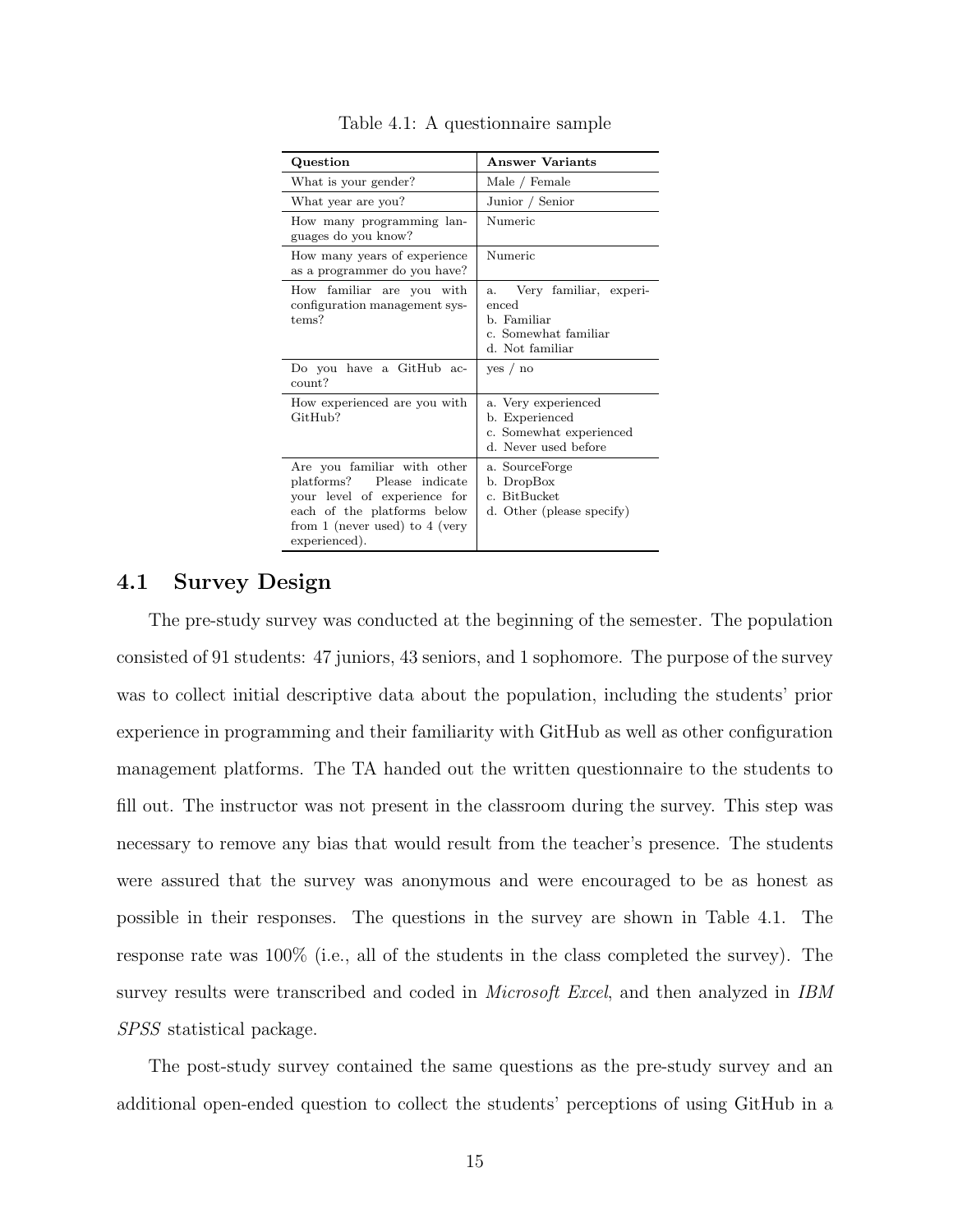SE course ("Did you face any challenges using Github for this class?"). The post-survey was completed by 84 students: 45 juniors, 38 seniors, and 1 sophomore. The response rate was again 100% (7 students had dropped the class). The results were also coded in the same manner and analyzed in IBM SPSS. In what follows, we describe the main outcomes of the surveys.

#### <span id="page-23-0"></span>4.2 Pre-Survey Results Analysis

Table [4.2](#page-24-0) presents the results of the pre-survey. The results show that student cohort was split almost equally between 3rd (junior) and 4th-year (senior) students. As expected, juniors are less experienced with programming and know fewer programming languages than seniors. Surprisingly, seniors have reported almost the same level of experience in GitHub as juniors. In terms of gender, female students reported less experience in GitHub and less years of programming experience and knew fewer programming languages than male students.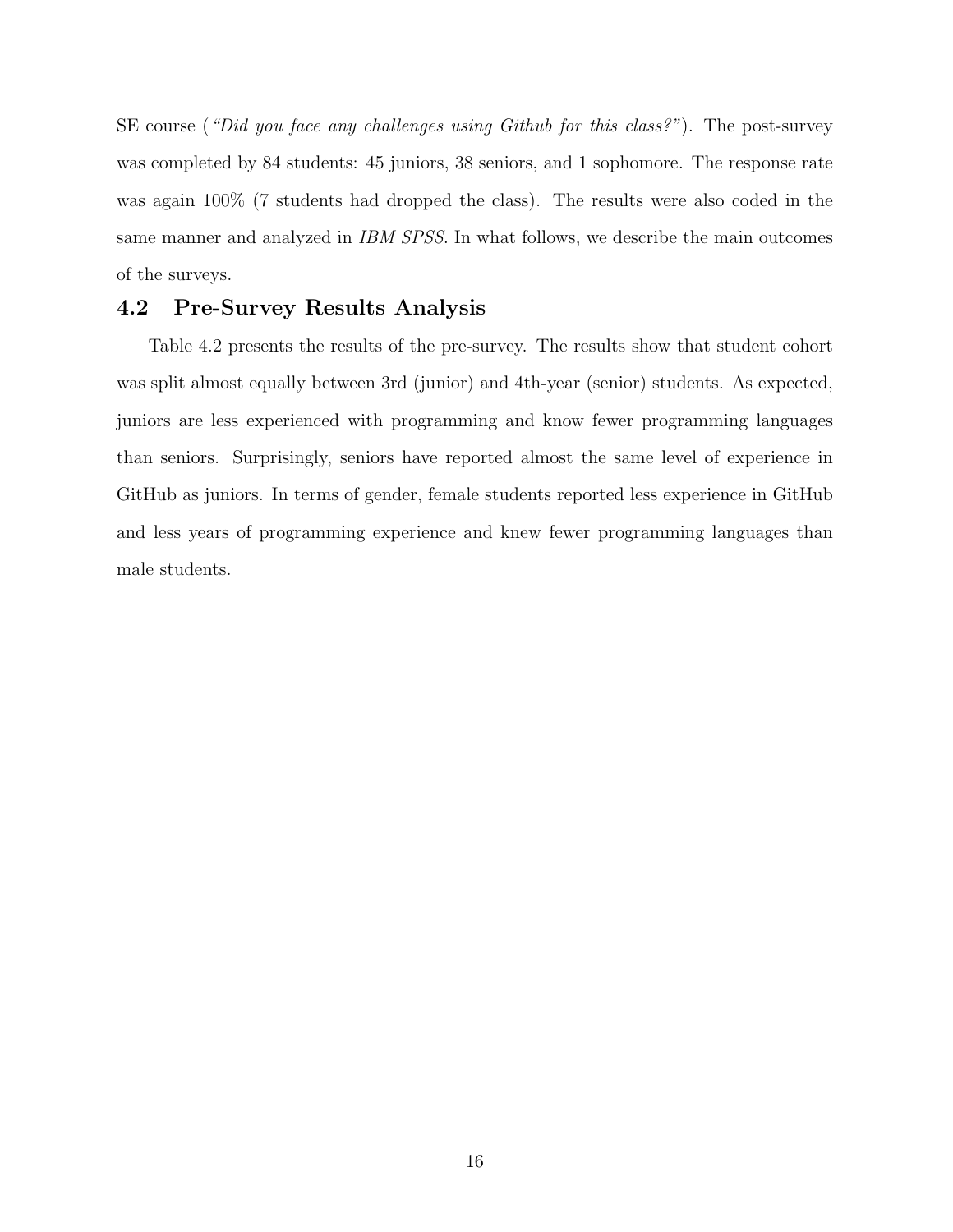| ne pre-survey: the number of programming languages experience on CitHub and veare on |                                          |
|--------------------------------------------------------------------------------------|------------------------------------------|
|                                                                                      |                                          |
|                                                                                      |                                          |
|                                                                                      |                                          |
|                                                                                      |                                          |
|                                                                                      |                                          |
|                                                                                      |                                          |
|                                                                                      | under the control for the second to      |
|                                                                                      | rononan and ran of an and the range<br>į |
|                                                                                      | $\frac{1}{2}$                            |
|                                                                                      | へくこうこう                                   |
|                                                                                      | )<br>2221                                |
|                                                                                      | rcrec crerc to creck cast cast cast      |
|                                                                                      |                                          |
|                                                                                      |                                          |

<span id="page-24-0"></span> $\rm ^o$ 

|        |               |                | Prog Languages |      |         |      | Ĵхр. | on GH           |         |      | Years of Exp |      |            |
|--------|---------------|----------------|----------------|------|---------|------|------|-----------------|---------|------|--------------|------|------------|
|        |               | Mean           | Vled.          | StD  | Range   | Mean | Иed. | St <sub>D</sub> | Range   | Mean | Med.         | StD  | Range      |
| dale   |               | e<br>11        | 4.00           | 2.01 | $(1-9)$ | 2.01 | 2.00 | 0.81            | $(1-4)$ | 3.78 | 3.00         | 2.14 | $(1-12)$   |
| Female | $\frac{3}{2}$ | $\frac{31}{2}$ | 3.00           | 1.38 | $(2-6)$ | 1.54 | 2.00 | 0.52            | $(1-2)$ | 2.58 | 2.50         | 79.0 | $(2-4)$    |
| Junior |               | 3.60           | 3.00           | 1.62 | $(1-8)$ | 1.94 | 2.00 | 0.82            | $(1-4)$ | 3.45 | 3.00         | 92   | $(2-10)$   |
| Senior |               | 4.49           | 4.00           | 2.11 | $(6-1)$ | 1.91 | 2.00 | 0.72            | $(1-4)$ | 3.71 | 3.00         | 2.11 | $(1 - 12)$ |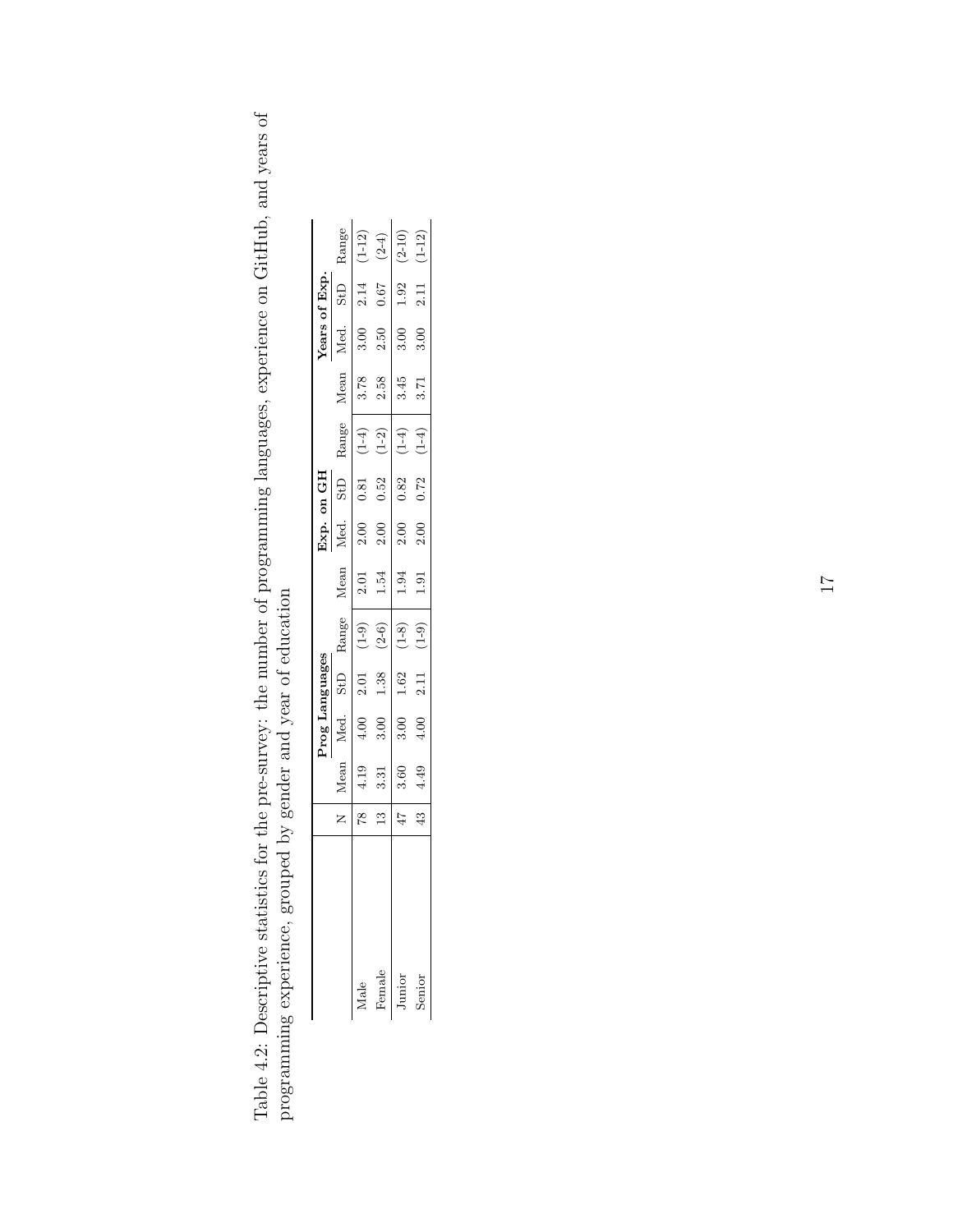<span id="page-25-0"></span>

Figure 4.1: Students' experience with GitHub and other platforms

A correlation analysis was conducted to reveal any relationship between the number of programming languages and experience on GitHub and the years of general software development experience and specific experience on GitHub. The results, in Figure [4.2](#page-26-0)[a,](#page-29-0) show the correlation graph between number of programming languages and experience on GitHub. In general, the more programming languages a student knows - the more experienced on GitHub he or she is. Spearman's correlation reports a strong positive statistically significant relationship [b](#page-29-0)etween these two variables  $(p = 0.000)$ . Figure [4.2](#page-26-0)b shows the correlation graph between the years of programming experience and experience on GitHub. Spearman's correlation also shows statistical significance  $(p = 0.010)$  between these two indicators. A more experienced student in programming is more likely to be more experienced on GitHub.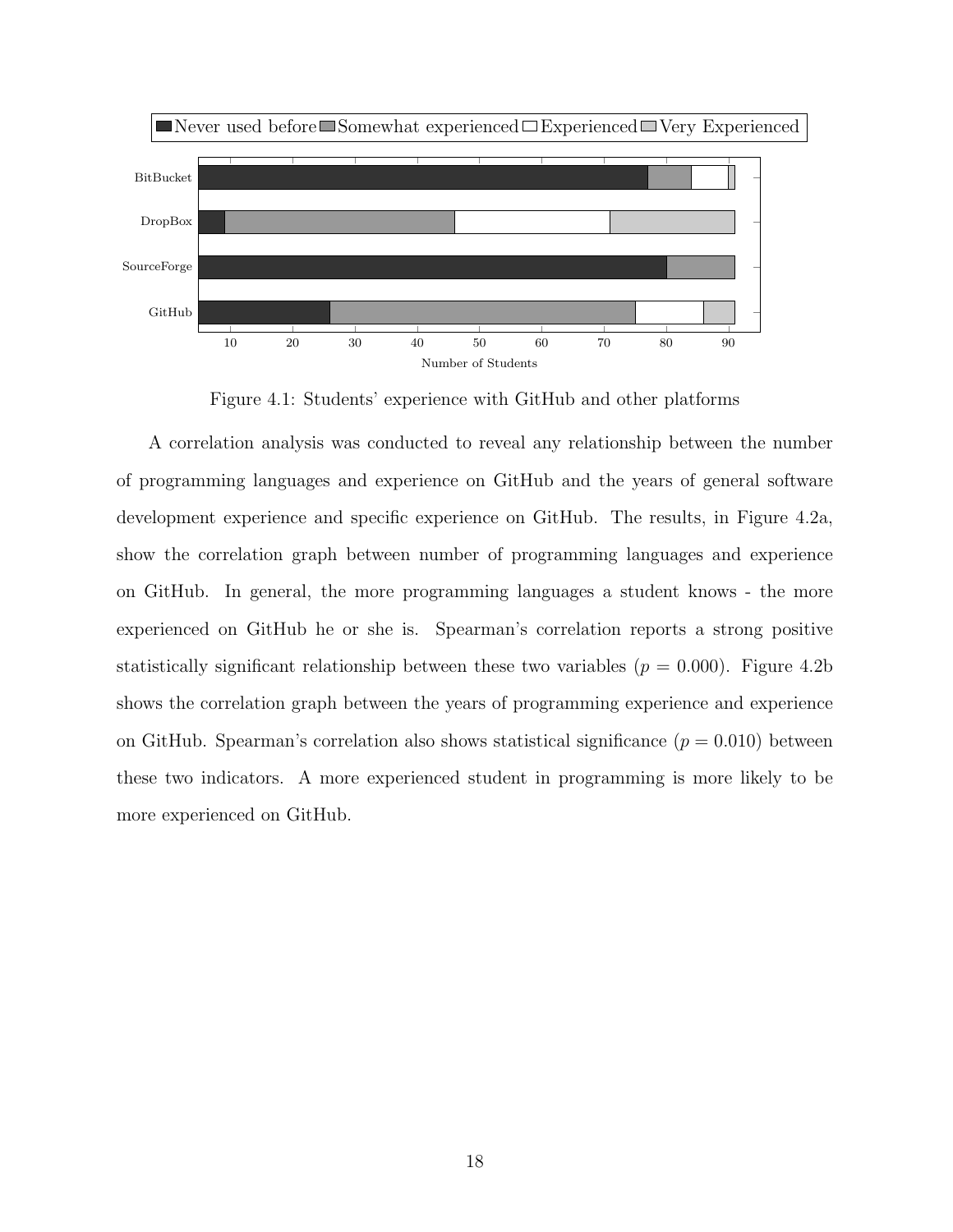<span id="page-26-0"></span>



Figure 4.2: Spearman's correlation for Number of Programming Languages, Years of Experience and Experience on GitHub. Figure 4.2: Spearman's correlation for Number of Programming Languages,Years of Experience and Experience on GitHub. Noise was added for overlapping points. Noise was added for overlapping points.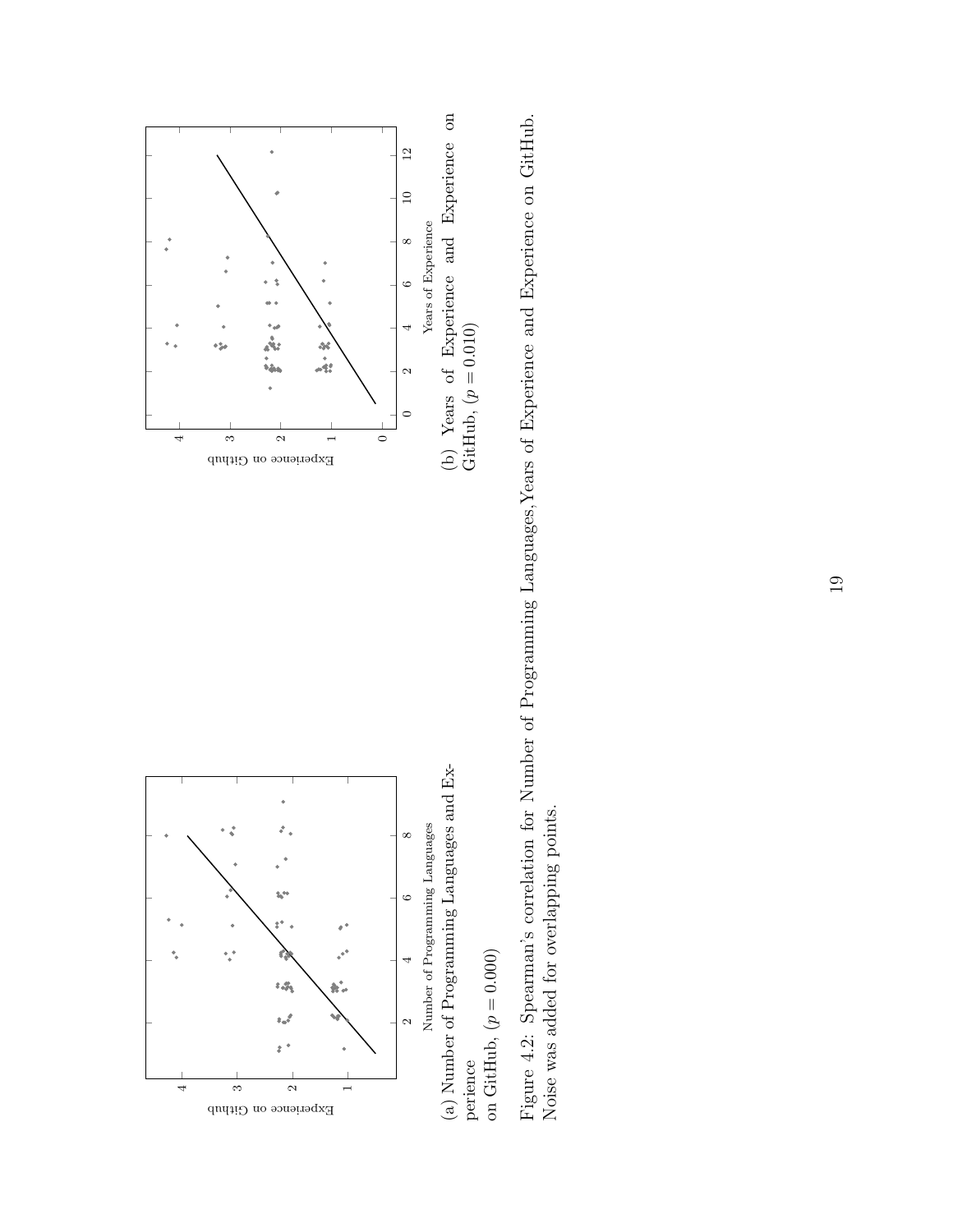Figure [4.1](#page-25-0) shows a breakdown of students' experience with GitHub, SourceForge, Dropbox, and BitBucket. Most of the students reported a very good experience with Dropbox, followed by GitHub. Around a half of the students indicated that they were somewhat experienced with GitHub and a forth of the students reported no knowledge of GitHub before. The majority of the students pointed out that they had never used SourceForge or BitBucket before. In addition, several students had reported some sort of experience with OneDrive and Google Drive, as well other platforms, such as SVN, TFS, and Visual Studio Online.

#### <span id="page-27-0"></span>4.3 Post-Study Survey Analysis

To answer RQ1, we compared students' responses for GitHub experience in the presurvey with that of the post-survey to measure the impact of enforcing GitHub on the students' experience in the platform. The plots in Figure [4.3](#page-29-0) demonstrate the GitHub experience as reported by the students in the pre-survey and post-survey. In the pre-survey, a small number of students identified themselves as "Experienced" and even fewer as "Very experienced" as opposed to "Somewhat experienced" and "Never used before". The mean is in the "Somewhat experienced" category. In the post-survey, the number of "Somewhat experienced" decreased, but the number of more experienced students increased drastically, especially in the "Experienced" category. The mean for the post-survey increased, settling between "Somewhat experienced" and "Experienced". The conventional approach to test for the statistical significance would suggest using a dependent (pair-wise) t-test. However, due to anonymity of the surveys, we can not match the students in the pre- and the postsurveys. Therefore, an independent t-test was used. This test is appropriate to analyze our data, despite of the fact that the data violate the assumption of independence of observations (i.e. the samples are not independent). The results showed the statistically significant difference in GitHub experience for all students  $(t = -5.144, p < 0.001)$ , females  $(t = -3.922, p < 0.001)$ , and males  $(t = -4.392, p < 0.001)$ .

The last question in the post-survey asked students to share the challenges they faced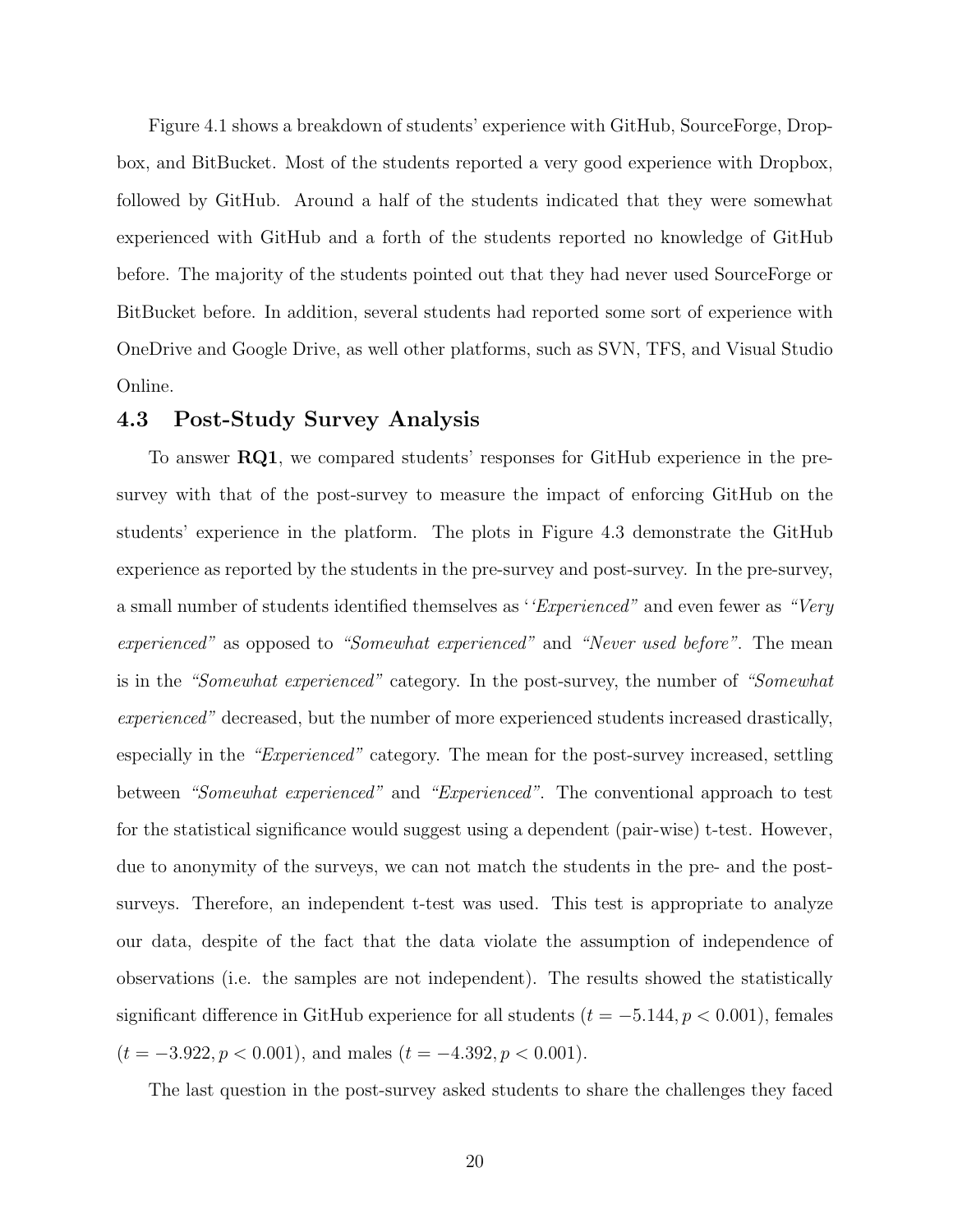using GitHub during the semester. Students answers' were analyzed and presented in Table [4.3.](#page-29-1) Out of 84 students, 44 mentioned that they did not experience any difficulties using GitHub. The difficulties (RQ2) that were commonly reported by the students could be described as follows:

- Resolving merge conflicts: several students have reported facing problems when resolving merge conflicts. This apparently was a common issue in the documentation assignments, especially toward the deadlines where most students started submitting their updates. This issue could be resolved by holding another tutorial before the first assignment to explain to students the best way for resolving merge conflicts. Actually, one of the students has pointed that out in her answer: "I feel like more attention should be placed on teaching students how to resolve merge conflicts and dealing with branches."
- Steep learning curve: similar to what others have reported in the literature, the steep learning curve was an issue for some students. These are mainly the students who have never worked with GitHub, or any online version control systems, before the CSC-4330. This issue often arises from the perceived complexity of such platforms. A student writes: "Bit of learning curve when I first started...was a bit complicated." and "GitHub is too hard to understand and use".
- Technical difficulties: several students reported unexpected problems with the platform. For instance, some students noted that GitHub sometimes did not save changes if several students were working on the same file simultaneously: "... 2 changes on the same document being done at the same time, causing some loss of changes from one of them." and "...while multiple of members were modifying a project, it deleted a team member's work".
- MarkDown: a small number of students  $(4/84)$  have reported difficulties when dealing with MarkDown, especially when formatting with figures and tables. A student writes: "I faced a few issues with formatting in MarkDown...". Consequently, some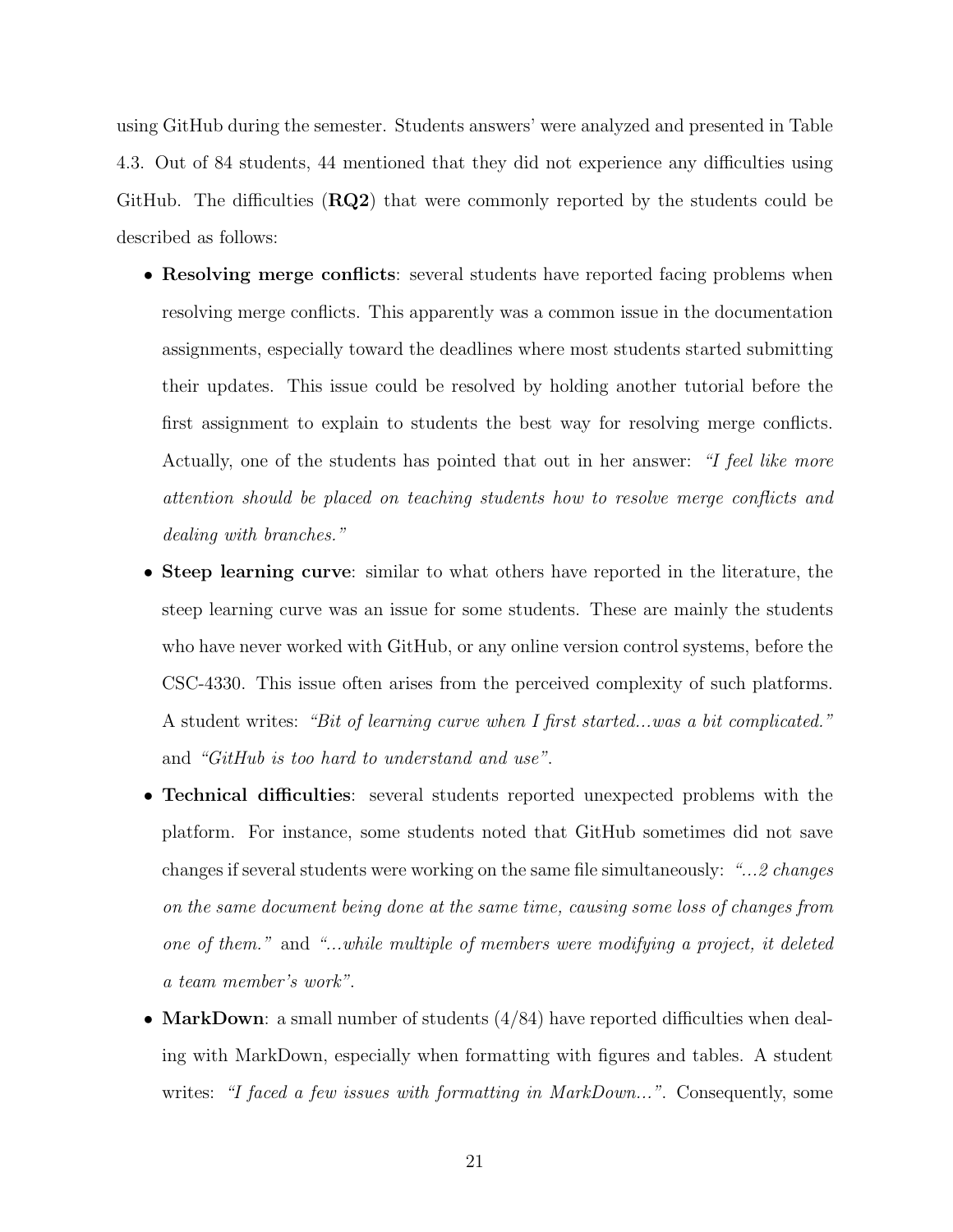<span id="page-29-0"></span>

<span id="page-29-1"></span>Table 4.3: A summary of challenges of using GitHub mentioned by students in the postsurvey

Figure 4.3: Frequency distribution comparison of GitHub experience in the pre- and the post-surveys

students have suggested using other, easier to format, platforms such as Google Documents: "I feel like google docs is a better option." "...there are simply better options for the document submissions."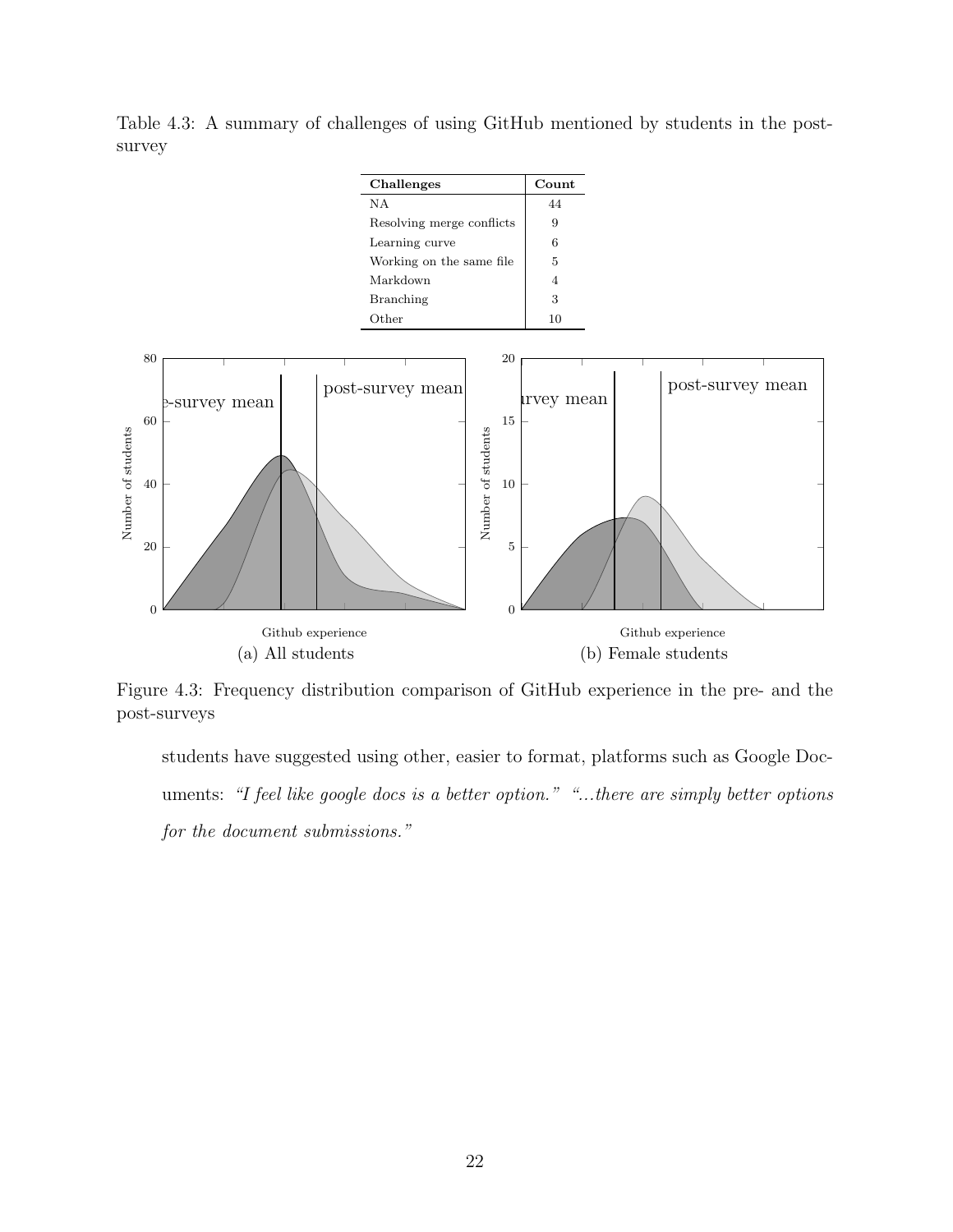## <span id="page-30-0"></span>Chapter 5 Analyzing Student Commit Behavior

In this section, we explore the impact of using GitHub on student collaboration and submission behavior. In particular, we aggregate and analyze students' committing patterns over the project assignment to understand how different groups adapted GitHub to their projects.

To determine if the overhead of this steep learning curve has impacted the quality of students' work, we compare the students grades from the class with the average grades from two other sections of CSC 4330 where GitHub was not used. The results in Figure  $5.1<sup>1</sup>$  $5.1<sup>1</sup>$  $5.1<sup>1</sup>$ provide an evidence that the overhead that resulted from using GitHub in class did not impact the quality of students' work. It is important to point out that using grades as a proxy for assessing the quality of students' work might raise some construct validity concerns. Specifically, grades can be subjective, especially in assignments such as the SRS and SDD where there is no wrong answer. In an attempt to control for this effect, the assignments were graded by the same instructor and the same T.A. and using the exact same predefined rubric. Therefore, these concerns were minimized.

#### <span id="page-30-1"></span>5.1 Analyzing the Commit Timeline

We start our analysis by analyzing the submission timeline of the different groups. GitHub enables the tracking of individual commit history, including name of the user who made the commit, and the date of the commit. We manually tracked the students' commits throughout the semester and the data were indexed in an excel sheet. Extracting this information enabled us to measure the commit frequency by day for each individual assignment. Our findings are presented in Figure [5.2.](#page-32-1) The figure plots the number of commits made by groups for each day from the day the assignment is assigned to the day it is due. As the results show, for each assignment, the majority of commits happened toward the deadline. An exception of this pattern was the final code assignment, where the maximum number

<span id="page-30-2"></span><sup>&</sup>lt;sup>1</sup>The grade scale was hidden in compliance with the Privacy Act of 1974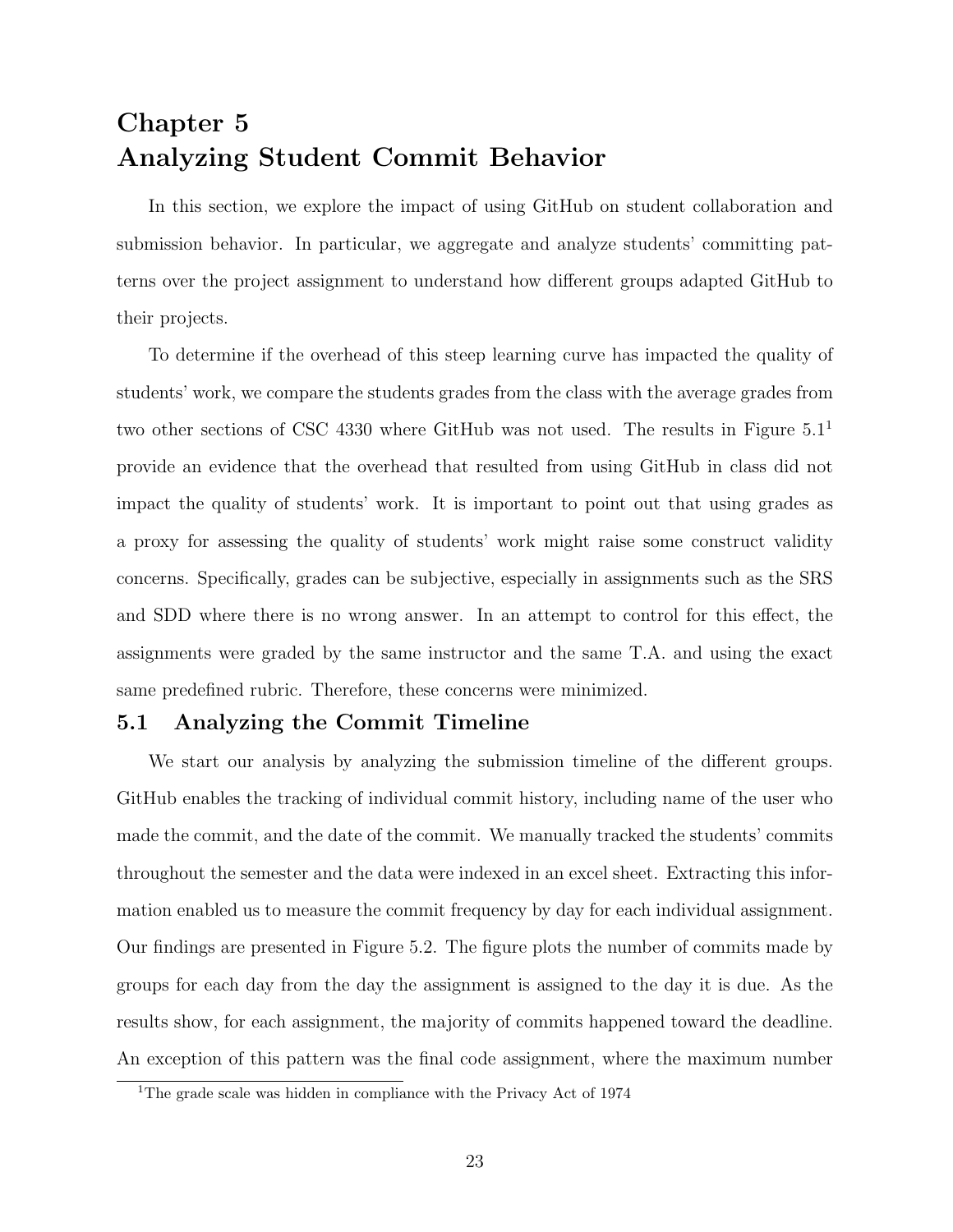<span id="page-31-0"></span>

Figure 5.1: Comparing the grades (quality of submission) from the Fall 2016 to two other sections of CSC 4330 where GitHub was not used.

of commits happened five days prior to deadline. These results indicate the presence of academic procrastination. Procrastination is a psychological concept familiar to every person. It results in putting off a task until the very last moment [\[38,](#page-47-9) [39\]](#page-47-10). This behavior is very well-know among undergraduate students. In fact, academic research has reveled that the overwhelming majority of college students are prone to procrastination [\[40,](#page-47-11) [39\]](#page-47-10). In our analysis of assignments' commit history, academic procrastination can be clearly observed by looking at the commit timeline of individual assignments: the lion's share of submissions happened right before the deadline [\[41,](#page-47-12) [42\]](#page-48-0).

In general, our analysis' results have countered our assumption that GitHub would help to control for procrastination. Specifically, although other self-variables (e.g., lack of motivation to learn, lower self-esteem, lack of interest in assignment [\[43\]](#page-48-1)) have been reported to be related to procrastination, the failure to self-regulate has been found to be the most predictive of procrastination tendencies [\[43,](#page-48-1) [44\]](#page-48-2). In our study, we assumed that GitHub's transparency would motivate our students to contribute by observing others' contributions in the group as well as other groups in class. Furthermore, using a standard collaboration platform which is used by all team members would minimize the high cognitive load that usually results from students adapting various collaboration media and would eliminate the need to standardize, thus enhance the ability of students to self-regulate and hopefully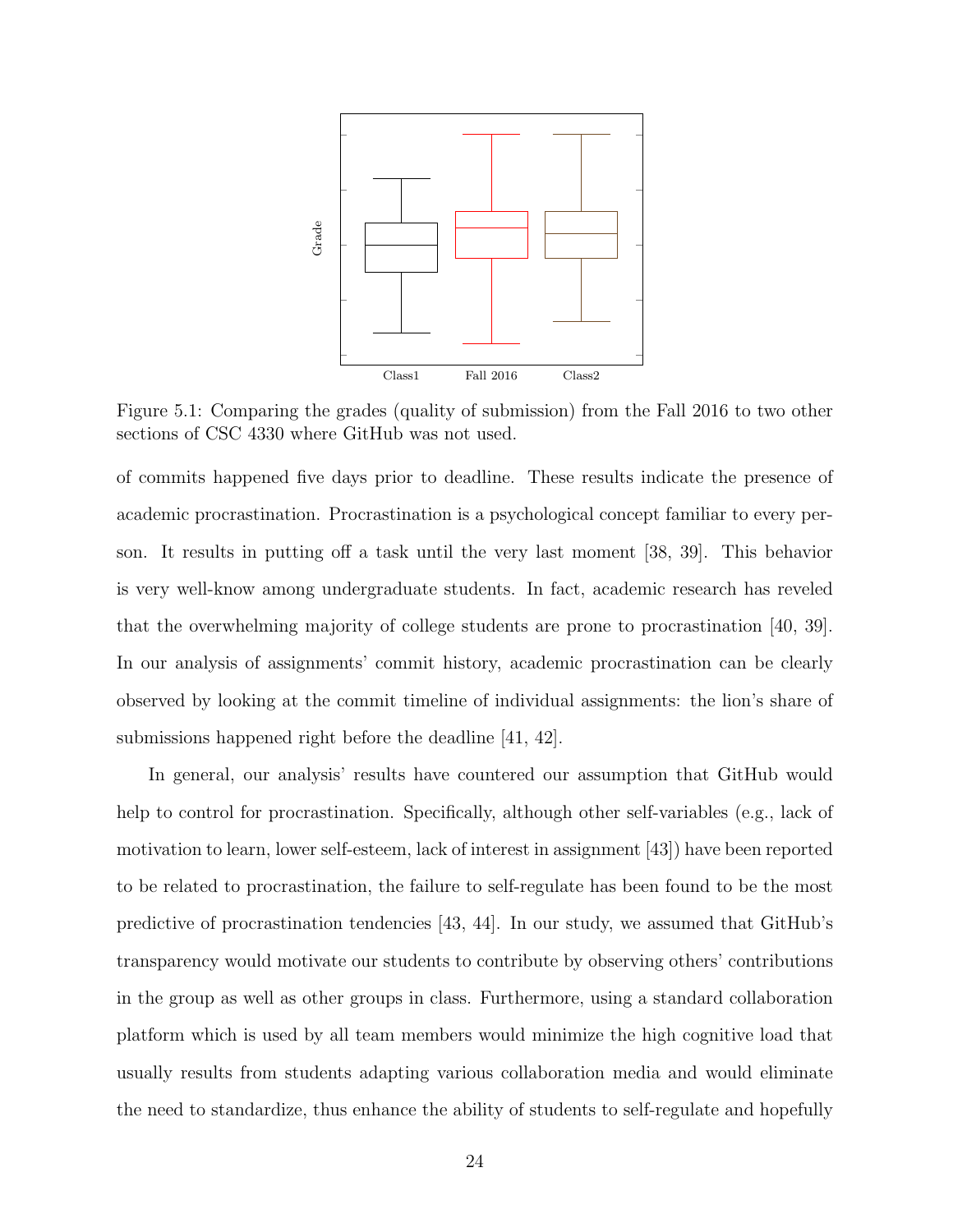<span id="page-32-1"></span>

Figure 5.2: Total number of commits per day, for each assignment

start working on the assignment [\[44,](#page-48-2) [39\]](#page-47-10). Unfortunately, the commit pattern provides evidence in favor of academic procrastination. The main takeaway message is that although GitHub provides a convenient method to track how and when students contribute to their assignments, it does not alter the student behavior in terms of assignment submission time. In other words, it is not a silver bullet for procrastination.

#### <span id="page-32-0"></span>5.2 Analyzing the Number of Commits

Figure [5.3](#page-33-1) shows the average number of commits for all of the teams in class working on the different project assignments. The results show that as the semester went on, students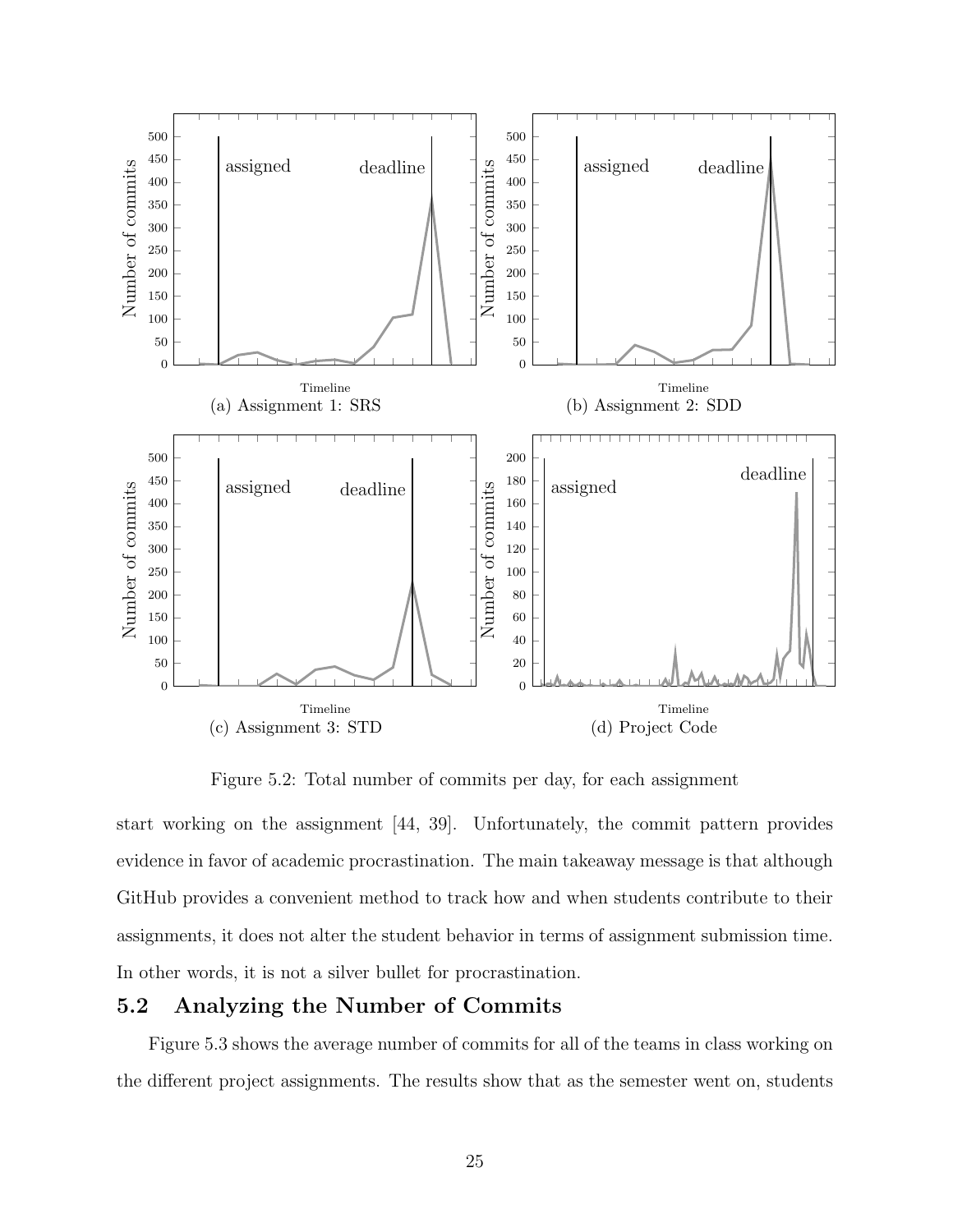<span id="page-33-1"></span>

Figure 5.3: The average number of commits for all groups, per assignment

had made fewer and fewer commits. This trend was obvious in the third assignment where the groups made an average of 24 commits in comparison to the first assignment (SRS) where students made an average of 43 commits. In general, as the semester went by, most groups started to self-regulate, meaning that they became more efficient in committing as they figured out the risks of excessive committing. Specifically, in their exit interview, the majority of the students implied that at the beginning they were experimenting with committing and how to resolve merge conflicts, as time went by, they figured out how to regulate the number of commits in such a way that would minimize merge conflicts. Note that the code assignment has a number of commits almost equivalent to the average number of commits for all other assignments. This can be explained based on the fact that the students were encouraged to start coding right after the SRS document was assigned.

#### <span id="page-33-0"></span>5.3 Team Organization

In this section, we explore how different groups adapted GitHub as a part of their team organization (RQ3). To carry out our analysis, we tracked and analyzed the commit behavior of each individual student in each group. Our analysis shows that, in general, groups follow three different patterns:

• Equally committing: in 3 out of the 18 groups in our case study, every student in the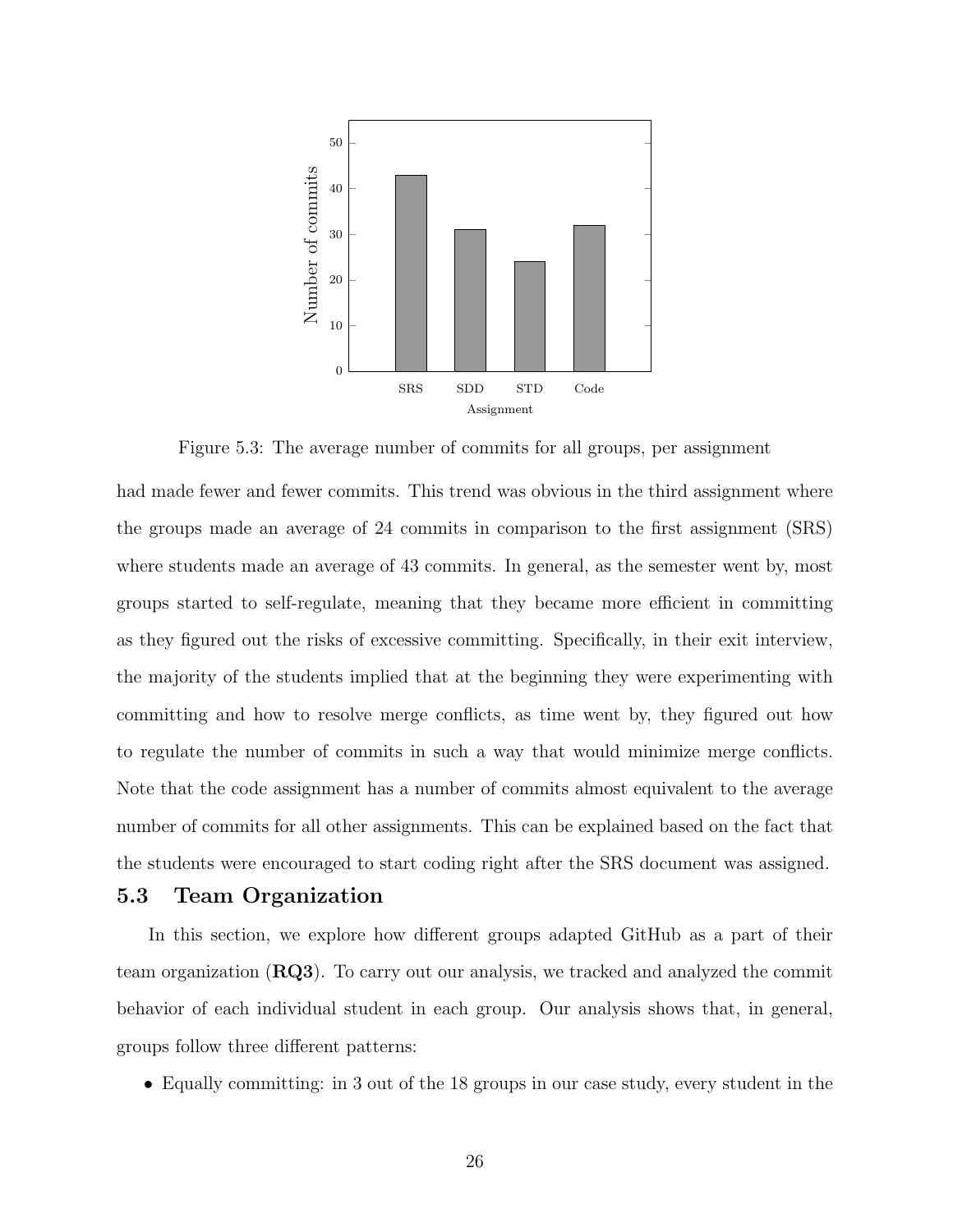team was committing to each assignment throughout the semester. Figure [5.4-](#page-36-0)a shows a sample commit timeline for one of these groups. The timeline shows that almost all team members were equally active for all assignments. These groups consisted mainly of students at the same technical level. Our analysis of teams' performance shows that these groups tend to do better than other groups as everybody is involved in all aspects of the projects.

- Experience-based committing: in 13 out of the 18 groups, the commit pattern of individual members followed the internal work assignment of the team. Specifically, such groups split the work along different lines: some groups split the work into coding and documentation, while others split the work based on assignments (SRS, SDD, STD) or specific implementation components (back-end, front-end). Figure [5.4](#page-36-0) b shows a sample commit timeline for one of these groups. The timeline shows how some students were active only at specific times (e.g., when the assignment that was assigned to them by the team was due). Students in these groups reported that they resorted to this structure to work around the variant levels of experiences in the group. According to a group's Project Management Document: "This style choice allowed for team members to divide project tasks into their own personal area of expertise without the possibility of managerial conflict".
- A designated configuration management engineer: in 2 out of the 18 groups, a team member was assigned the role of managing GitHub related tasks. Members of these groups would first work on the assignment through other mediums (Google docs or Dropbox), and then send the final copy to the configuration management engineer to submit to GitHub. Students in these groups indicated that they resorted to this approach to minimize merge conflicts. Figure [5.4-](#page-36-0)c shows a sample commit timeline for this type of groups. The timeline shows that only one team member was actively committing. Further investigation revealed that these groups tend to follow a chief programmer structure. Under this structure, only one person is responsible for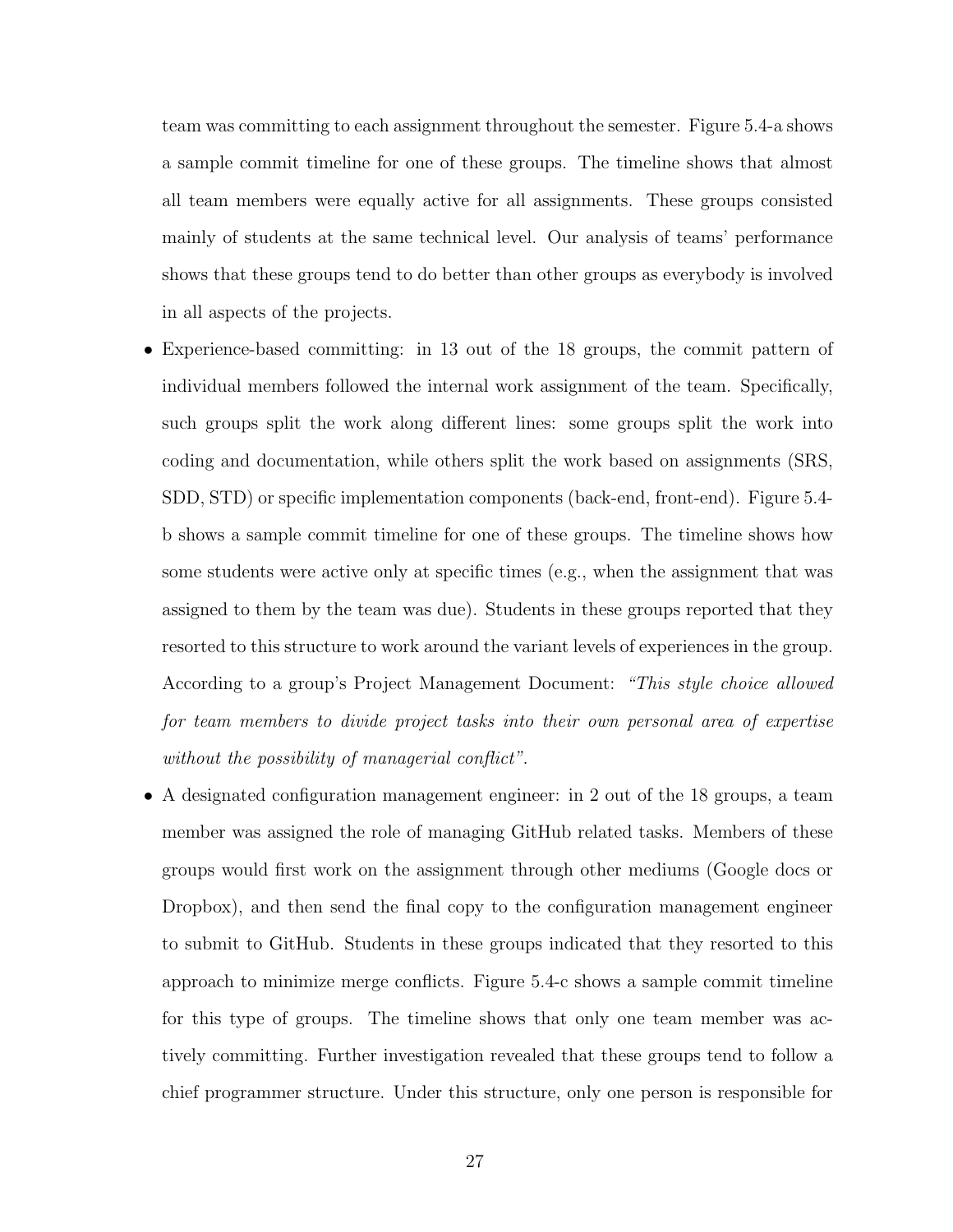leading the entire project, while others tend to do less work. Our analysis of group performance shows that these groups tend to underachieve in comparison to other, more balanced groups.

A suggestion to balance out the commit effort in unbalanced groups is to consider individual students' GitHub activity as a factor in the student grade. In other words, instead of using a one-grade-fits-all grading scheme, each student is assigned a grade based on his/her GitHub activity (number, size, or quality of commit). However, this strategy might lead to excessive committing, where students will commit just to improve their grade. On the logistic side, objectively analyzing the quality of commits (exact contributions) of different team members can be a tedious job, especially in large class settings.

#### <span id="page-35-0"></span>5.4 Number of Commits vs. Performance

Under this part of our analysis, we explore the relation between the students grades and their GitHub activity  $(RQ4)$ . In CSC-4330, a one-grade-fits-all strategy is typically used to grade team projects [\[3\]](#page-45-2). Specifically, all team members in the group are assigned the same grade for each assignment. This grading strategy was adopted to deal with the large number of students in class. In particular, given the relatively large number of students and projects, there is no practical or objective way to distill individual student contributions to their project. In an ideal world, a one-grade-fits-all strategy should enhance the sense of responsibility among students toward their groups as students are aware that their behavior as individuals might affect the overall grade of the group. On the other hand, this grading strategy might encourage free-riders.

During the semester, all assignments were graded by one of the T.A's and the class instructor according to a pre-defined rubric that had been used before by the same instructor. This rubric does not take into account the students activity on GitHub. The correlation between the number of commits and the group grade is shown in Figure [5.5.](#page-37-0) The actual grades are omitted from the diagrams to protect students' privacy. In general, the results show that, even though the relationships are slightly positive, no significant correlation is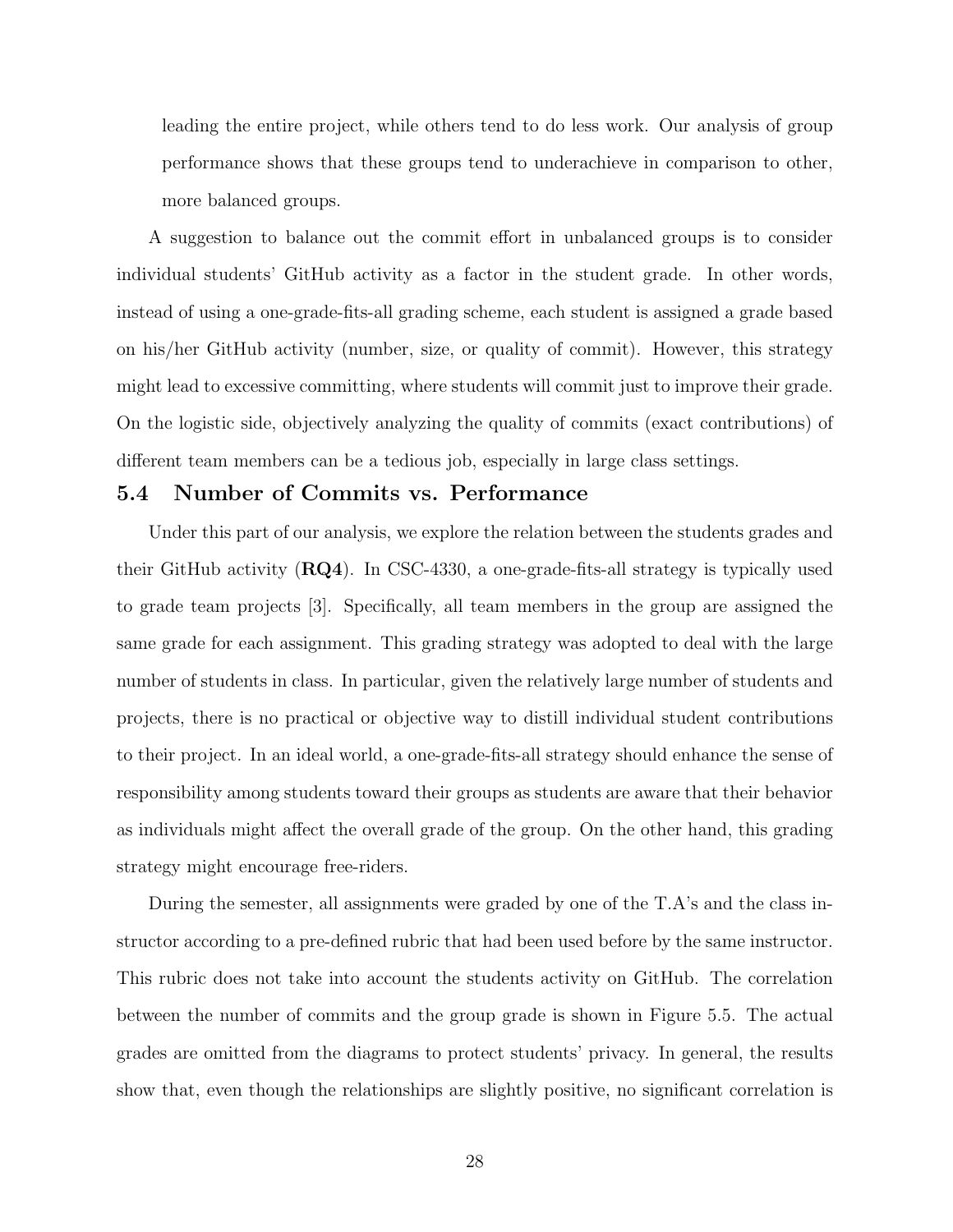<span id="page-36-0"></span>

Figure 5.4: Sample commit timelines for 3 different team organization styles. x-axes is time and y-axes is the number of commits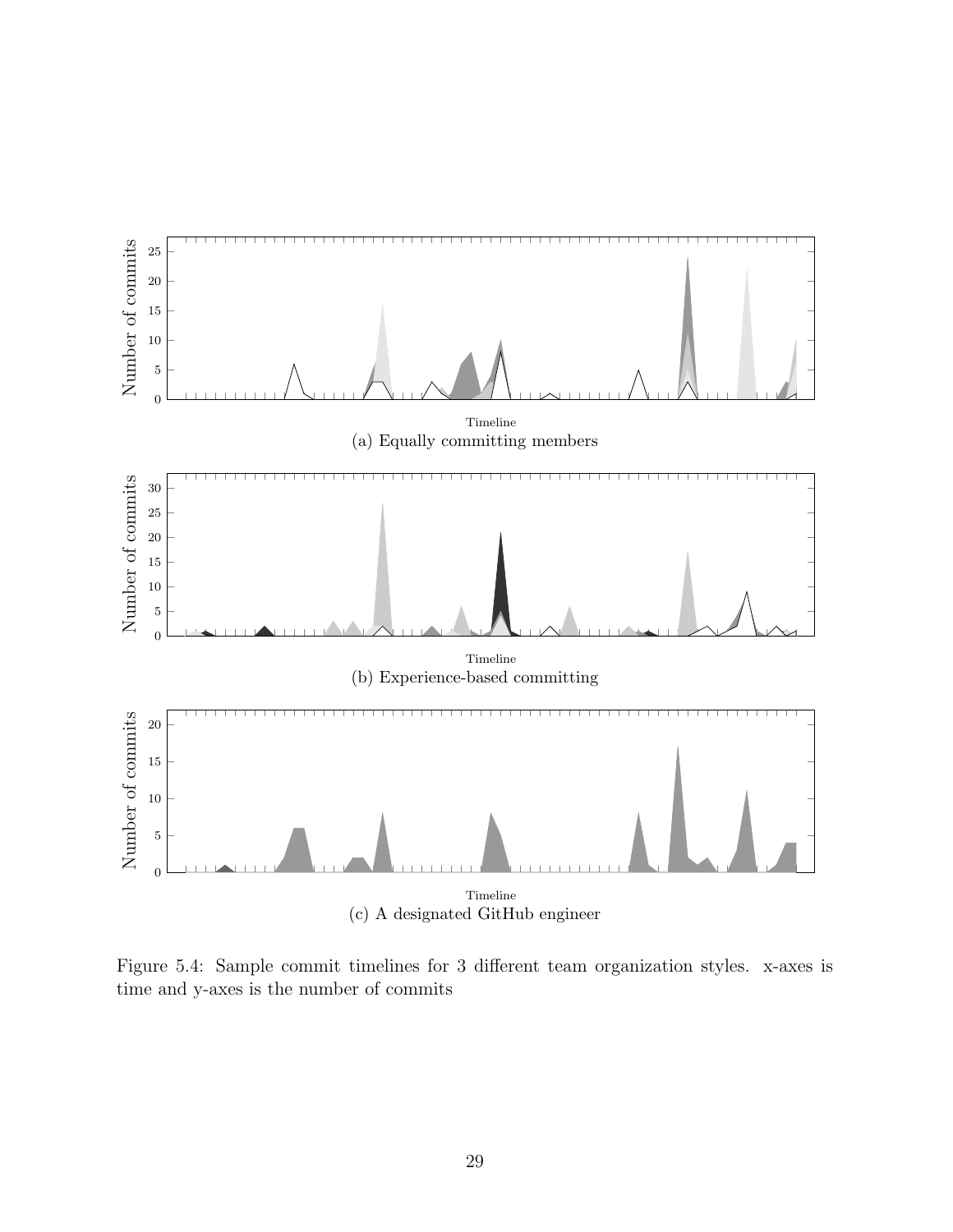<span id="page-37-0"></span>

Figure 5.5: Relationship between the total number of commits a team made and the grade received, per assignment

detected between the grade and the number of commits in any of the assignments. In the following section, we discuss these results in greater detail.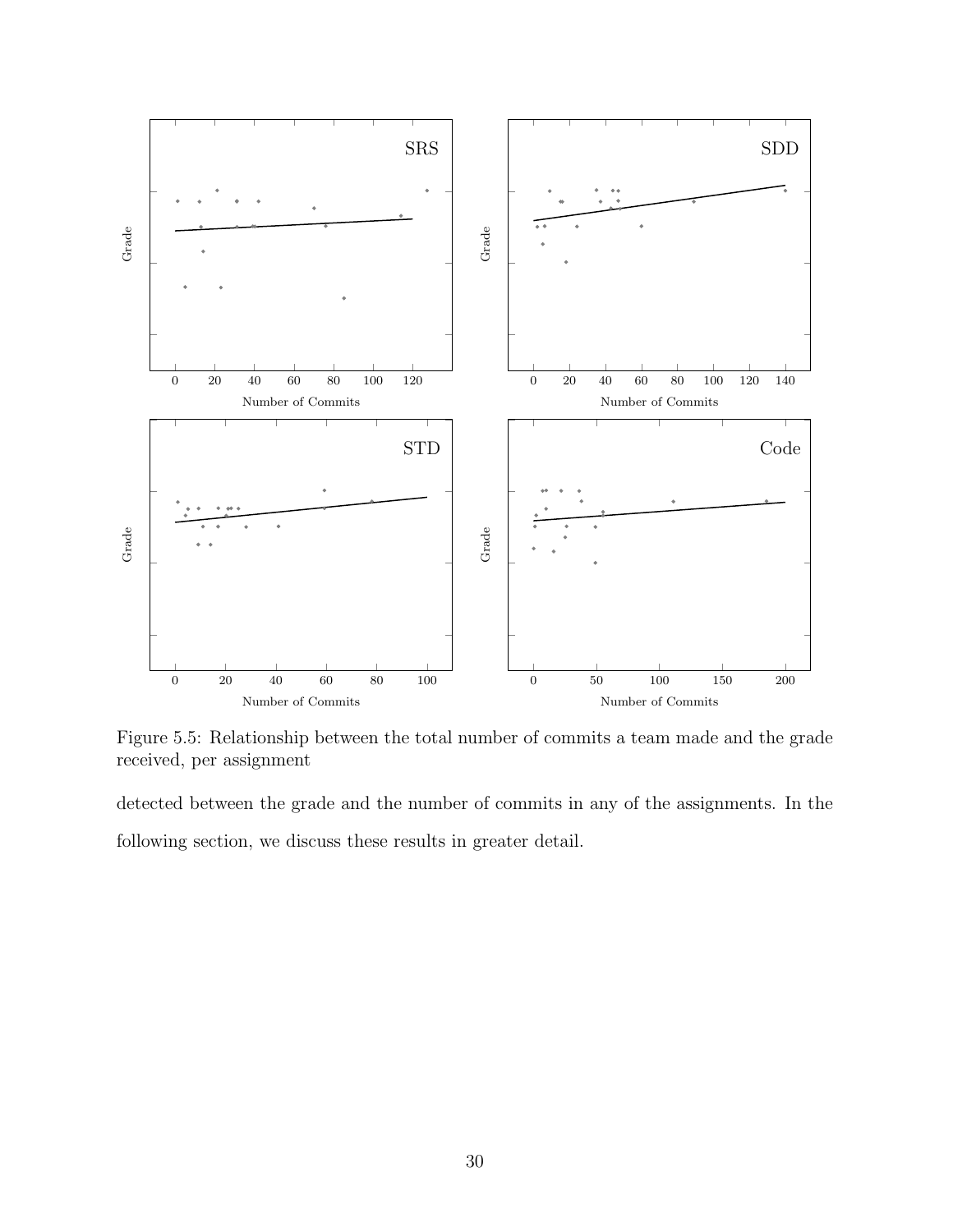## <span id="page-38-0"></span>Chapter 6 Discussion and Recommendations

The tremendous success of the OSS movement in the past decade can be largely attributed the emergence of online version control systems, such as  $GitHub$  and SourceForge. These platforms have changed the way software being produced and consumed, allowing more and more developers worldwide to join this movement and share their experiences and knowledge in a nontraditional way. In fact, intensive research in this domain has revealed that OSS has the capacity to contribute directly to improved competitiveness, higher quality products, and lower costs of commercial software [\[45\]](#page-48-3).

Corporations have realized that they can benefit significantly from bringing selected open source best practices in-house. Therefore, having a basic knowledge of these platforms have become an essential skill that CS graduates should posses [\[46\]](#page-48-4). Unfortunately, it is uncommon for CS departments to offer a full class on Configuration Management at the undergraduate level, and sufficiently covering the subject as a topic in a general SE class can be very challenging, especially when there is no designated lab for the class, as in the case of CSC-4330. These observations expose an urgent need for research dedicated to identify the best educational strategies for integrating such an unconventional software production paradigm into CS curricula. The case study reported in this paper is an attempt toward this goal. Specifically, our analysis in this paper has revealed several trends on how students would use such technology in the classroom. In what follows, we summarize these trends with references to our main research questions.

- Enforcing GitHub as a collaboration platform in SE team projects can be a very effective way for students to learn about online version control platforms. Given the rapid growth of the OSS movement, these skills are expected to boost students chances of getting a career in  $CS$  ( $RQ1$ ).
- Enforcing GitHub did not impact the quality of students' work. In general, teachers should not be worried about the overhead of adapting such unconventional project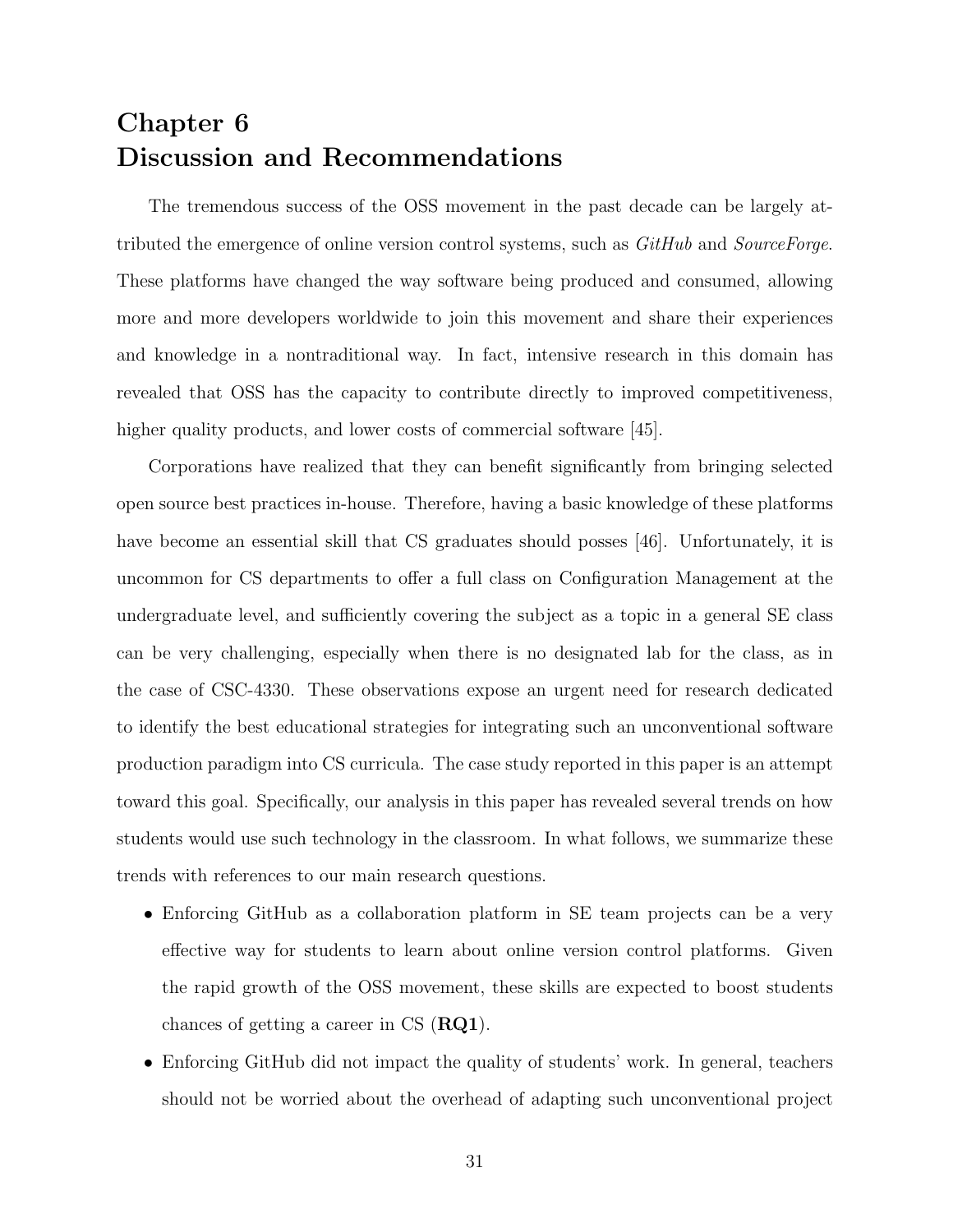management platform on the quality of students' submissions  $(RQ1)$ .

- GitHub is not a silver bullet for preventing academic procrastination. Students are going to procrastinate regardless of the platform being used for project management and assignment preparation and submission. Overall, the students did not feel the need to start submitting earlier despite being encouraged otherwise  $(RQ2)$ .
- Different groups adapt GitHub to their workflow differently. In technically balanced groups (all team members are at the same technical level), each member in the group committed to all assignments. These groups, in general, tend to do the best in class. The majority of groups followed a commit pattern based on the different expertise within the team. For example, team members who are good at coding commit to the code assignment, while other group members commit to other documentation assignments. In a few groups, only one team member was assigned to commit for the group. In general, these groups tend to be unbalanced technically and tend to underachieve in comparison to other groups in class  $(RQ2)$ .
- There is no relation between students' grades (quality of submissions) and the number of commits (level of activity). This finding suggests that teachers should be careful before using students' GitHub effort (number of commits, pull requests, and comments) as a basis for grading. On the logistic side, tracking the commit history of individual students can be a tedious job, especially in large classroom settings. Overall, we conclude that GitHub cannot be used as a reliable proxy for tracking or assessing individual student effort  $(RQ4)$ .
- There seem to be a consensus among the students that conventional text editing tools, such as Google Docs or MS Word, can be a more convenient platform for collaborating on documentation assignments (SRS, STD, and SDD). In fact, 9 out of 18 teams mentioned that they first drafted their assignment documents using Google Docs and then converted them to MarkDown. Based on these observations, we recommend limiting GitHub usage to code submission only. Other assignments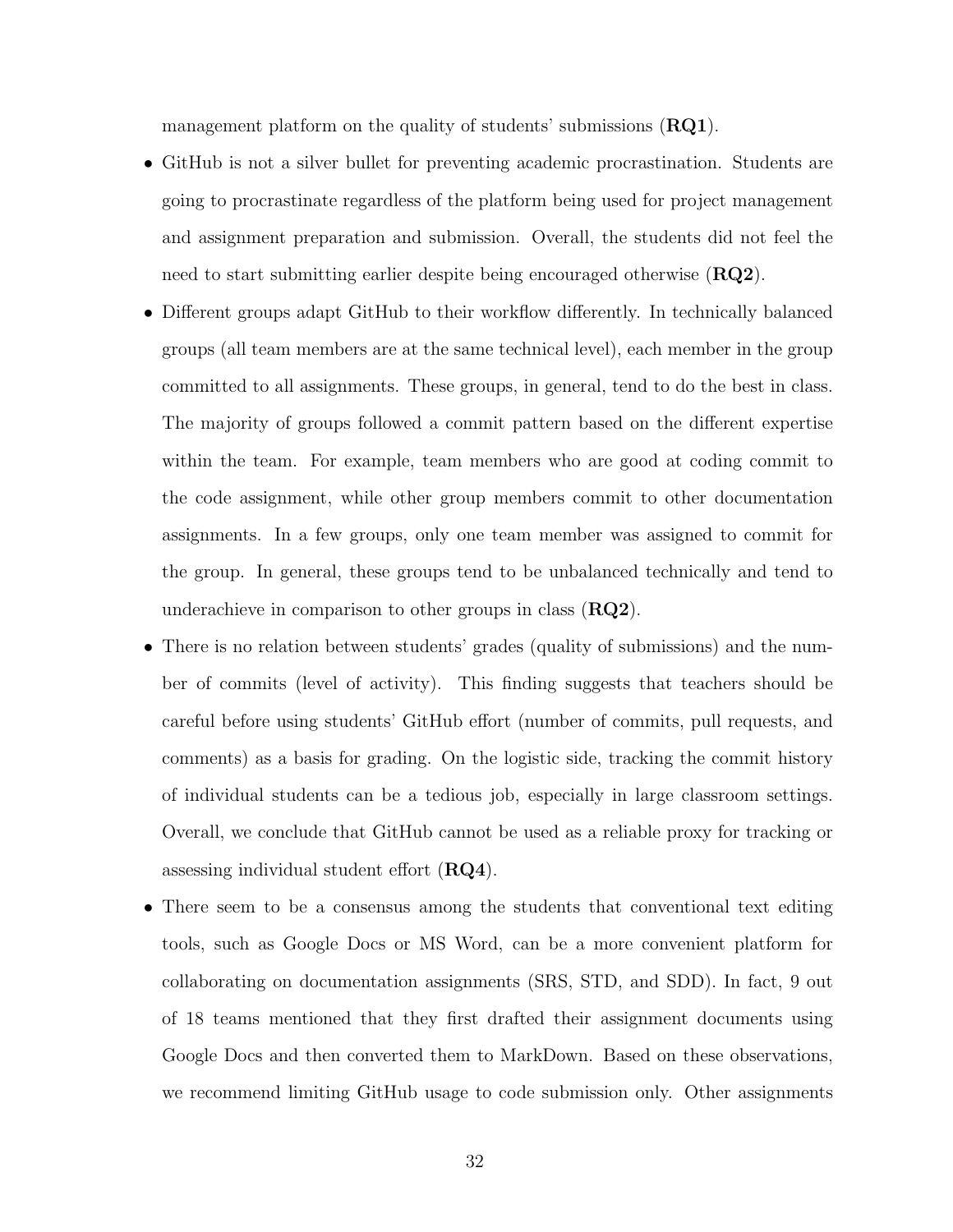could be submitted using more traditional formats such as MS Word or PDF  $(RQ2)$ .

- Some of our students have reported difficulties at the beginning of the class getting used to, or even understand, the various features of GitHub. However, the majority of the concerns were focused on dealing with merge conflicts. Therefore, we recommend a separate tutorial focusing on these problems early in the semester to speed up the learning process  $(RQ2)$ .
- Students did not feel the need to utilize the social features of GitHub in their communication. The majority of the students reported that they used other tools to exchange information about the project. Among these tools, the GroupMe phone application was the most popular platform. In general, the students reported that they did not feel comfortable communicating publicaly, or even for their internal project discussions to be seen by the class T.A or the instructor. The students also reported that the features that the app provides (e.g., sharing images, videos and other media contents and getting notifications) make it more appealing than GitHub. In general, in classroom settings, where students are in the same geographical space, and likely to be in the same social circle, GitHub social features seem to be overkill for communication (RQ3).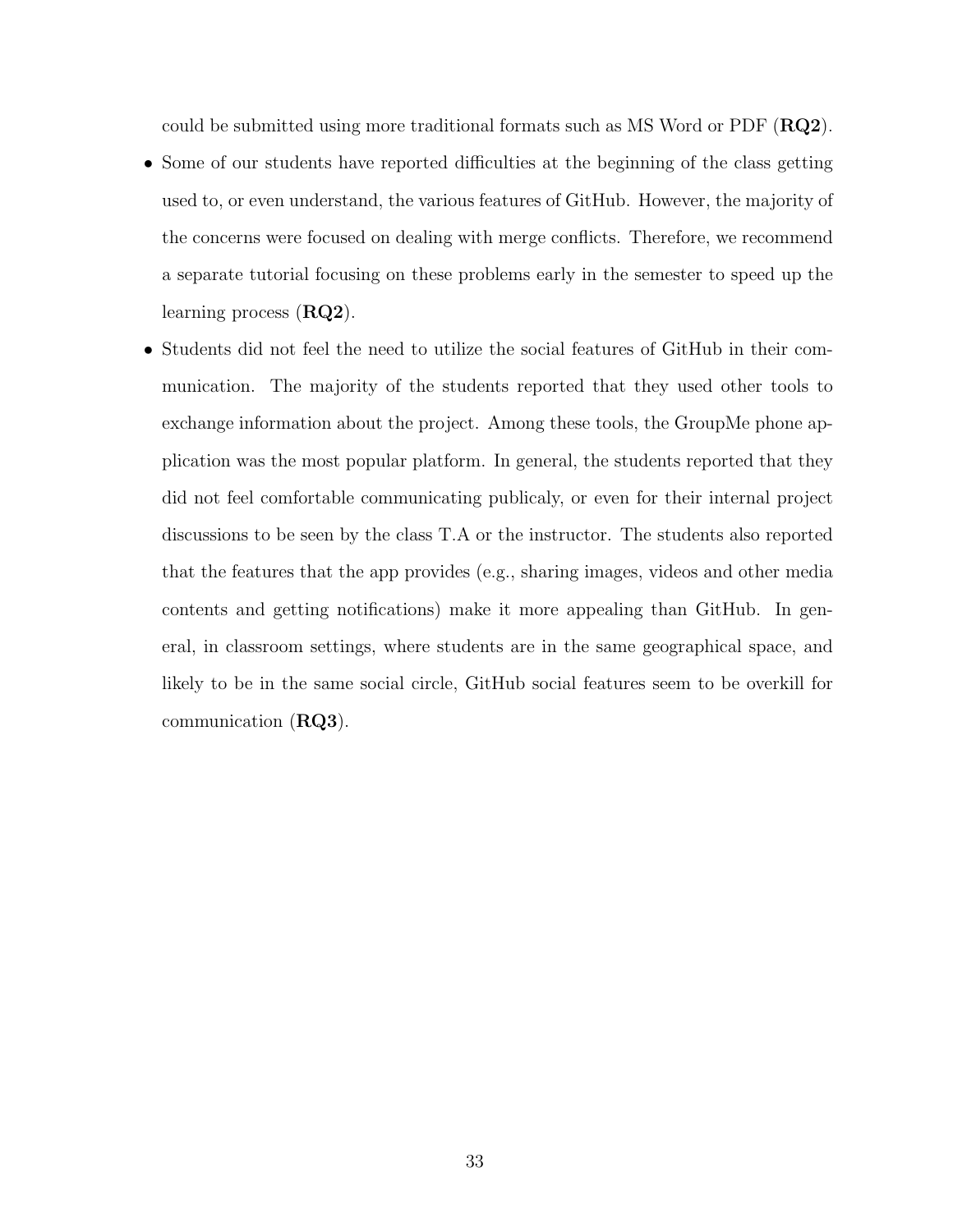### <span id="page-41-0"></span>Chapter 7 Threats to Validity

The analysis presented in the paper takes the form of a case study. In empirical software engineering research, case studies are conducted to investigate a single entity or phenomenon in its real-life context within a specific time space [\[27\]](#page-46-13). While case studies can be more realistic and easier to plan than experiments, they often suffer from several validity threats due to the lack of formalism that is typically associated with other form of research methods, such as controlled experiments. In this section, we outline the main threats that could potentially undermine the validity of our results.

#### <span id="page-41-1"></span>7.1 Internal Validity

Threats to internal validity are influences that can affect the independent variable with respect to causality [\[27\]](#page-46-13). Our case study was conducted in a classroom with 84 students participating as experimental subjects and the class instructor as the lead researcher. Given these settings, an internal validity threat might stem from the power dynamics in the classroom where students would alter their responses just to please the instructor and the TA. For example, claiming to know more programming languages or that using GitHub has positively impacted their learning experience. To mitigate such threats, we enforced anonymity in both of our surveys and the primary class instructor was not present at the time of the surveys. The students were also assured that participating in the survey and their answers did not have an impact on their grades.

To prevent the possibility of any confounding effects, the students were assured multiple times that their level of activity on GitHub (number of commits, comments, and pull request) did not impact their project grade by any means. This design decision was necessary to prevent altering the students behavior (e.g., excessive committing to give the impression of higher activity).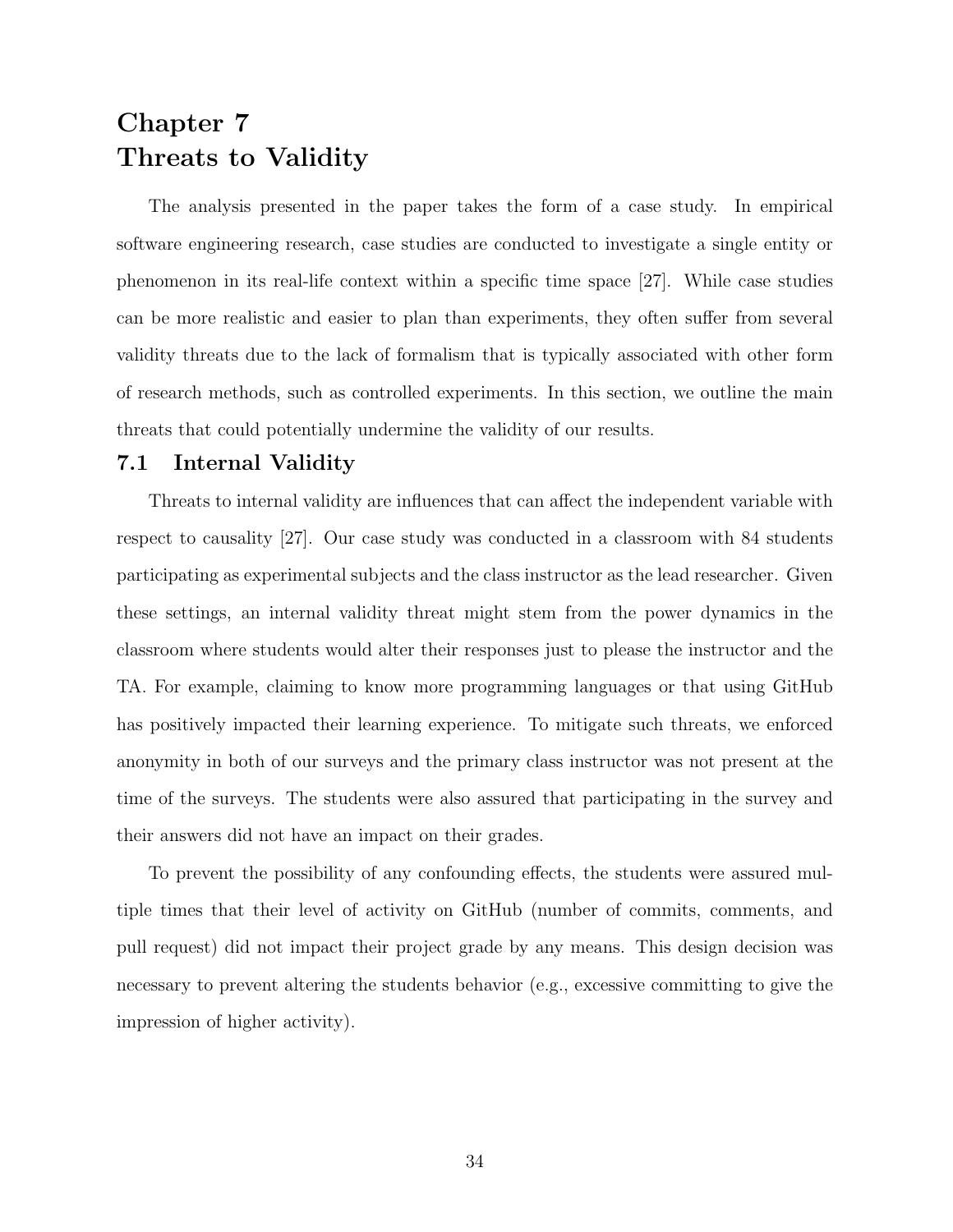#### <span id="page-42-0"></span>7.2 External Validity

Threats to external validity are conditions that limit the ability to generalize the results of the experiment [\[27\]](#page-46-13). Case studies are inherently subjective and susceptible to selection bias. Therefore, we cannot fully ensure the generalizability of our findings. For instance, repeating our study under various settings, such as a different grading scheme, class size, or forcing all teams to work on the same project, might lead to a completely different commit behavior. Nonetheless, since our study was specifically aimed at computer science students, and the fact that our study size was reasonable (84 subjects) and our population was diverse, generalization over the whole population of computer science students is still possible. However, we acknowledge the fact that further formal experimentation is necessary to support our generalizability claims.

#### <span id="page-42-1"></span>7.3 Construct Validity

Construct validity is the degree to which the various performance measures accurately capture the concepts they purport to measure [\[27\]](#page-46-13). To measure GitHub experience, we relied on students' assessment of their own skills. It is difficult to objectively evaluate personal knowledge, especially when students do not have enough experience to be able to position themselves among their peers. However, the absolute values are not important here. The shift in perceived experience is what was really important to us.

Another threat might stem from using students' grades as a proxy for judging the quality of their work. To mitigate this threat, students' assignments were graded based on a predefined rubric that has been used for 4 years by the same instructor. Furthermore, assignments were graded without taking GitHub activity into account. In fact, to prevent any experimenter bias (the researcher would assign groups who showed more GitHub activity higher grades to support their hypothesis), the researcher who was responsible for collecting GitHub data did not participate in the grading process, also, and groups' GitHub activity was hidden from the graders until the end of the semester.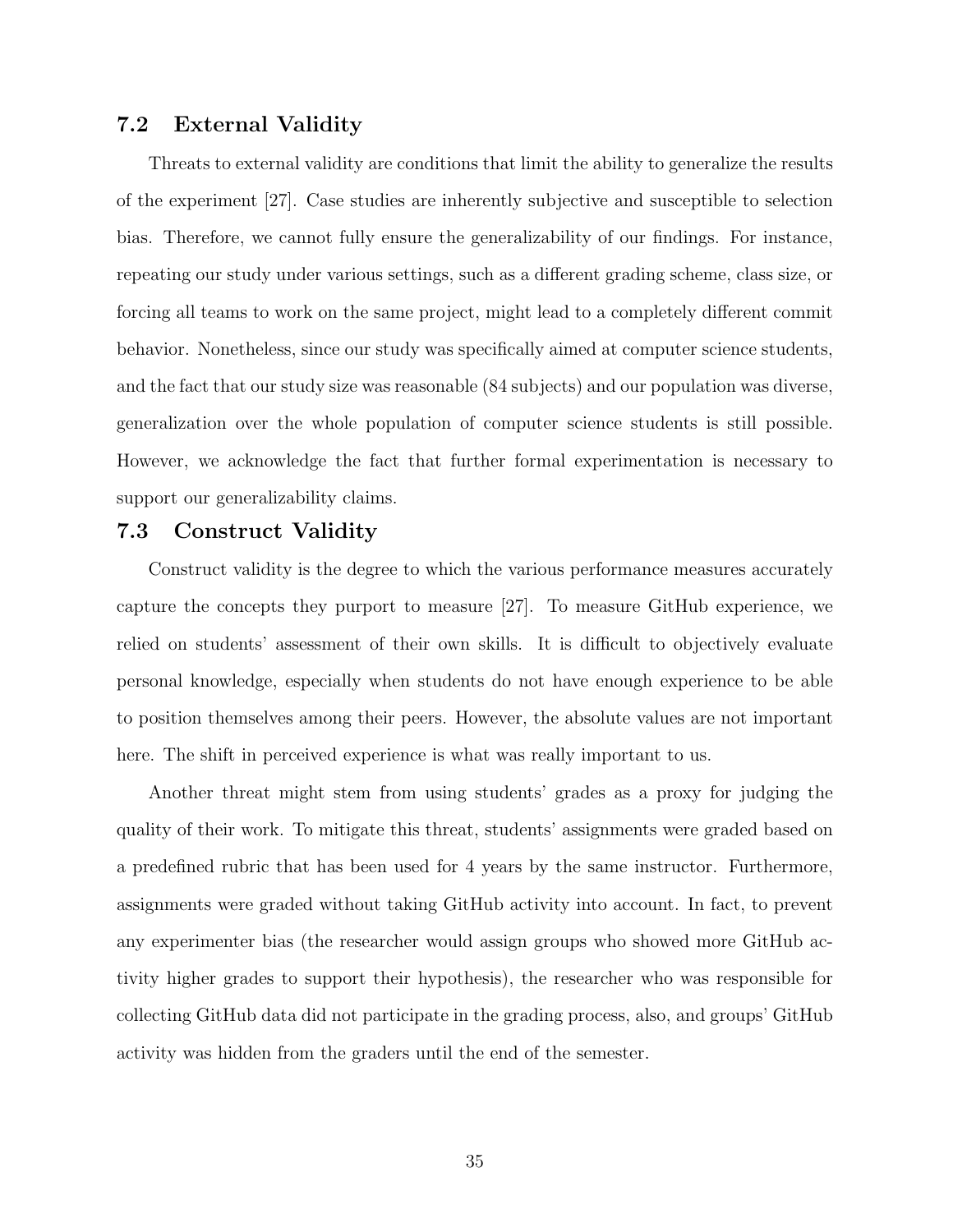#### <span id="page-43-0"></span>7.4 Conclusion Validity

Threats to the conclusion validity are concerned with issues that affect the ability to draw the correct conclusion about relations between the treatment and the outcome of an experiment [\[27\]](#page-46-13). In our study we compared the student experience in GitHub before taking the class and after it using an independent t-test. Although one of the assumptions of an independent t-test is violated, specifically the independence of observations, the independent t-test was the most appropriate statistical test for our data. One may argue that dependent t-test would be a better choice. However, due to anonymity of the surveys, establishing pairs and pre-survey and post-survey was not possible, therefore, independent t-test was used as a viable alternative.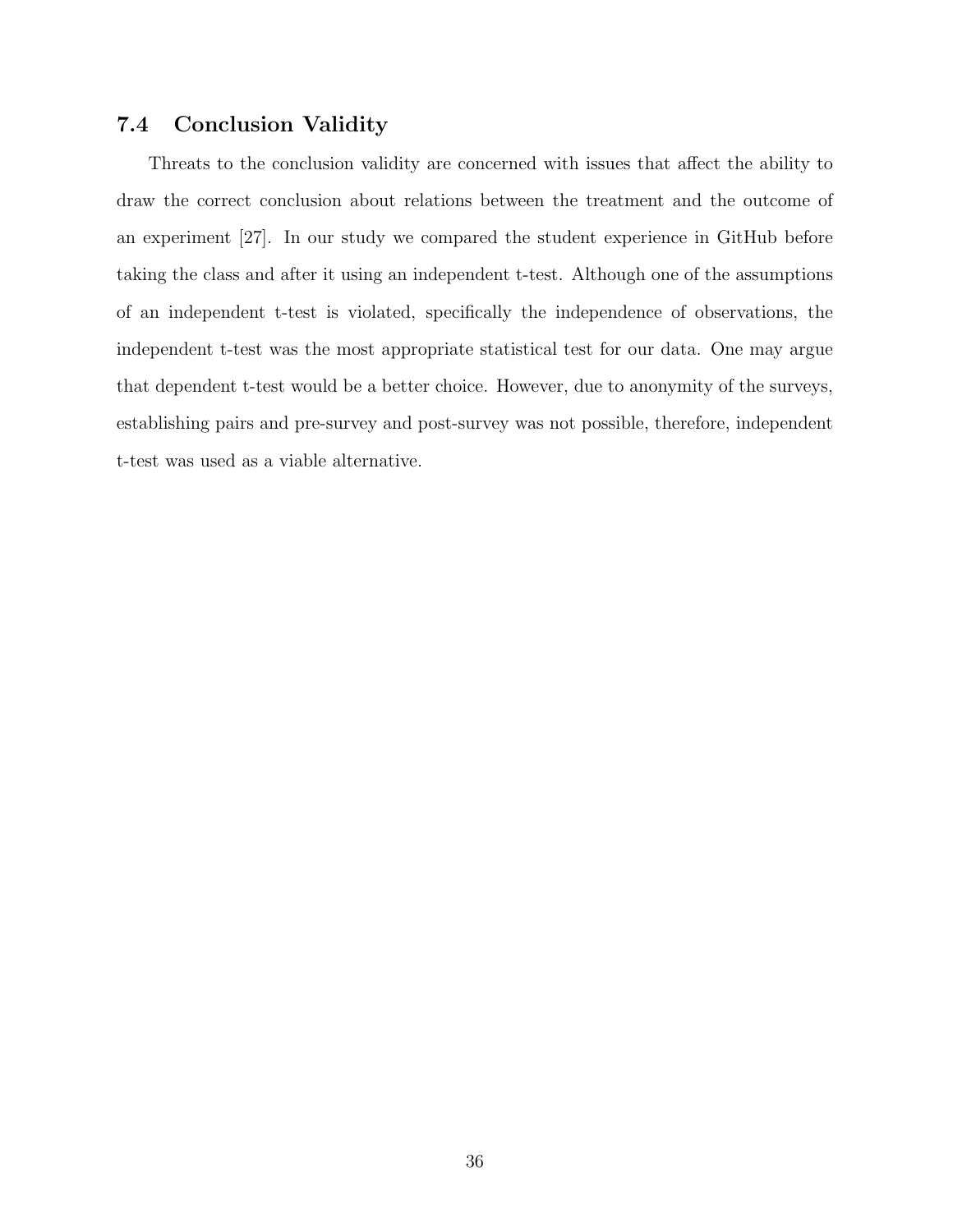### <span id="page-44-0"></span>Chapter 8 Conclusions and Future Work

This paper reports the results of a case study on using GitHub as a collaboration platform for student team projects in a Software Engineering class. The objective of the case study is to explore the way students utilize such a platform to manage their projects and assignments. The research method consisted of a pre-study and a post-study surveys, an exit interview, and a qualitative analysis of students' commit behavior. The results showed that enforcing GitHub in SE team projects can be a very effective way for students to learn about online version control platforms without impacting the quality of their work. However, the results also showed that GitHub cannot be used as a basis for individual effort assessment or to control for problems such as academic procrastination. Furthermore, the results revealed that the social features of GitHub were of limited use to the students as they felt more comfortable communicating using other more convenient tools.

The case study reported in this paper contributes to the existing effort on developing effective educational strategies for integrating an essential software production paradigm in existing CS curricula. To achieve these long term goals, our future work will include conducting similar case studies on using GitHub and other platforms (e.g., SourceForge). Such knowledge will be later used to derive a formal theory that can be used to explain the different factors that control student collaboration in SE class projects, study phenomena such as academic procrastination and free riders, and aid teachers in tasks such as individual student effort assessment.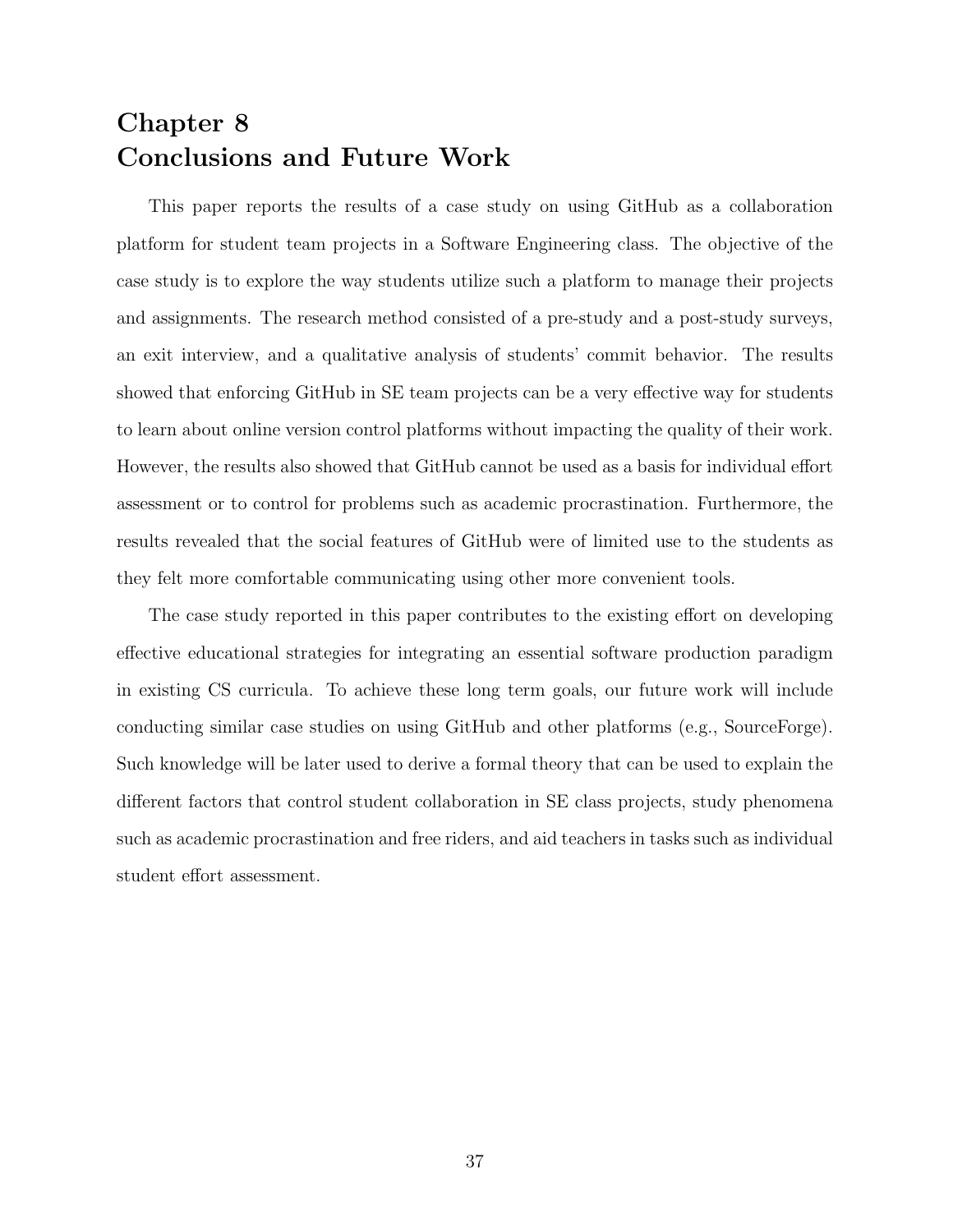### References

- <span id="page-45-0"></span>[1] L. Ohlsson and C. Johansson, "A practice driven approach to software engineering education," IEEE Transactions on Education, vol. 38, no. 3, pp. 291–295, 1995.
- <span id="page-45-1"></span>[2] D. Coppit and J. Haddox-Schatz, "Large team projects in software engineering courses," in ACM SIGCSE Bulletin, vol. 37, no. 1, 2005, pp. 137–141.
- <span id="page-45-2"></span>[3] J. Hayes, T. Lethbridge, and D. Port, "Evaluating individual contribution toward group software engineering projects," in International Conference on Software Engineering, 2003, pp. 622–627.
- <span id="page-45-3"></span>[4] D. Coppit, "Implementing large projects in software engineering courses," Computer Science Education, vol. 16, no. 1, pp. 53–73, 2006.
- <span id="page-45-4"></span>[5] A. Q. Gates, N. Delgado, and O. Mondragón, "A structured approach for managing a practical software engineering course," in Annual Frontiers in Education Conference, vol. 1, 2000, pp. T1C–21.
- <span id="page-45-5"></span>[6] C. Liu, "Using issue tracking tools to facilitate student learning of communication skills in software engineering courses," in *Conference on Software Engineering Education*  $\mathcal{B}$ Training, 2005, pp. 61–68.
- <span id="page-45-6"></span>[7] P. E. King and R. R. Behnke, "Problems associated with evaluating student performance in groups," *College Teaching*, vol. 53, no. 2, pp. 57–61, 2005.
- <span id="page-45-7"></span>[8] O. Seppälä, T. Auvinen, V. Karavirta, A. Vihavainen, and P. Ihantola, "What communication tools students use in software projects and how do different tools suit different parts of project work?" in International Conference on Software Engineering Companion. ACM, 2016, pp. 432–435.
- <span id="page-45-8"></span>[9] A. Goold, N. Augar, and J. Farmer, "Learning in virtual teams: Exploring the student experience," Journal of Information Technology Education, vol. 5, pp. 477–490, 2006.
- <span id="page-45-9"></span>[10] J. Chao, "Student project collaboration using wikis," in Conference on Software Engineering Education & Training, 2007, pp. 255–261.
- <span id="page-45-10"></span>[11] R. Hansen, "Benefits and problems with student teams: suggestions for improving team projects," Journal of Education for Business, vol. 82, no. 1, pp. 11–19, 2006.
- <span id="page-45-11"></span>[12] C. Johansson, "Communicating, measuring and preserving knowledge in software development," Ph.D. dissertation, Ronneby, Sweden, 2000.
- <span id="page-45-12"></span>[13] C. Colbeck, S. Campbell, and S. Bjorklund, "Grouping in the dark: What college students learn from group projects," The Journal of Higher Education, vol. 71, no. 1, pp. 60–83, 2000.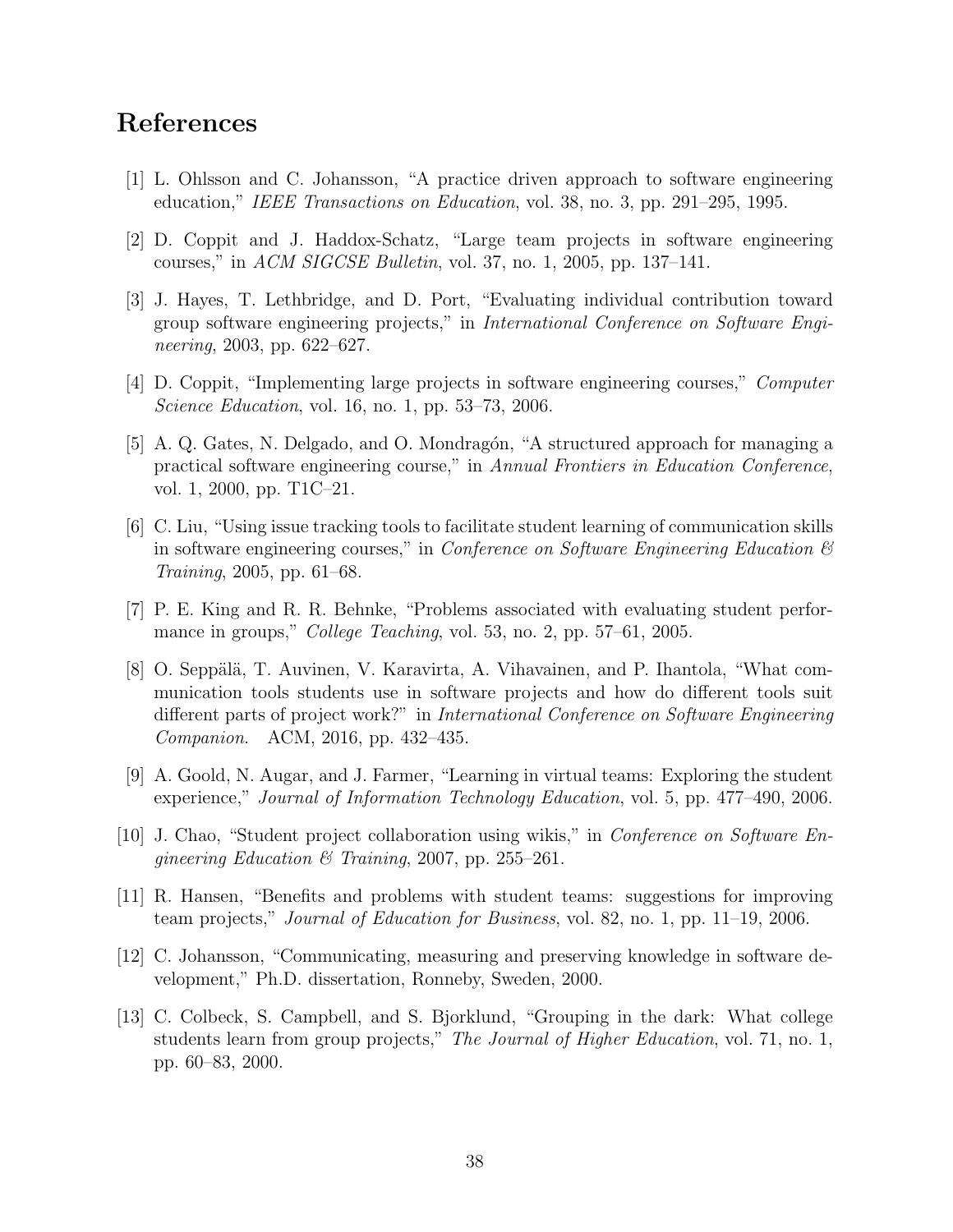- <span id="page-46-0"></span>[14] K. O'Reilly, "The management draft: An innovative approach for improving the performance of student teams," in Marketing Management Association Educators' Conference, 2015.
- <span id="page-46-1"></span>[15] A. B. Hollar, "Cowboy: An agile programming methodology for a solo programmer," 2006.
- <span id="page-46-2"></span>[16] T. Curtis, "So you wanna be a cowboy," IEEE Software, vol. 18, no. 2, pp. 112–111, 2001.
- <span id="page-46-3"></span>[17] R. Slavin, "Cooperative learning," Review of Educational Research, vol. 2, no. 50, pp. 315–342, 1980.
- <span id="page-46-4"></span>[18] D. Williams, J. Beard, and J. Rymer, "Team projects: Achieving their full potential," Journal of Marketing Education, vol. 13, no. 2, pp. 45–53, 1991.
- <span id="page-46-5"></span>[19] J. Buchta, M. Petrenko, D. Poshyvanyk, and V. Rajlich, "Teaching evolution of opensource projects in software engineering courses," in IEEE International Conference on Software Maintenance, 2006, pp. 136–144.
- <span id="page-46-6"></span>[20] N. Clark, "Evaluating student teams developing unique industry projects," in Australasian conference on Computing education, 2005, pp. 21–30.
- <span id="page-46-7"></span>[21] N. Clark, P. Davies, and R. Skeers, "Self and peer assessment in software engineering projects," in Australasian conference on Computing education, 2005, pp. 91–100.
- <span id="page-46-8"></span>[22] R. A. Layton and M. W. Ohland, "Peer ratings revisited: Focus on teamwork, not ability," in ASEE Annual Conference  $\mathcal C$  Exposition, 2001.
- <span id="page-46-9"></span>[23] D. Wilkins and P. Lawhead, "Evaluating individuals in team projects," in SIGCSE Technical Symposium on Computer Science, 2000, pp. 172–175.
- <span id="page-46-10"></span>[24] A. Zagalsky, J. Feliciano, Margaret-AnneStorey, Y. Zhao, and W. Wang, "The emergence of github as a collaborative platform for education," in ACM Conference on Computer Supported Cooperative Work & Social Computing, 2015, pp. 1906–1917.
- <span id="page-46-11"></span>[25] J. Feliciano, M.-A. Storey, and A. Zagalsky, "Student experiences using github in software engineering courses: a case study," in International Conference on Software Engineering Companion, 2016, pp. 422–431.
- <span id="page-46-12"></span>[26] C.-Z. Kertész, "Using github in the classroom-a collaborative learning experience," in International Symposium for Design and Technology in Electronic Packaging (SI-ITME), 2015, pp. 381–386.
- <span id="page-46-13"></span>[27] C. Wohlin, P. Runeson, M. Höst, M. Ohlsson, B. Regnell, and A. Wesslèn, *Experimen*tation in Software Engineering. Springer, 2012.
- <span id="page-46-14"></span>[28] L. Haaranen and T. Lehtinen, "Teaching git on the side: Version control system as a course platform," in ACM Conference on Innovation and Technology in Computer Science Education, 2015, pp. 87–92.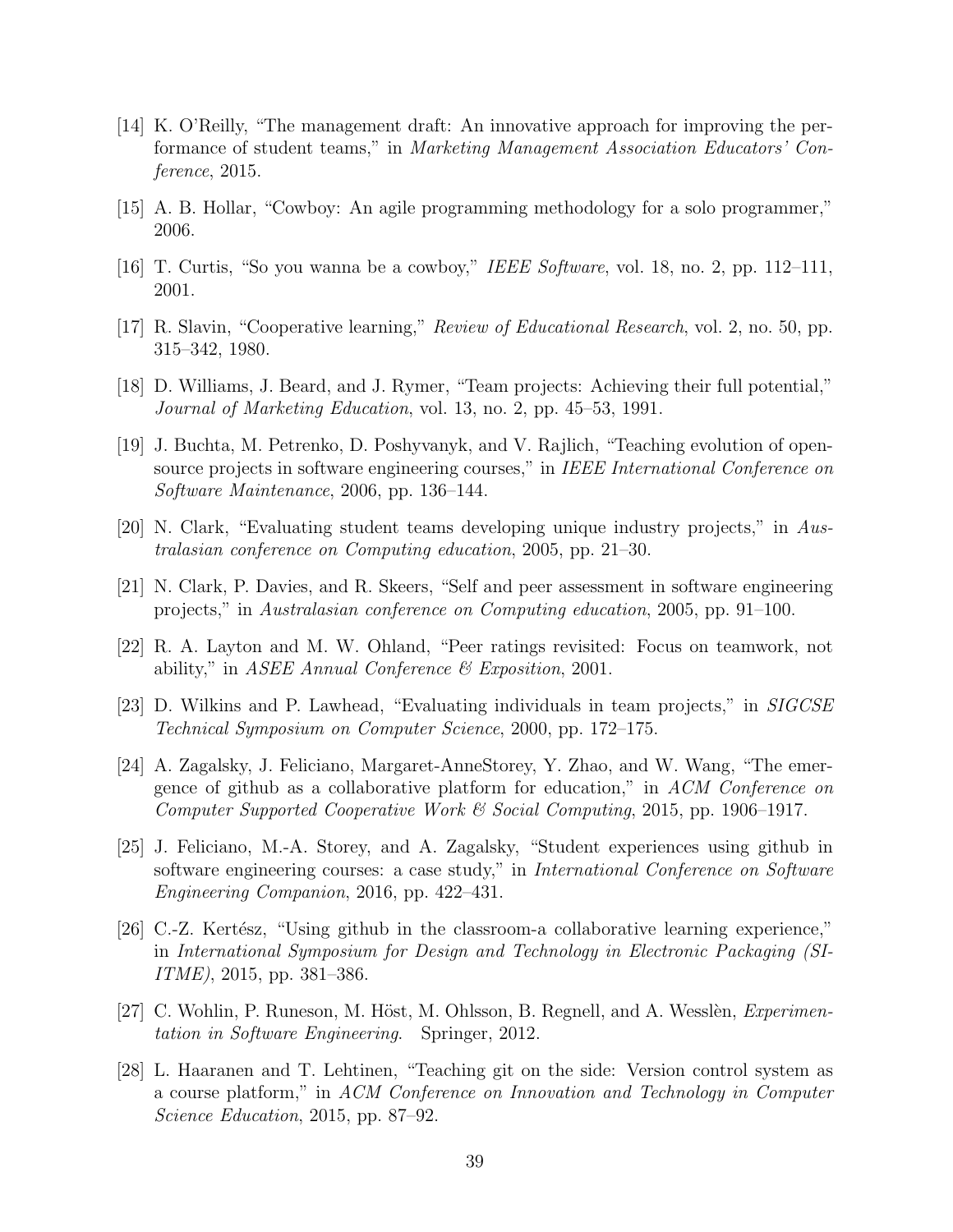- <span id="page-47-0"></span>[29] A. Gokhale, "Collaborative learning enhances critical thinking," Journal of Technology Education, vol. 7, no. 1, pp. 22–30, 1995.
- <span id="page-47-1"></span>[30] J. Kelleher, "Employing git in the classroom," in World Congress on Computer Applications and Information Systems, 2014, pp. 1–4.
- <span id="page-47-2"></span>[31] M. Ciolkowski, O. Laitenberger, S. Vegas, and S. Biffl, "Practical experiences in the design and conduct of surveys in empirical software engineering," *Empirical methods* and studies in software engineering, pp. 104–128, 2003.
- <span id="page-47-3"></span>[32] T. Punter, M. Ciolkowski, B. Freimut, and I. John, "Conducting on-line surveys in software engineering," in International Symposium on Empirical Software Engineering, 2003, pp. 80–88.
- <span id="page-47-4"></span>[33] I. Manotas, C. Bird, R. Zhang, D. Shepherd, C. Jaspan, C. Sadowski, L. Pollock, and J. Clause, "An empirical study of practitioners' perspectives on green software engineering," in International Conference on Software Engineering, 2016, pp. 237– 248.
- <span id="page-47-5"></span>[34] D. Lo, N. Nagappan, and T. Zimmermann, "How practitioners perceive the relevance of software engineering research," in Joint Meeting on Foundations of Software Engineering, 2015, pp. 415–425.
- <span id="page-47-6"></span>[35] J. C. Carver, L. Jaccheri, S. Morasca, and F. Shull, "A checklist for integrating student empirical studies with research and teaching goals," *Empirical Software Engineering*, vol. 15, no. 1, pp. 35–59, 2010.
- <span id="page-47-7"></span>[36] A. M. Reisbig, M. H. Jr, M. B. White, and B. R. Rush, "Improving response rates: introducing an anonymous longitudinal survey research protocol for veterinary medical students," Journal of Veterinary Medical Education, vol. 34, no. 2, pp. 194–201, 2007.
- <span id="page-47-8"></span>[37] J. Carver, L. Jaccheri, S. Morasca, and F. Shull, "Issues in using students in empirical studies in software engineering education," in Software Metrics Symposium, 2004, pp. 239–249.
- <span id="page-47-9"></span>[38] G. A. Akerlof, "Procrastination and obedience," The American Economic Review, vol. 81, no. 2, pp. 1–19, 1991.
- <span id="page-47-10"></span>[39] P. Steel, "The nature of procrastination: a meta-analytic and theoretical review of quintessential self-regulatory failure," Psychological bulletin, vol. 133, no. 1, p. 65, 2007.
- <span id="page-47-11"></span>[40] W. J. Knaus, "Overcoming procrastination," Rational Living, 1973.
- <span id="page-47-12"></span>[41] E. D. Rothblum, L. J. Solomon, and J. Murakami, "Affective, cognitive, and behavioral differences between high and low procrastinators," Journal of Counseling Psychology, vol. 33, no. 4, p. 387, 1986.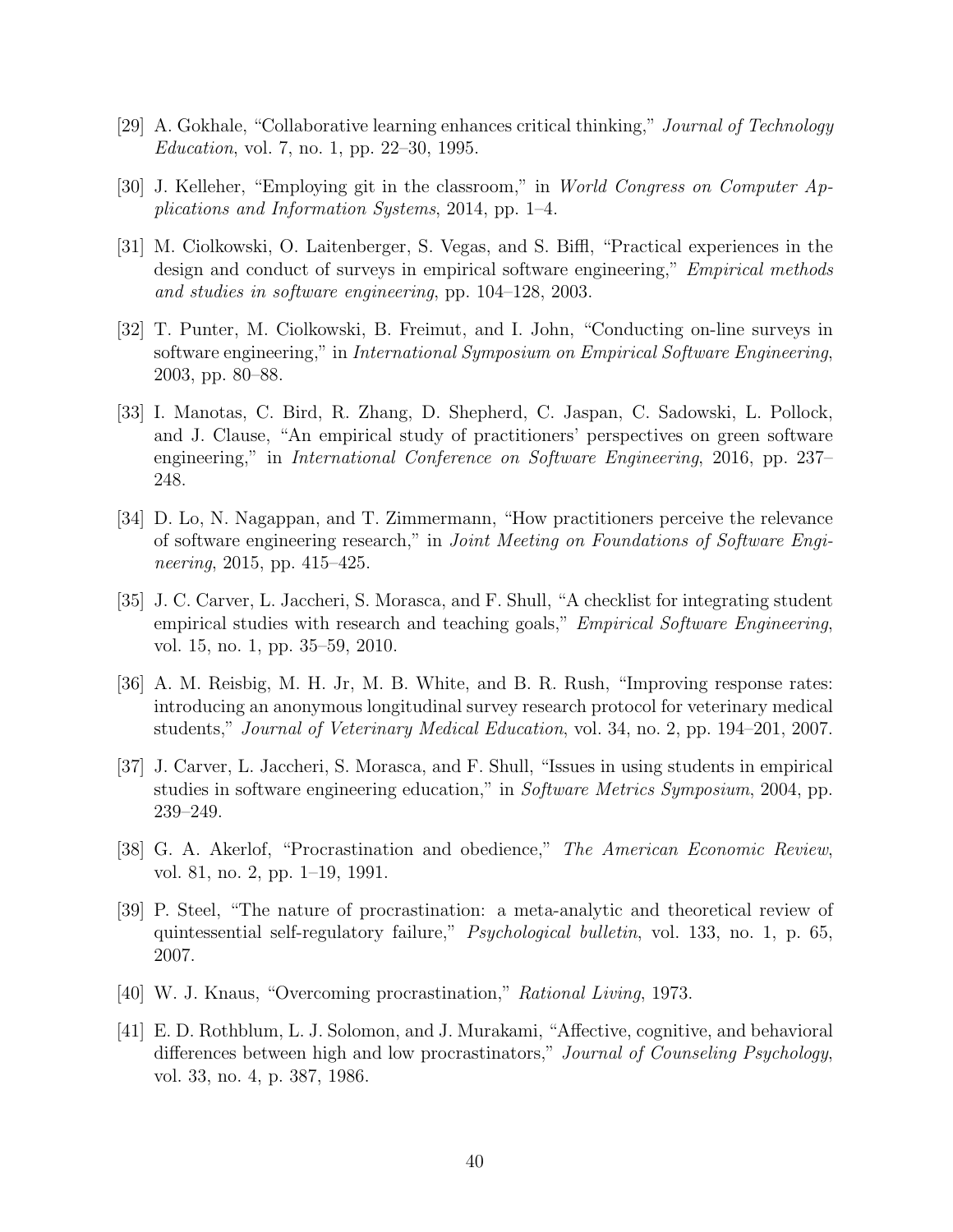- <span id="page-48-0"></span>[42] A. J. Howell, D. C. Watson, R. A. Powell, and K. Buro, "Academic procrastination: The pattern and correlates of behavioural postponement," Personality and Individual Differences, vol. 40, no. 8, pp. 1519–1530, 2006.
- <span id="page-48-1"></span>[43] J. Ferrari, "Procrastination as self-regulation failure of performance: Effects of cognitive load, selfawareness, and time limits on working best under pressure," European Journal of Personality, vol. 15, no. 5, pp. 391–406, 2001.
- <span id="page-48-2"></span>[44] R. M. Klassen, L. L. Krawchuk, and S. Rajani, "Academic procrastination of undergraduates: Low self-efficacy to self-regulate predicts higher levels of procrastination," Contemporary Educational Psychology, vol. 33, no. 4, pp. 915–931, 2008.
- <span id="page-48-3"></span>[45] J. Dinkelacker, P. Garg, R. Miller, and D. Nelson, "Progressive open source," in International Conference on Software Engineering, 2002, pp. 177–184.
- <span id="page-48-4"></span>[46] I. Steinmacher, M. Silva, M. Gerosa, and D. Redmiles, "A systematic literature review on the barriers faced by newcomers to open source software projects," Information and Software Technology, vol. 59, pp. 67–85, 2015.